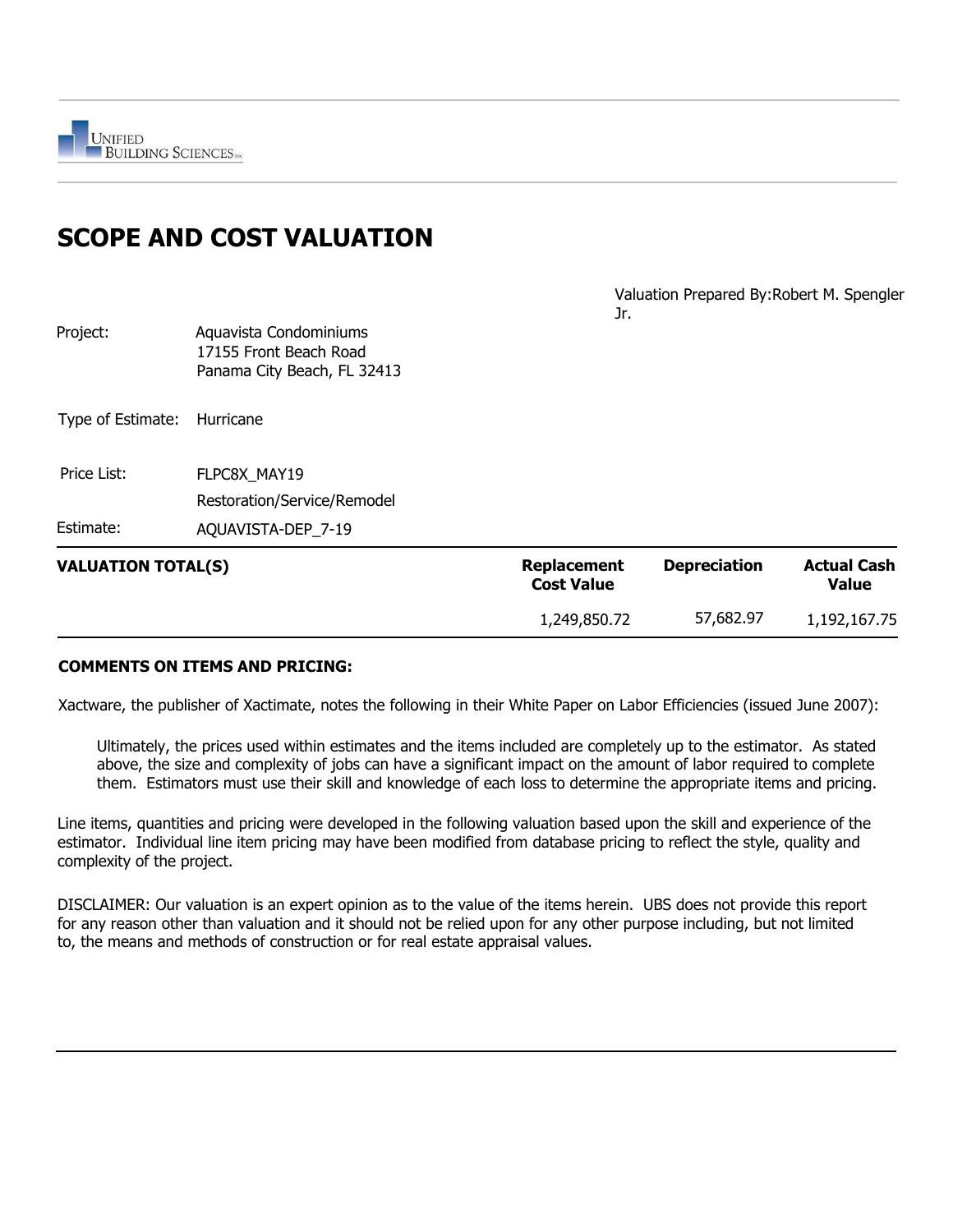

**The following UBS scope and cost was derived utilizing on site non-invasive inspections as well as following the findings as written in the Applied Engineering & Technologies Report Dated June 3, 2019. UBS also utilized the existing measurements in the Your Private Adjuster's (YPA) estimate dated March 20, 2019. UBS verified and was in agreement with the YPS measurements and used line items in which we were in agreement. UBS followed these methods in order to present a product that would make comparison between UBS and YPA's opinions simpler.**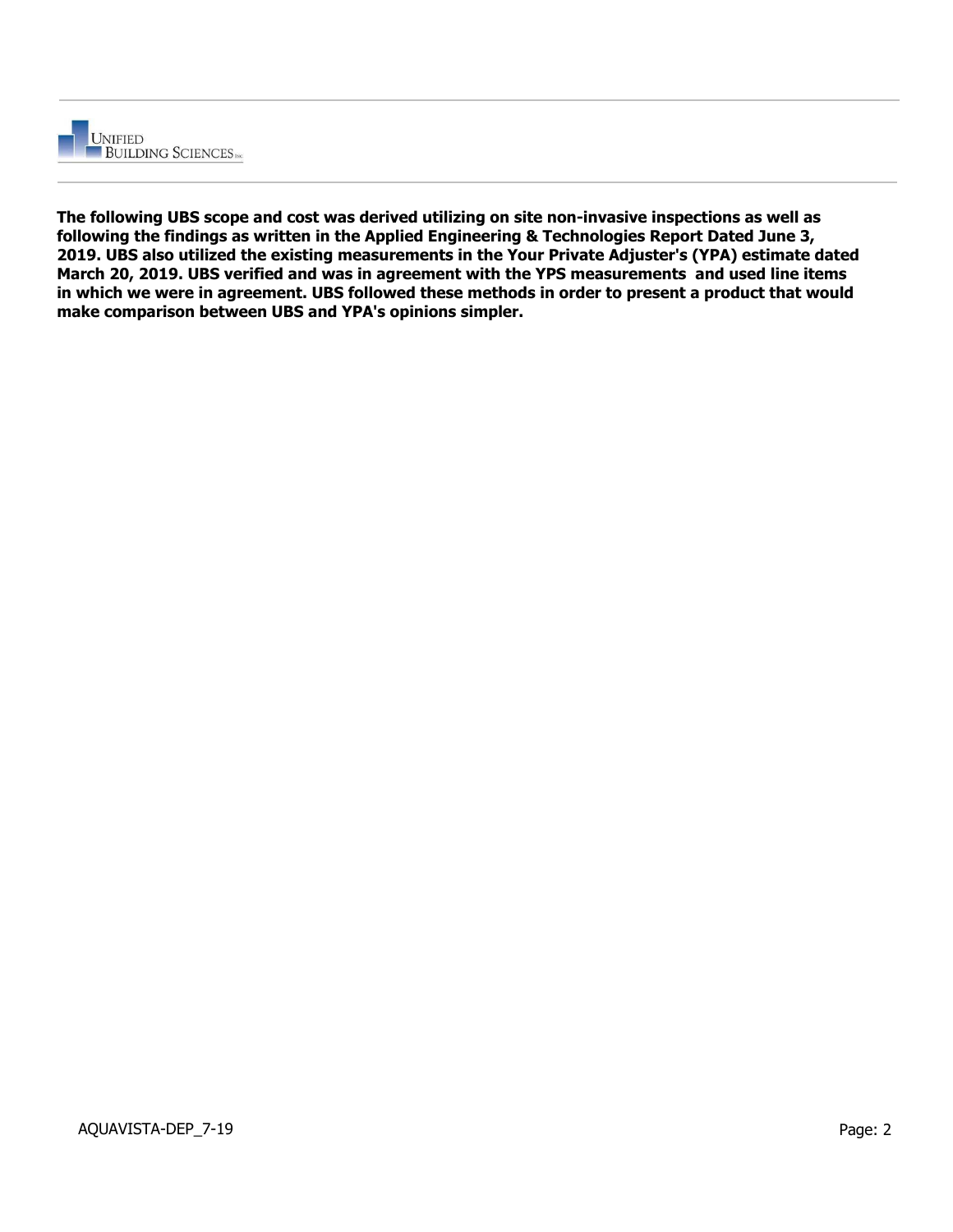|                                                                                                                                                                   |             |             | <b>AQUAVISTA-DEP 7-19</b>            |            |                |            |
|-------------------------------------------------------------------------------------------------------------------------------------------------------------------|-------------|-------------|--------------------------------------|------------|----------------|------------|
|                                                                                                                                                                   |             |             | <b>AQUAVISTA-EAST-R3</b>             |            |                |            |
|                                                                                                                                                                   |             |             | <b>East Bldg (AQUAVISTA-EAST-R3)</b> |            |                |            |
| <b>Roof</b>                                                                                                                                                       |             |             |                                      |            |                |            |
| <b>Mechanical</b>                                                                                                                                                 |             |             |                                      |            |                |            |
| <b>DESCRIPTION</b>                                                                                                                                                | <b>QNTY</b> | <b>UNIT</b> | <b>COST</b>                          | <b>RCV</b> | <b>DEPREC.</b> | <b>ACV</b> |
| 1. Electrician - per hour                                                                                                                                         | 3.00        | <b>HR</b>   | 87.50                                | 262.50     | (0.00)         | 262.50     |
| Labor to secure condenser electrical disconnect boxes, conduit, etc. blown loose during hurricane Michael                                                         |             |             |                                      |            |                |            |
| 2. HVAC Technician - per hour                                                                                                                                     | 6.00        | HR.         | 92.50                                | 555.00     | (0.00)         | 555.00     |
| Labor to reinstall condenser housings, grills, and/or access panels blown loose during hurricane Michael                                                          |             |             |                                      |            |                |            |
| 3. Apply mastic around vent pipes to<br>repair leakage                                                                                                            | 84.00       | EA          | 26.68                                | 2,241.12   | (0.00)         | 2,241.12   |
| Apply mastic to seal condenser frames mounting hardware to prevent water intrusion - small frames = 6 mounting points plus 8<br>mounting points for larger frames |             |             |                                      |            |                |            |
| <b>Totals: Mechanical</b>                                                                                                                                         |             |             |                                      | 3,058.62   | 0.00           | 3,058.62   |

#### **Flat Roof**

| <b>DESCRIPTION</b>                                                                                                     | <b>QNTY</b> | <b>UNIT</b> | <b>COST</b> | <b>RCV</b> | <b>DEPREC.</b> | <b>ACV</b> |
|------------------------------------------------------------------------------------------------------------------------|-------------|-------------|-------------|------------|----------------|------------|
| 4. Scarify Sprayed Polyurethane<br>Foam Roofing (SPF) 2"                                                               | 8,230.39    | <b>SF</b>   | 1.94        | 15,966.96  | (0.00)         | 15,966.96  |
| 5. Tenting                                                                                                             | 96.00       | HR.         | 140.00      | 13,440.00  | (0.00)         | 13,440.00  |
| Above line item allocated for tenting during the scarifying process as per EPA.                                        |             |             |             |            |                |            |
| 6. Debris Bagging & Carting                                                                                            | 280.00      | EA          | 28.00       | 7,840.00   | (0.00)         | 7,840.00   |
| Above line item allocated for bagging 1,400 cubic feet of scarified material and carting vis elevator to dumpster.     |             |             |             |            |                |            |
| 7. Sprayed Polyurethane Foam<br>Roofing (SPF) - 1st coat                                                               | 8,230.39    | <b>SF</b>   | 4.79        | 39,423.57  | (5,407.37)     | 34,016.20  |
| 8. Sprayed Polyurethane Foam<br>Roofing (SPF) - 2nd coat                                                               | 8,230.39    | <b>SF</b>   | 4.79        | 39,423.57  | (5,407.37)     | 34,016.20  |
| 9. Primer for first coat of SPF                                                                                        | 8,230.39    | <b>SF</b>   | 0.56        | 4,609.02   | (864.19)       | 3,744.83   |
| Above line item allocated for Prime-Tek Acrylic General Purpose Primer (or a like product) recommended by<br>Carlisle. |             |             |             |            |                |            |
| 10. GacoFlex S20 Silicone Coating                                                                                      | 8,230.39    | <b>SF</b>   | 1.36        | 11,193.33  | (2,098.75)     | 9,094.58   |
| 11. R&R Cap flashing - Pre-finishsed                                                                                   | 583.33      | LF          | 16.55       | 9,654.11   | (660.62)       | 8,993.49   |
| 12. R&R Flashing - pipe jack - 6"                                                                                      | 11.00       | EA          | 77.39       | 851.29     | (82.63)        | 768.66     |
| 13. R&R Flashing - pipe jack <4"                                                                                       | 15.00       | EA          | 62.39       | 935.85     | (45.18)        | 890.67     |
|                                                                                                                        |             |             |             |            |                |            |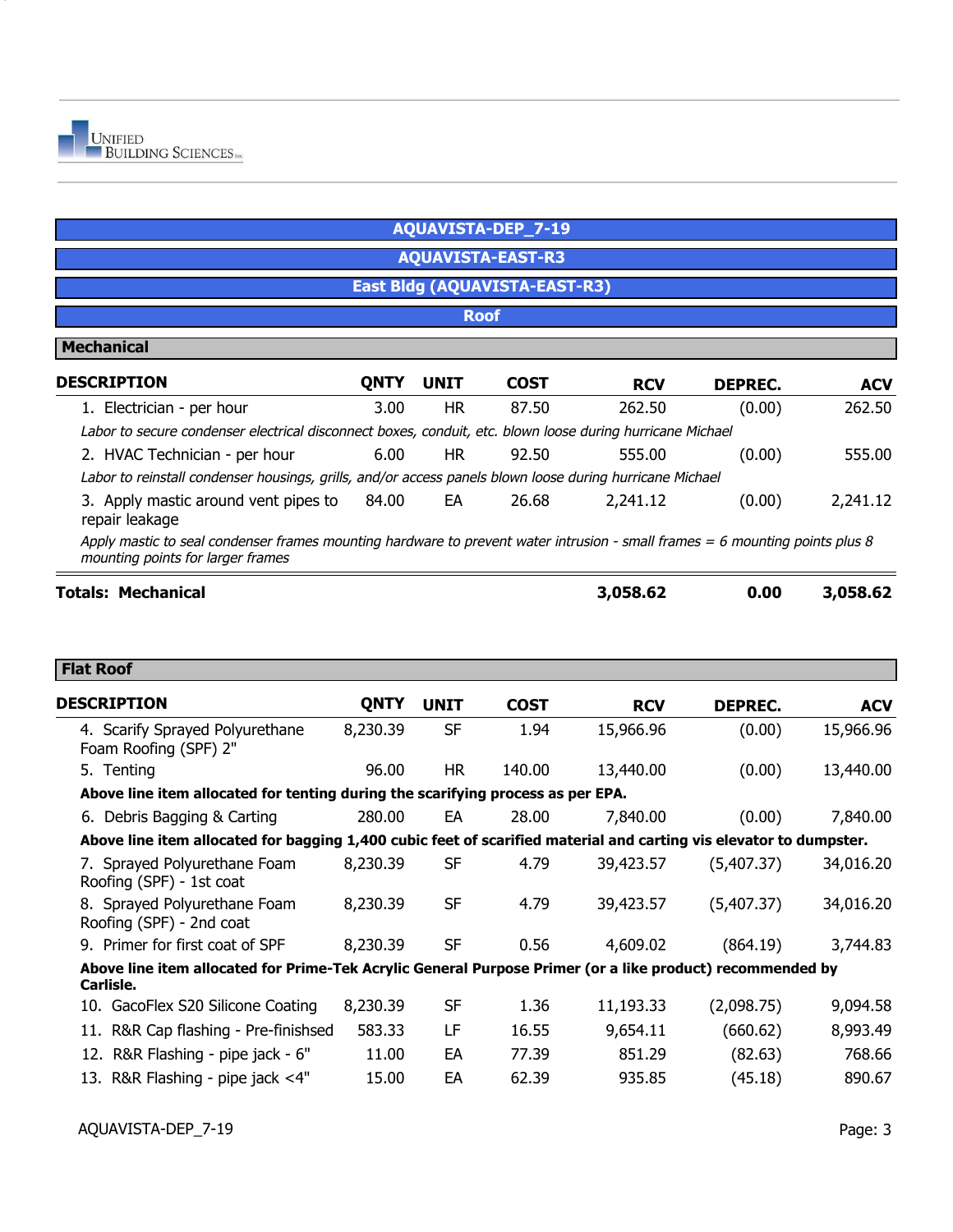

#### **CONTINUED - Flat Roof**

| <b>DESCRIPTION</b>                                                | <b>QNTY</b> | <b>UNIT</b> | <b>COST</b> | <b>RCV</b> | <b>DEPREC.</b> | <b>ACV</b> |
|-------------------------------------------------------------------|-------------|-------------|-------------|------------|----------------|------------|
| 14. R&R Flashing - pipe jack - split<br>boot                      | 1.00        | EA          | 94.52       | 94.52      | (11.54)        | 82.98      |
| Fire riser flashing                                               |             |             |             |            |                |            |
| 15. R&R Flat roof exhaust vent / cap<br>- gooseneck 8"            | 6.00        | EA          | 104.38      | 626.28     | (48.60)        | 577.68     |
| Replace flashing/covers for HVAC and electrical roof penetrations |             |             |             |            |                |            |
| 16. R&R Flash parapet wall only                                   | 583.33      | LF          | 20.62       | 12,028.26  | (245.00)       | 11,783.26  |
| 17. R&R Parapet ISO board, 1"                                     | 23.33       | SQ          | 200.97      | 4,688.63   | (470.12)       | 4,218.51   |
| 18. R&R Parapet Built-up                                          | 23.33       | SQ          | 323.39      | 7,544.69   | (636.77)       | 6,907.92   |
| 19. Parapet - GacoFlex S20 Silicone<br>Coating                    | 2,333.00    | <b>SF</b>   | 1.36        | 3,172.88   | (594.92)       | 2,577.96   |
| 20. R&R Roof drain - cast iron - 2" to<br>6" outlet               | 6.00        | EA          | 490.92      | 2,945.52   | (399.53)       | 2,545.99   |
| 21. R&R Roof scupper - aluminum                                   | 2.00        | EA          | 203.33      | 406.66     | (79.20)        | 327.46     |
| 22. Additional charge for high roof (2)<br>stories or greater)    | 82.30       | SQ          | 14.78       | 1,216.39   | (0.00)         | 1,216.39   |
| 23. Additional charge for high roof (2)<br>stories or greater)    | 82.30       | SQ          | 20.19       | 1,661.64   | (0.00)         | 1,661.64   |
| <b>Totals: Flat Roof</b>                                          |             |             |             | 177,723.17 | 17,051.79      | 160,671.38 |

## **Mansard Roofs**

| <b>DESCRIPTION</b>                                                       | <b>QNTY</b> | <b>UNIT</b> | <b>COST</b> | <b>RCV</b>                                                 | <b>DEPREC.</b> | <b>ACV</b> |
|--------------------------------------------------------------------------|-------------|-------------|-------------|------------------------------------------------------------|----------------|------------|
| 24. R&R Metal Roof - Standing Seam 3,073.03<br>pre-finished color (Blue) |             | <b>SF</b>   | 9.88        | 30,361.54                                                  | (2,661.24)     | 27,700.30  |
| 25. Ice & water barrier *High Temp* 3,073.03                             |             | SF          | 1.81        | 5,562.18                                                   | (553.15)       | 5,009.03   |
| 26. R&R Counterflashing - Apron<br>flashing                              | 696.33      | LF          | 10.25       | 7,137.38                                                   | (376.02)       | 6,761.36   |
| 27. R&R Sidewall flashing for metal<br>roofing - 26 gauge                | 429.33      | LF          | 7.24        | 3,108.35                                                   | (0.00)         | 3,108.35   |
| 28. Roofer - Additional labor to work<br>off boom lift/crane             | 220.00      | HR.         | 140.00      | 30,800.00                                                  | (0.00)         | 30,800.00  |
| 29. Remove Additional charge for<br>steep roof - 7/12 to 9/12 slope      | 30.73       | SQ          | 39.13       | 1,202.46                                                   | (0.00)         | 1,202.46   |
| Cap flashing large 583.33LF<br>AQUAVISTA-DEP 7-19                        |             |             |             | Flashing-moldable tape installed under cap flashing 583.33 |                | Page: 4    |

Drip edge large 432.25LF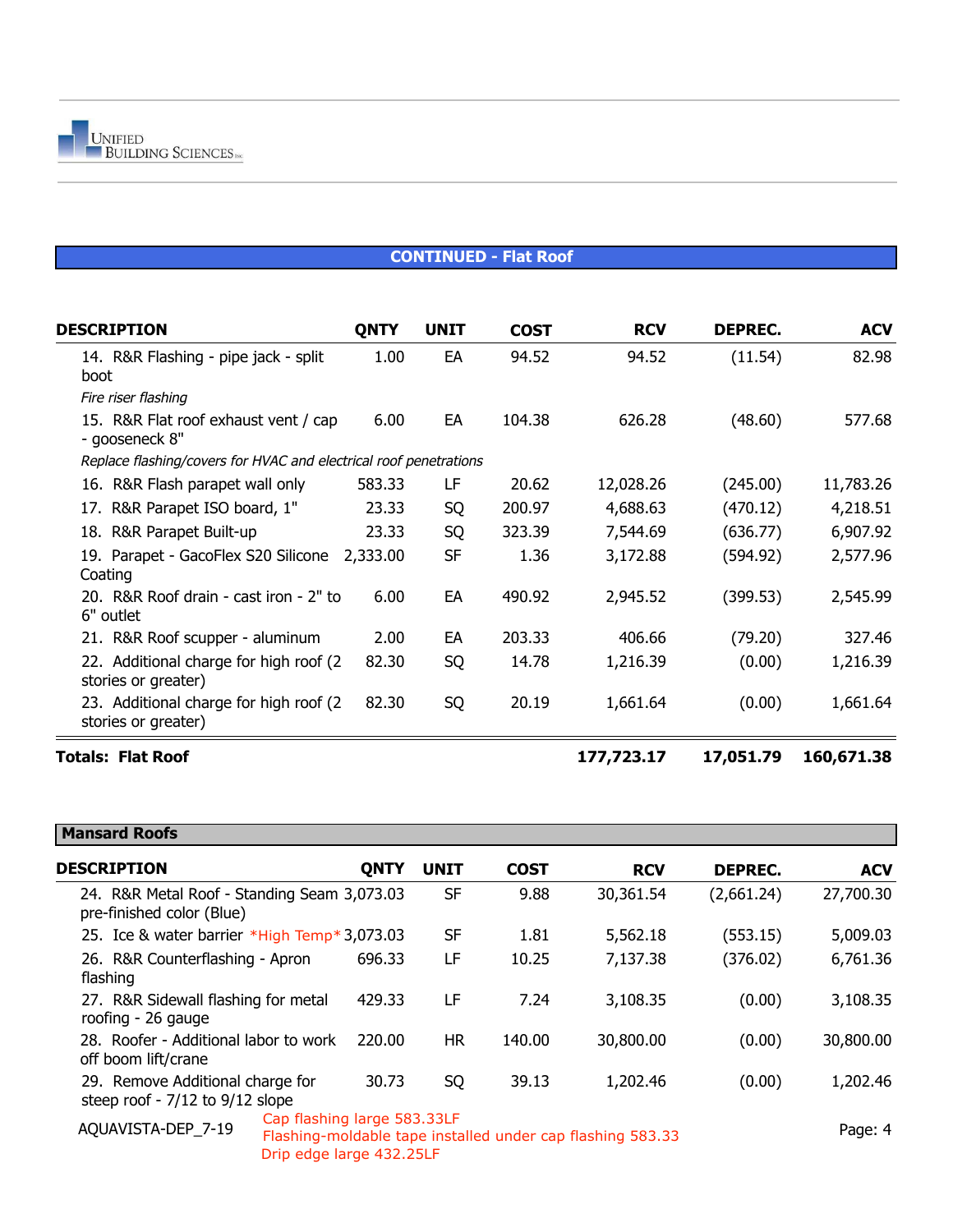#### **CONTINUED - Mansard Roofs**

| <b>DESCRIPTION</b>                                                  | <b>QNTY</b> | <b>UNIT</b> | <b>COST</b> | <b>RCV</b> | <b>DEPREC.</b> | <b>ACV</b> |
|---------------------------------------------------------------------|-------------|-------------|-------------|------------|----------------|------------|
| 30. Additional charge for steep roof -<br>$7/12$ to $9/12$ slope    | 30.73       | SQ          | 45.69       | 1,404.05   | (0.00)         | 1,404.05   |
| 31. Additional charge for high roof (2)<br>stories or greater)      | 30.73       | SQ          | 14.78       | 454.19     | (0.00)         | 454.19     |
| 32. Additional charge for high roof (2)<br>stories or greater)      | 30.73       | SQ          | 20.19       | 620.44     | (0.00)         | 620.44     |
| 33. R&R Eave trim for metal roofing -<br>26 gauge                   | 544.00      | LF          | 6.47        | 3,519.68   | (0.00)         | 3,519.68   |
| 34. R&R Closure strips for metal<br>roofing - inside and/or outside | 1,084.00    | LF          | 2.85        | 3,089.40   | (0.00)         | 3,089.40   |
| <b>Totals: Mansard Roofs</b>                                        |             |             |             | 87,259.67  | 3,590.41       | 83,669.26  |

#### **Roof General Items**

| <b>DESCRIPTION</b>                                                                                          | <b>QNTY</b> | <b>UNIT</b> | <b>COST</b>                                     | <b>RCV</b> | <b>DEPREC.</b> | <b>ACV</b> |
|-------------------------------------------------------------------------------------------------------------|-------------|-------------|-------------------------------------------------|------------|----------------|------------|
| 35. Crane and operator - 115 ton<br>capacity                                                                | 160.00      | <b>HR</b>   | 315.00<br>Time frame calculation is based upon? | 50,400.00  | (0.00)         | 50,400.00  |
| 36. Flasher barricade (per day)                                                                             | 300.00      | DA          | 0.79                                            | 237.00     | (0.00)         | 237.00     |
| Allocated for 10 barricades for 30 days. Time frame projected at 2 months                                   |             |             |                                                 |            |                |            |
| 37. Barricade and warning device -<br>setup and takedown                                                    | 60.00       | <b>HR</b>   | 55.04<br>Time frame projected at 2 months       | 3,302.40   | (0.00)         | 3,302.40   |
| Labor to set and take down barricades at 2 hours a day for 30 days.                                         |             |             |                                                 |            |                |            |
| 38. Dumpster load - Approx. 30<br>yards, 5-7 tons of debris                                                 | 3.00        | EA          | 890.00                                          | 2,670.00   | (0.00)         | 2,670.00   |
| Dumpsters for disposal of roofing materials only                                                            |             |             |                                                 |            |                |            |
| 39. R&R Temporary fencing                                                                                   | 48.00       | LF          | 6.50                                            | 312.00     | (0.00)         | 312.00     |
| Install 12' x 12' area of temporary fencing to prevent persons from entering disposal area around dumpsters |             |             |                                                 |            |                |            |
| 40. Fall protection harness and<br>lanyard - per week                                                       | 24.00       | WK.         | 22.00                                           | 528.00     | (0.00)         | 528.00     |
| 41. Commercial Supervision / Project<br>Management - per hour                                               | 160.00      | <b>HR</b>   | 56.50                                           | 9,040.00   | (0.00)         | 9,040.00   |
| 42. Safety Coordinator                                                                                      | 160.00      | HR.         | 52.50                                           | 8,400.00   | (0.00)         | 8,400.00   |
| <b>Totals: Roof General Items</b>                                                                           |             |             |                                                 | 74,889.40  | 0.00           | 74,889.40  |

 $\equiv$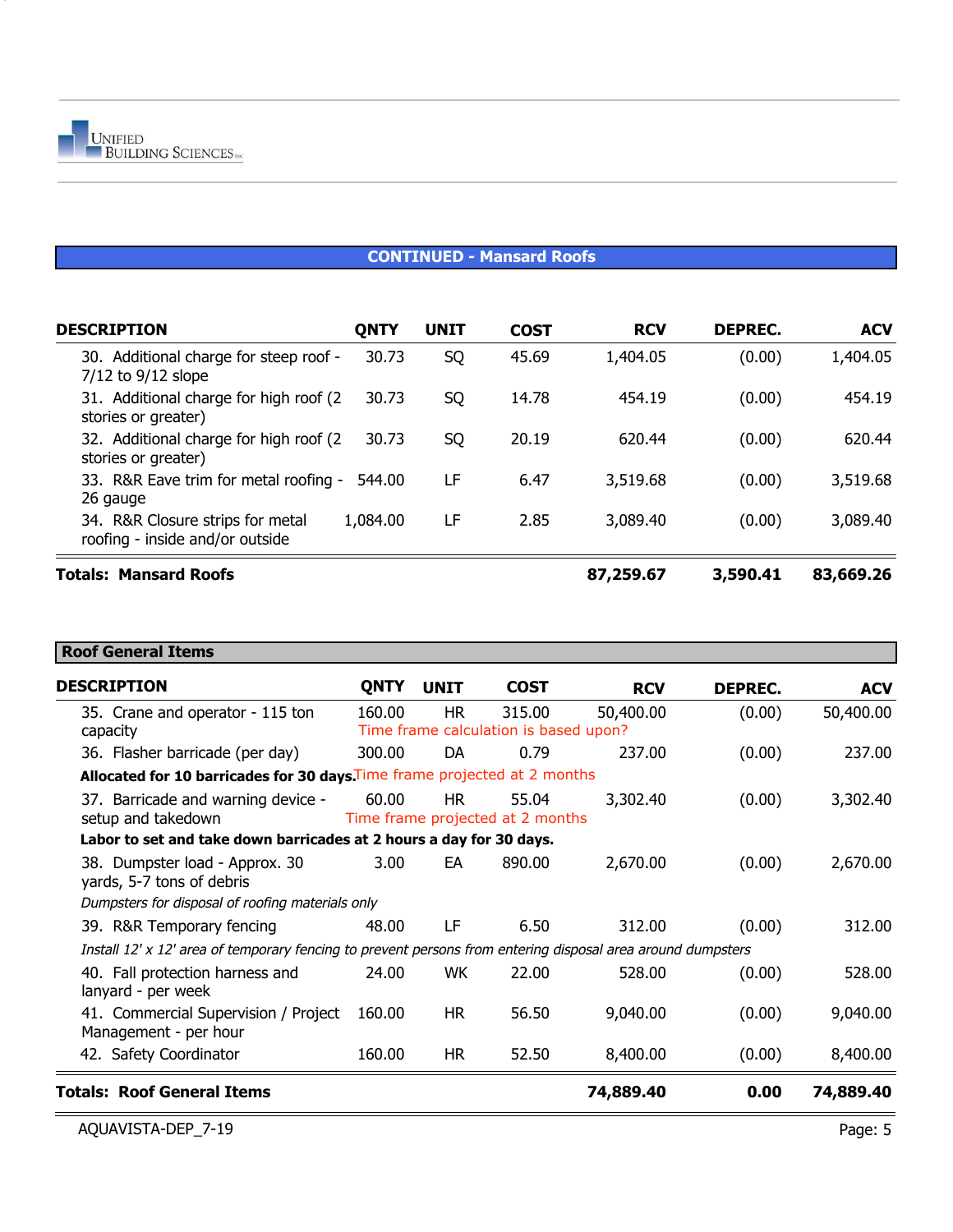**Total: Roof 342,930.86 20,642.20 322,288.66** Paint stucco-whole building 53279.79Sf Additional cost for whole exterior\*\*<br>
Paint stucco-whole building 53279.79Sf<br>
Seal stucco-elastomeric sealer 53279.79Sf<br>
Additional cost for painting high walls 53279.79Sf<br>
Life & Safety Items listed in YPA estimate

**Exterior**

6

| <b>DESCRIPTION</b>                              | ONTY   | <b>UNIT</b> | <b>COST</b> | <b>RCV</b> | DEPREC. | <b>ACV</b> |
|-------------------------------------------------|--------|-------------|-------------|------------|---------|------------|
| 43. Stucco Plasterer -                          | 384.00 | НR          | 42.51       | 16,323.84  | (0.00)  | 16,323.84  |
| 44. Painter - per hour                          | 192.00 | HR          | 52.75       | 10,128.00  | (0.00)  | 10,128.00  |
| 45. Swing Stage - Set-up per<br>location        | 24.00  | EA          | 472.17      | 11,332.08  | (0.00)  | 11,332.08  |
| 46. Swing scaffolding - up to a 20'<br>platform | 1.00   | МO          | 2,481.66    | 2,481.66   | (0.00)  | 2,481.66   |

**Above 4 line items allocated for 3 man crew (2 Stucco 1 painter) to scale building in swing stage, 24 sections - top to bottom to make spot EIFS/Stucco repairs.**

| <b>Totals: Exterior</b>              | 40,265.58  | 0.00 | 40,265.58            |
|--------------------------------------|------------|------|----------------------|
| Total: East Bldg (AQUAVISTA-EAST-R3) | 383,196.44 |      | 20,642.20 362,554.24 |

| 8th Floor Units (AQUAVISTA-EAST-R3)                                                                                    |             |             |             |            |                |            |  |  |
|------------------------------------------------------------------------------------------------------------------------|-------------|-------------|-------------|------------|----------------|------------|--|--|
| <b>DESCRIPTION</b>                                                                                                     | <b>QNTY</b> | <b>UNIT</b> | <b>COST</b> | <b>RCV</b> | <b>DEPREC.</b> | <b>ACV</b> |  |  |
| No visible damage as per Applied Engineering's reference of damage in the their report dated June 3rd, 2019.           |             |             |             |            |                |            |  |  |
| Totals: 801 What about the damage in multiple rooms in this unit?                                                      |             |             |             | 0.00       | 0.00           | 0.00       |  |  |
| <b>DESCRIPTION</b>                                                                                                     | <b>QNTY</b> | <b>UNIT</b> | <b>COST</b> | <b>RCV</b> | DEPREC.        | <b>ACV</b> |  |  |
| 47. R&R 5/8" - drywall per LF - up to<br>$2'$ tall                                                                     | 8.00        | LF          | 9.79        | 78.32      | (3.72)         | 74.60      |  |  |
| 48. Drywall Installer / Finisher - per<br>hour                                                                         | 3.20        | HR.         | 70.51       | 225.63     | (0.00)         | 225.63     |  |  |
| Above line item is allocated for multiple drywall applications and cutting in remote location.                         |             |             |             |            |                |            |  |  |
| 49. Floor protection - Multiple<br>applications                                                                        | 2.50        | <b>HR</b>   | 70.51       | 176.28     | (0.00)         | 176.28     |  |  |
| 50. Content Manipulation charge -<br>Multiple applications                                                             | 2.00        | HR.         | 31.07       | 62.14      | (0.00)         | 62.14      |  |  |
| What room is this repair for?<br>Totals: 802<br><b>Wall insulation</b><br>Detach & reset baseboard to allow for repair |             |             |             | 542.37     | 3.72           | 538.65     |  |  |
| Final clean<br>AQUAVISTA-DEP_7-19                                                                                      |             |             |             |            |                | Page: 6    |  |  |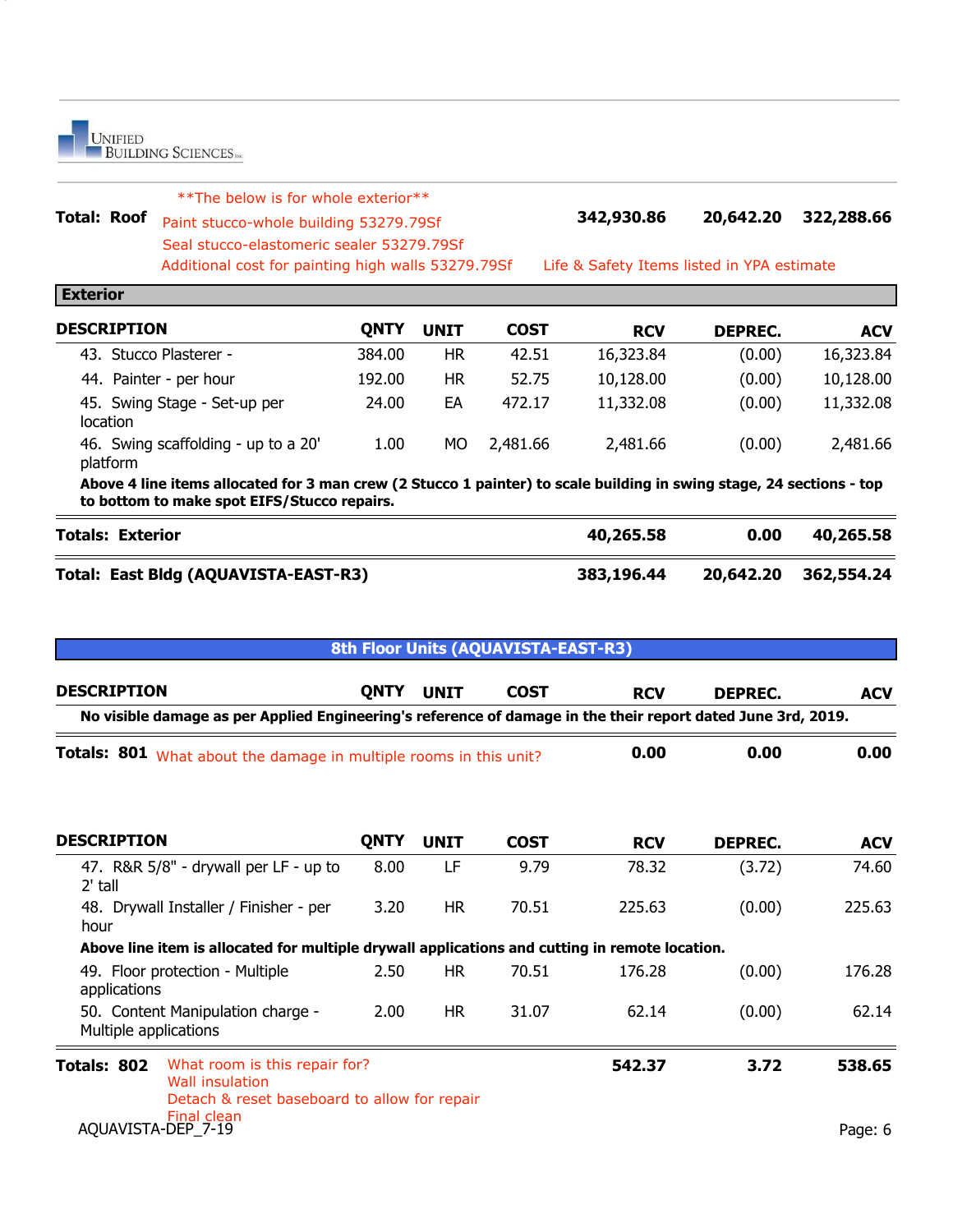

| <b>DESCRIPTION</b>                                                                                                                           | <b>QNTY</b> | <b>UNIT</b> | <b>COST</b> | <b>RCV</b> | <b>DEPREC.</b> | <b>ACV</b> |
|----------------------------------------------------------------------------------------------------------------------------------------------|-------------|-------------|-------------|------------|----------------|------------|
| 51. R&R 5/8" - drywall per LF - up to<br>$2'$ tall                                                                                           | 24.00       | LF          | 9.79        | 234.96     | (11.17)        | 223.79     |
| 52. Drywall Installer / Finisher - per<br>hour                                                                                               | 3.20        | <b>HR</b>   | 70.51       | 225.63     | (0.00)         | 225.63     |
| Above line item is allocated for multiple drywall applications and cutting in remote location.                                               |             |             |             |            |                |            |
| 53. Floor protection - Multiple<br>applications                                                                                              | 2.50        | <b>HR</b>   | 70.51       | 176.28     | (0.00)         | 176.28     |
| 54. Content Manipulation charge -<br>Multiple applications                                                                                   | 2.00        | <b>HR</b>   | 31.07       | 62.14      | (0.00)         | 62.14      |
| Totals: 803<br>What room is this repair for?<br><b>Wall insulation</b><br>Detach & reset baseboard to allow for repair<br>Final clean        |             |             |             | 699.01     | 11.17          | 687.84     |
| <b>DESCRIPTION</b>                                                                                                                           | <b>QNTY</b> | <b>UNIT</b> | <b>COST</b> | <b>RCV</b> | <b>DEPREC.</b> | <b>ACV</b> |
| 55. R&R 5/8" - drywall per LF - up to<br>$2'$ tall                                                                                           | 8.00        | LF          | 9.79        | 78.32      | (3.72)         | 74.60      |
| 56. Drywall Installer / Finisher - per<br>hour                                                                                               | 3.20        | <b>HR</b>   | 70.51       | 225.63     | (0.00)         | 225.63     |
| Above line item is allocated for multiple drywall applications and cutting in remote location.                                               |             |             |             |            |                |            |
| 57. Floor protection - Multiple<br>applications                                                                                              | 2.50        | <b>HR</b>   | 70.51       | 176.28     | (0.00)         | 176.28     |
| 58. Content Manipulation charge -<br>Multiple applications                                                                                   | 2.00        | <b>HR</b>   | 31.07       | 62.14      | (0.00)         | 62.14      |
| Totals: 804<br>What room is this repair for?<br><b>Wall insulation</b><br>Detach & reset baseboard to allow for repair<br><b>Final clean</b> |             |             |             | 542.37     | 3.72           | 538.65     |
| <b>DESCRIPTION</b>                                                                                                                           | <b>QNTY</b> | <b>UNIT</b> | <b>COST</b> | <b>RCV</b> | <b>DEPREC.</b> | <b>ACV</b> |
| No visible damage as per Applied Engineering's reference of damage in the their report dated June 3rd, 2019.                                 |             |             |             |            |                |            |
| <b>Totals: 805</b> What about the damage in multiple rooms in this unit?                                                                     |             |             |             | 0.00       | 0.00           | 0.00       |
| <b>DESCRIPTION</b>                                                                                                                           | <b>QNTY</b> | <b>UNIT</b> | <b>COST</b> | <b>RCV</b> | <b>DEPREC.</b> | <b>ACV</b> |
| 59. R&R 5/8" - drywall per LF - up to<br>$2'$ tall                                                                                           | 8.00        | LF          | 9.79        | 78.32      | (3.72)         | 74.60      |
| 60. Drywall Installer / Finisher - per                                                                                                       | 3.20        | <b>HR</b>   | 70.51       | 225.63     | (0.00)         | 225.63     |

hour

**Above line item is allocated for multiple drywall applications and cutting in remote location.**

AQUAVISTA-DEP\_7-19 Page: 7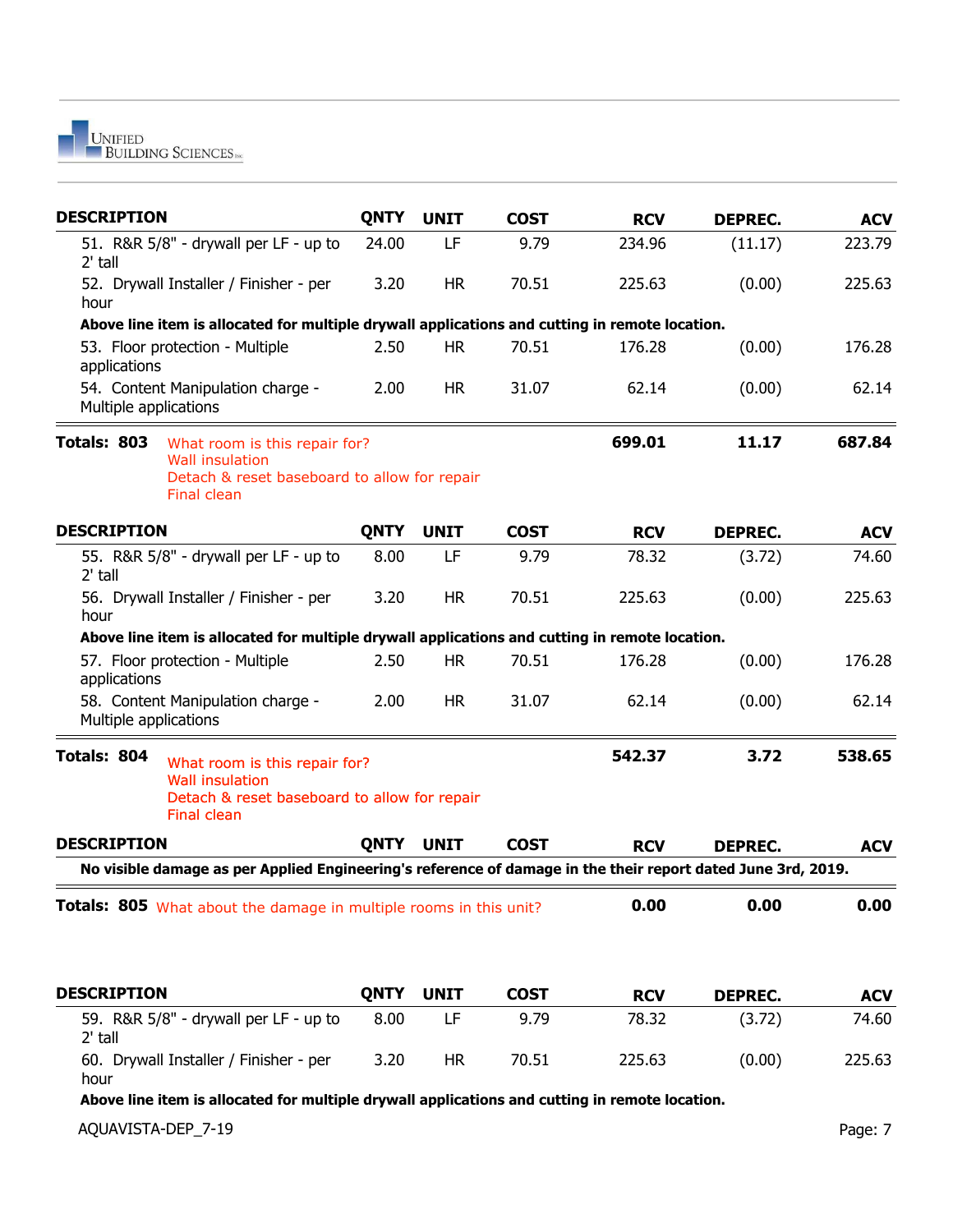

| Total: 8th Floor Units (AQUAVISTA-EAST-R3)                                                                                                               |      |                        |             | 2,326.12   | 22.33          | 2,303.79   |
|----------------------------------------------------------------------------------------------------------------------------------------------------------|------|------------------------|-------------|------------|----------------|------------|
| Totals: 806                                                                                                                                              |      |                        |             | 542.37     | 3.72           | 538.65     |
| 62. Content Manipulation charge -<br>Multiple applications                                                                                               | 2.00 | <b>HR</b>              | 31.07       | 62.14      | (0.00)         | 62.14      |
| 61. Floor protection - Multiple<br>applications                                                                                                          | 2.50 | <b>HR</b>              | 70.51       | 176.28     | (0.00)         | 176.28     |
| What room is this repair for?<br><b>Wall insulation</b><br>Detach & reset baseboard to allow for repair<br>Final clean<br><b>DESCRIPTION</b> Final clean |      |                        | <b>COST</b> | <b>RCV</b> | <b>DEPREC.</b> | <b>ACV</b> |
|                                                                                                                                                          |      | <b>CONTINUED - 806</b> |             |            |                |            |

#### **7th Floor Units (AQUAVISTA-EAST-R3)**

| <b>DESCRIPTION</b>    |                                                                                                                        | <b>QNTY</b> | <b>UNIT</b> | <b>COST</b> | <b>RCV</b> | <b>DEPREC.</b> | <b>ACV</b> |
|-----------------------|------------------------------------------------------------------------------------------------------------------------|-------------|-------------|-------------|------------|----------------|------------|
|                       | No visible damage as per Applied Engineering's reference of damage in the their report dated June 3rd, 2019.           |             |             |             |            |                |            |
| Totals: 701           | What about the damage in multiple rooms in this unit?                                                                  |             |             |             | 0.00       | 0.00           | 0.00       |
| <b>DESCRIPTION</b>    |                                                                                                                        | <b>QNTY</b> | <b>UNIT</b> | <b>COST</b> | <b>RCV</b> | DEPREC.        | <b>ACV</b> |
| $2'$ tall             | 63. R&R 5/8" - drywall per LF - up to                                                                                  | 8.00        | LF          | 9.79        | 78.32      | (3.72)         | 74.60      |
| hour                  | 64. Drywall Installer / Finisher - per                                                                                 | 3.20        | <b>HR</b>   | 70.51       | 225.63     | (0.00)         | 225.63     |
|                       | Above line item is allocated for multiple drywall applications and cutting in remote location.                         |             |             |             |            |                |            |
| applications          | 65. Floor protection - Multiple                                                                                        | 2.50        | <b>HR</b>   | 70.51       | 176.28     | (0.00)         | 176.28     |
| Multiple applications | 66. Content Manipulation charge -                                                                                      | 2.00        | <b>HR</b>   | 31.07       | 62.14      | (0.00)         | 62.14      |
| Totals: 702           | What room is this repair for?<br><b>Wall insulation</b><br>Detach & reset baseboard to allow for repair<br>Final clean |             |             |             | 542.37     | 3.72           | 538.65     |
| <b>DESCRIPTION</b>    |                                                                                                                        | <b>QNTY</b> | <b>UNIT</b> | <b>COST</b> | <b>RCV</b> | DEPREC.        | <b>ACV</b> |
|                       | No visible damage as per Applied Engineering's reference of damage in the their report dated June 3rd, 2019.           |             |             |             |            |                |            |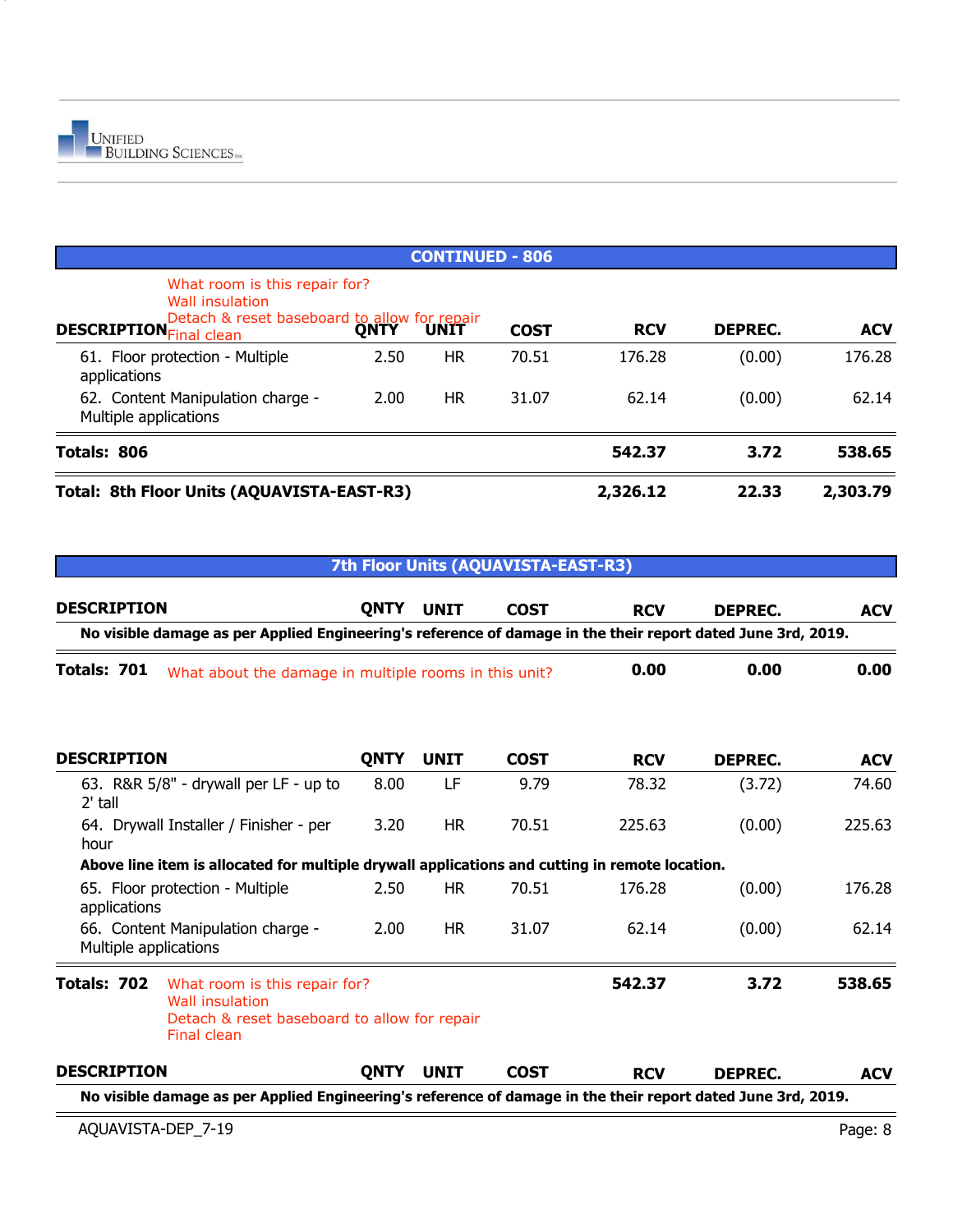|                       |                                                                                                                               |             |             | <b>CONTINUED - 703</b> |            |                |            |
|-----------------------|-------------------------------------------------------------------------------------------------------------------------------|-------------|-------------|------------------------|------------|----------------|------------|
| <b>DESCRIPTION</b>    |                                                                                                                               | <b>QNTY</b> | <b>UNIT</b> | <b>COST</b>            | <b>RCV</b> | <b>DEPREC.</b> | <b>ACV</b> |
| Totals: 703           | What about the damage in multiple rooms in this unit?                                                                         |             |             |                        | 0.00       | 0.00           | 0.00       |
|                       |                                                                                                                               |             |             |                        |            |                |            |
| <b>DESCRIPTION</b>    |                                                                                                                               | <b>QNTY</b> | <b>UNIT</b> | <b>COST</b>            | <b>RCV</b> | <b>DEPREC.</b> | <b>ACV</b> |
| ready for texture     | 67. R&R 5/8" drywall - hung, taped,                                                                                           | 74.00       | <b>SF</b>   | 2.32                   | 171.68     | (15.02)        | 156.66     |
| hour                  | 68. Drywall Installer / Finisher - per                                                                                        | 3.20        | <b>HR</b>   | 70.51                  | 225.63     | (0.00)         | 225.63     |
|                       | Above line item is allocated for multiple drywall applications and cutting in remote location.                                |             |             |                        |            |                |            |
| applications          | 69. Floor protection - Multiple                                                                                               | 2.50        | <b>HR</b>   | 70.51                  | 176.28     | (0.00)         | 176.28     |
| Multiple applications | 70. Content Manipulation charge -                                                                                             | 2.00        | <b>HR</b>   | 31.07                  | 62.14      | (0.00)         | 62.14      |
| Totals: 704           | What room is this repair for?<br><b>Wall insulation</b><br>Detach & reset baseboard to allow for repair<br><b>Final clean</b> |             |             |                        | 635.73     | 15.02          | 620.71     |
| <b>DESCRIPTION</b>    |                                                                                                                               | <b>QNTY</b> | <b>UNIT</b> | <b>COST</b>            | <b>RCV</b> | <b>DEPREC.</b> | <b>ACV</b> |
|                       | No visible damage as per Applied Engineering's reference of damage in the their report dated June 3rd, 2019.                  |             |             |                        |            |                |            |
| Totals: 705           | What about the damage in multiple rooms in this unit?                                                                         |             |             |                        | 0.00       | 0.00           | 0.00       |
| <b>DESCRIPTION</b>    |                                                                                                                               | <b>QNTY</b> | <b>UNIT</b> | <b>COST</b>            | <b>RCV</b> | DEPREC.        | <b>ACV</b> |
|                       | No visible damage as per Applied Engineering's reference of damage in the their report dated June 3rd, 2019.                  |             |             |                        |            |                |            |
| Totals: 706           | What about the damage in multiple rooms in this unit?                                                                         |             |             |                        | 0.00       | 0.00           | 0.00       |
|                       | Total: 7th Floor Units (AQUAVISTA-EAST-R3)                                                                                    |             |             |                        | 1,178.10   | 18.74          | 1,159.36   |

**6th Floor Units (AQUAVISTA-EAST-R3)**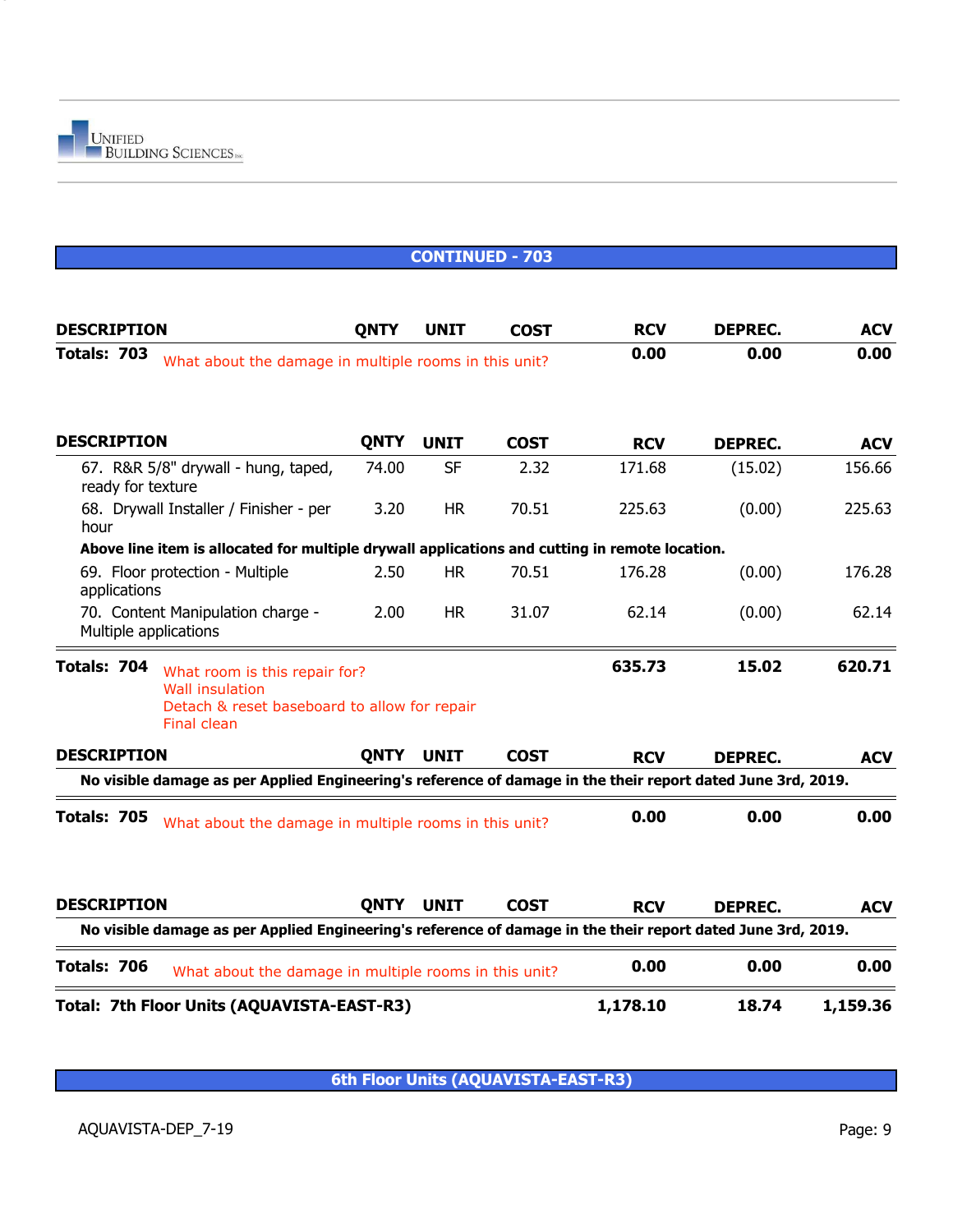

| <b>DESCRIPTION</b>                                                                                                                    | <b>QNTY</b> | <b>UNIT</b> | <b>COST</b> | <b>RCV</b> | <b>DEPREC.</b> | <b>ACV</b> |
|---------------------------------------------------------------------------------------------------------------------------------------|-------------|-------------|-------------|------------|----------------|------------|
| No visible damage as per Applied Engineering's reference of damage in the their report dated June 3rd, 2019.                          |             |             |             |            |                |            |
| Totals: 601 What about the damage in multiple rooms in this unit?                                                                     |             |             |             | 0.00       | 0.00           |            |
| <b>DESCRIPTION</b>                                                                                                                    | <b>QNTY</b> | <b>UNIT</b> | <b>COST</b> | <b>RCV</b> | <b>DEPREC.</b> | <b>ACV</b> |
| No visible damage as per Applied Engineering's reference of damage in the their report dated June 3rd, 2019.                          |             |             |             |            |                |            |
| Totals: 602<br>What about the damage in multiple rooms in this unit?                                                                  |             |             |             | 0.00       | 0.00           | 0.00       |
| <b>DESCRIPTION</b>                                                                                                                    | <b>QNTY</b> | <b>UNIT</b> | <b>COST</b> | <b>RCV</b> | <b>DEPREC.</b> | <b>ACV</b> |
| 71. R&R 5/8" - drywall per LF - up to<br>2' tall                                                                                      | 8.00        | LF          | 9.79        | 78.32      | (3.72)         | 74.60      |
| 72. Drywall Installer / Finisher - per<br>hour                                                                                        | 3.20        | <b>HR</b>   | 70.51       | 225.63     | (0.00)         | 225.63     |
| Above line item is allocated for multiple drywall applications and cutting in remote location.                                        |             |             |             |            |                |            |
| 73. Floor protection - Multiple<br>applications                                                                                       | 2.50        | <b>HR</b>   | 70.51       | 176.28     | (0.00)         | 176.28     |
| 74. Content Manipulation charge -<br>Multiple applications                                                                            | 2.00        | <b>HR</b>   | 31.07       | 62.14      | (0.00)         | 62.14      |
| Totals: 603 What room is this repair for?<br><b>Wall insulation</b><br>Detach & reset baseboard to allow for repair<br>Final clean    |             |             |             | 542.37     | 3.72           | 538.65     |
| <b>DESCRIPTION</b>                                                                                                                    | <b>QNTY</b> | <b>UNIT</b> | <b>COST</b> | <b>RCV</b> | <b>DEPREC.</b> | <b>ACV</b> |
| 75. R&R 5/8" - drywall per LF - up to<br>2' tall                                                                                      | 24.00       | LF          | 9.79        | 234.96     | (11.17)        | 223.79     |
| 76. Drywall Installer / Finisher - per<br>hour                                                                                        | 3.20        | <b>HR</b>   | 70.51       | 225.63     | (0.00)         | 225.63     |
| Above line item is allocated for multiple drywall applications and cutting in remote location.                                        |             |             |             |            |                |            |
| 77. Floor protection - Multiple<br>applications                                                                                       | 2.50        | <b>HR</b>   | 70.51       | 176.28     | (0.00)         | 176.28     |
| 78. Content Manipulation charge -<br>Multiple applications                                                                            | 2.00        | <b>HR</b>   | 31.07       | 62.14      | (0.00)         | 62.14      |
| What room is this repair for?<br>Totals: 604<br><b>Wall insulation</b><br>Detach & reset baseboard to allow for repair<br>Final clean |             |             |             | 699.01     | 11.17          | 687.84     |
| AQUAVISTA-DEP_7-19                                                                                                                    |             |             |             |            |                | Page: 10   |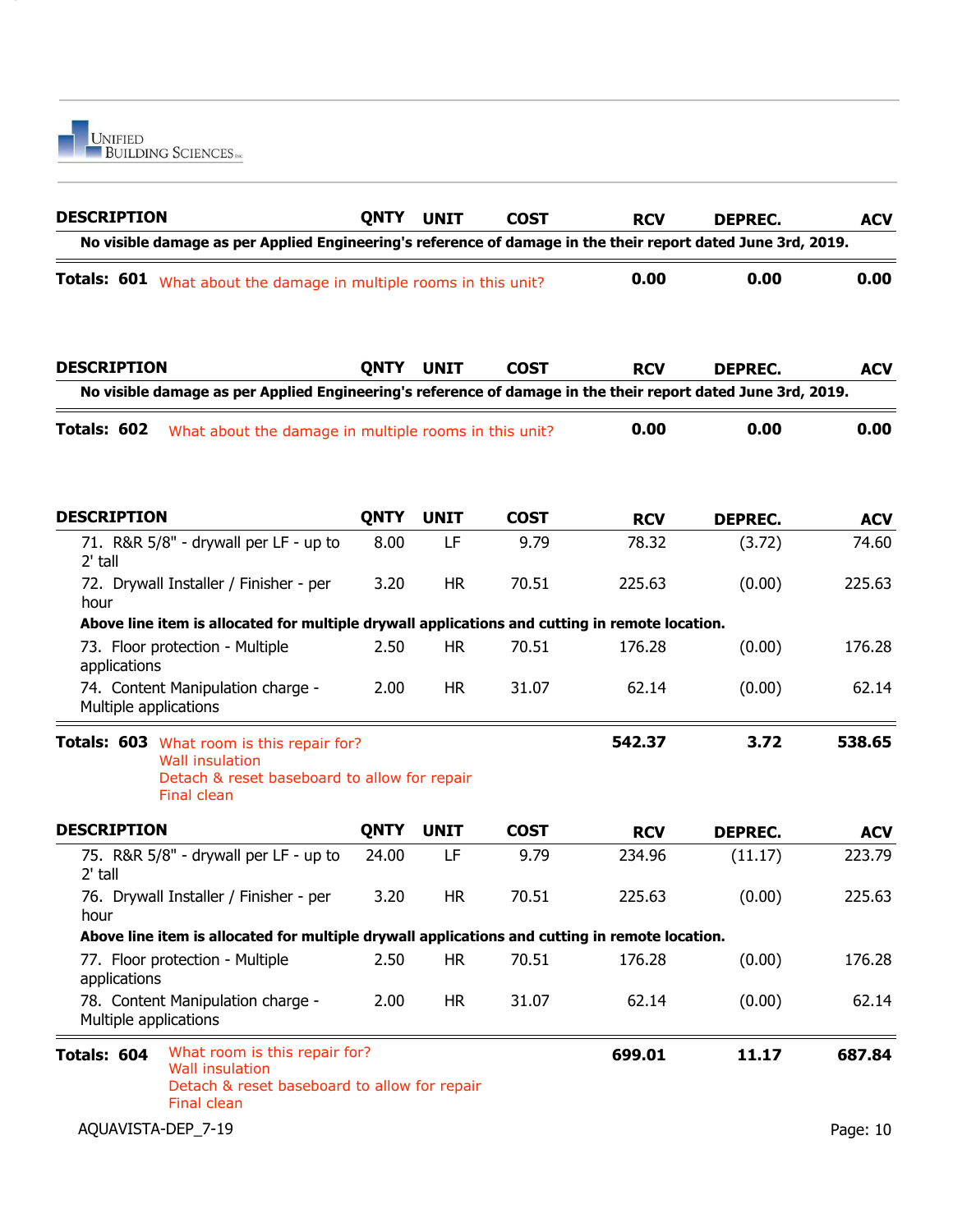

| <b>DESCRIPTION</b>                                                                                           | <b>QNTY</b> | <b>UNIT</b> | <b>COST</b> | <b>RCV</b> | DEPREC.        | <b>ACV</b> |
|--------------------------------------------------------------------------------------------------------------|-------------|-------------|-------------|------------|----------------|------------|
| No visible damage as per Applied Engineering's reference of damage in the their report dated June 3rd, 2019. |             |             |             |            |                |            |
| Totals: 605<br>What about the damage in multiple rooms in this unit?                                         |             |             |             | 0.00       | 0.00           | 0.00       |
| <b>DESCRIPTION</b>                                                                                           | <b>QNTY</b> | <b>UNIT</b> | <b>COST</b> | <b>RCV</b> | <b>DEPREC.</b> | <b>ACV</b> |
| 79. R&R 5/8" - drywall per LF - up to<br>$2'$ tall                                                           | 8.00        | LF          | 9.79        | 78.32      | (3.72)         | 74.60      |
| 80. Drywall Installer / Finisher - per<br>hour                                                               | 3.20        | <b>HR</b>   | 70.51       | 225.63     | (0.00)         | 225.63     |
| Above line item is allocated for multiple drywall applications and cutting in remote location.               |             |             |             |            |                |            |
| 81. Floor protection - Multiple<br>applications                                                              | 2.50        | <b>HR</b>   | 70.51       | 176.28     | (0.00)         | 176.28     |
| 82. Content Manipulation charge -<br>Multiple applications<br>What room is this repair for?                  | 2.00        | HR.         | 31.07       | 62.14      | (0.00)         | 62.14      |
| <b>Wall insulation</b><br>Totals: 606<br>Detach & reset baseboard to allow for repair                        |             |             |             | 542.37     | 3.72           | 538.65     |
| <del>Final clean</del><br>Total: 6th Floor Units (AQUAVISTA-EAST-R3)                                         |             |             |             | 1,783.75   | 18.61          | 1,765.14   |
|                                                                                                              |             |             |             |            |                |            |

#### **5th Floor Units (AQUAVISTA-EAST-R3)**

| <b>DESCRIPTION</b>                                                                                                             | <b>QNTY</b> | <b>UNIT</b> | <b>COST</b> | <b>RCV</b> | <b>DEPREC.</b> | <b>ACV</b> |
|--------------------------------------------------------------------------------------------------------------------------------|-------------|-------------|-------------|------------|----------------|------------|
| 83. R&R 5/8" - drywall per LF - up to<br>2' tall                                                                               | 8.00        | LF          | 9.79        | 78.32      | (3.72)         | 74.60      |
| 84. Drywall Installer / Finisher - per<br>hour                                                                                 | 3.20        | <b>HR</b>   | 70.51       | 225.63     | (0.00)         | 225.63     |
| Above line item is allocated for multiple drywall applications and cutting in remote location.                                 |             |             |             |            |                |            |
| 85. Floor protection - Multiple<br>applications                                                                                | 2.50        | <b>HR</b>   | 70.51       | 176.28     | (0.00)         | 176.28     |
| 86. Content Manipulation charge -<br>Multiple applications                                                                     | 2.00        | HR.         | 31.07       | 62.14      | (0.00)         | 62.14      |
| What room is this repair for?<br>Totals: 501<br>Wall insulation<br>Detach & reset baseboard to allow for repair<br>Final clean |             |             |             | 542.37     | 3.72           | 538.65     |
| <b>DESCRIPTION</b>                                                                                                             | <b>QNTY</b> | <b>UNIT</b> | <b>COST</b> | <b>RCV</b> | <b>DEPREC.</b> | <b>ACV</b> |
| 87. R&R 5/8" - drywall per LF - up to<br>2' tall                                                                               | 8.00        | LF          | 9.79        | 78.32      | (3.72)         | 74.60      |

AQUAVISTA-DEP\_7-19 Page: 11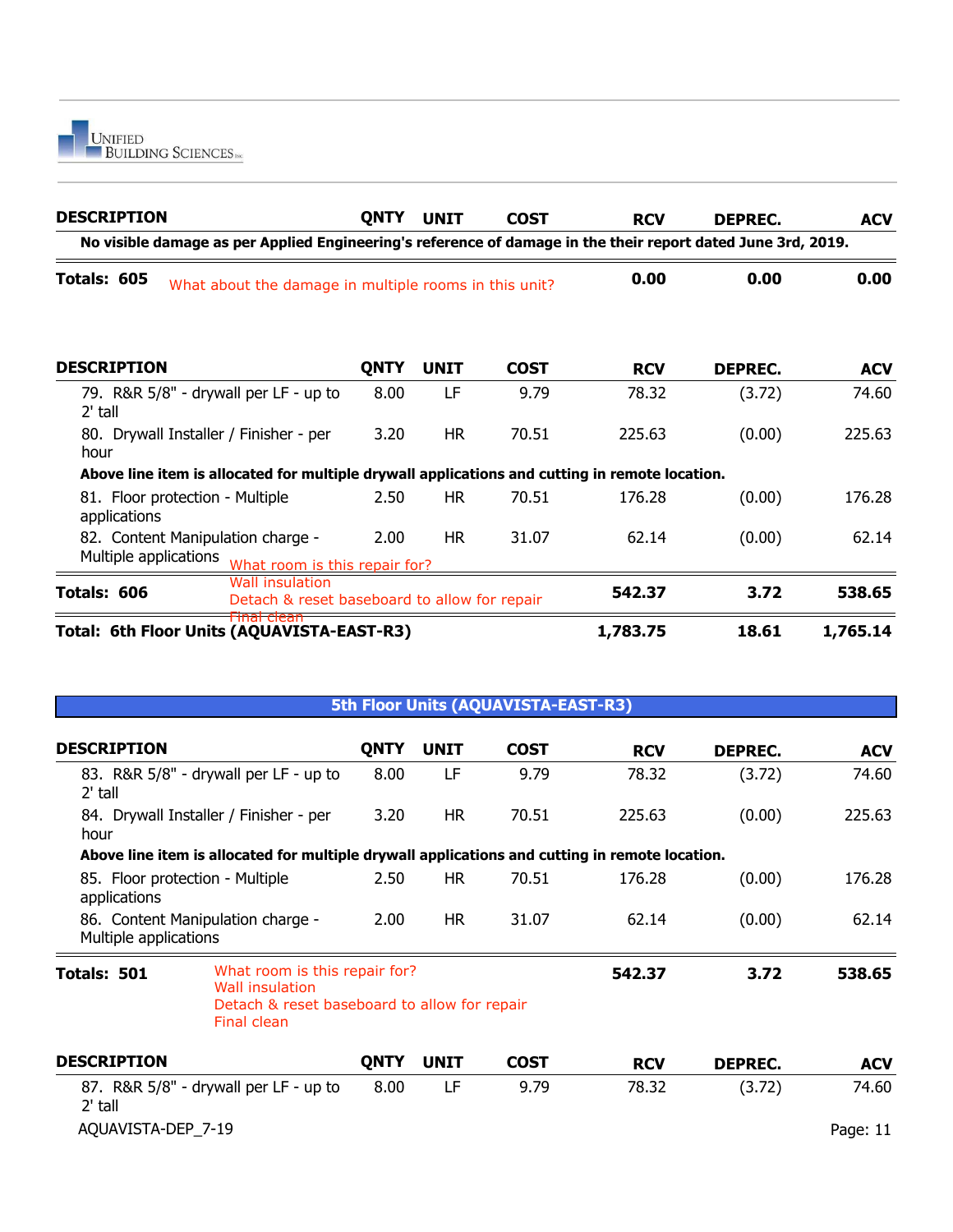| <b>DESCRIPTION</b>                                                                                                                           | <b>QNTY</b> | <b>UNIT</b> | <b>COST</b> | <b>RCV</b> | <b>DEPREC.</b> | <b>ACV</b> |
|----------------------------------------------------------------------------------------------------------------------------------------------|-------------|-------------|-------------|------------|----------------|------------|
| 88. Drywall Installer / Finisher - per<br>hour                                                                                               | 3.20        | <b>HR</b>   | 70.51       | 225.63     | (0.00)         | 225.63     |
| Above line item is allocated for multiple drywall applications and cutting in remote location.                                               |             |             |             |            |                |            |
| 89. Floor protection - Multiple<br>applications                                                                                              | 2.50        | <b>HR</b>   | 70.51       | 176.28     | (0.00)         | 176.28     |
| 90. Content Manipulation charge -<br>Multiple applications                                                                                   | 2.00        | <b>HR</b>   | 31.07       | 62.14      | (0.00)         | 62.14      |
| Totals: 502<br>What room is this repair for?<br><b>Wall insulation</b><br>Detach & reset baseboard to allow for repair<br>Final clean        |             |             |             | 542.37     | 3.72           | 538.65     |
| <b>DESCRIPTION</b>                                                                                                                           | <b>QNTY</b> | <b>UNIT</b> | <b>COST</b> | <b>RCV</b> | <b>DEPREC.</b> | <b>ACV</b> |
| 91. R&R 5/8" - drywall per LF - up to<br>2' tall                                                                                             | 8.00        | LF          | 9.79        | 78.32      | (3.72)         | 74.60      |
| 92. Drywall Installer / Finisher - per<br>hour                                                                                               | 3.20        | <b>HR</b>   | 70.51       | 225.63     | (0.00)         | 225.63     |
| Above line item is allocated for multiple drywall applications and cutting in remote location.                                               |             |             |             |            |                |            |
| 93. Floor protection - Multiple<br>applications                                                                                              | 2.50        | <b>HR</b>   | 70.51       | 176.28     | (0.00)         | 176.28     |
| 94. Content Manipulation charge -<br>Multiple applications                                                                                   | 2.00        | <b>HR</b>   | 31.07       | 62.14      | (0.00)         | 62.14      |
| Totals: 503<br>What room is this repair for?<br><b>Wall insulation</b><br>Detach & reset baseboard to allow for repair<br><b>Final clean</b> |             |             |             | 542.37     | 3.72           | 538.65     |
| <b>DESCRIPTION</b>                                                                                                                           | <b>QNTY</b> | <b>UNIT</b> | <b>COST</b> | <b>RCV</b> | <b>DEPREC.</b> | <b>ACV</b> |
| No visible damage as per Applied Engineering's reference of damage in the their report dated June 3rd, 2019.                                 |             |             |             |            |                |            |
| Totals: 504<br>What about the damage in multiple rooms in this unit?                                                                         |             |             |             | 0.00       | 0.00           | 0.00       |
|                                                                                                                                              |             |             |             |            |                |            |
| <b>DESCRIPTION</b>                                                                                                                           | <b>QNTY</b> | <b>UNIT</b> | <b>COST</b> | <b>RCV</b> | <b>DEPREC.</b> | <b>ACV</b> |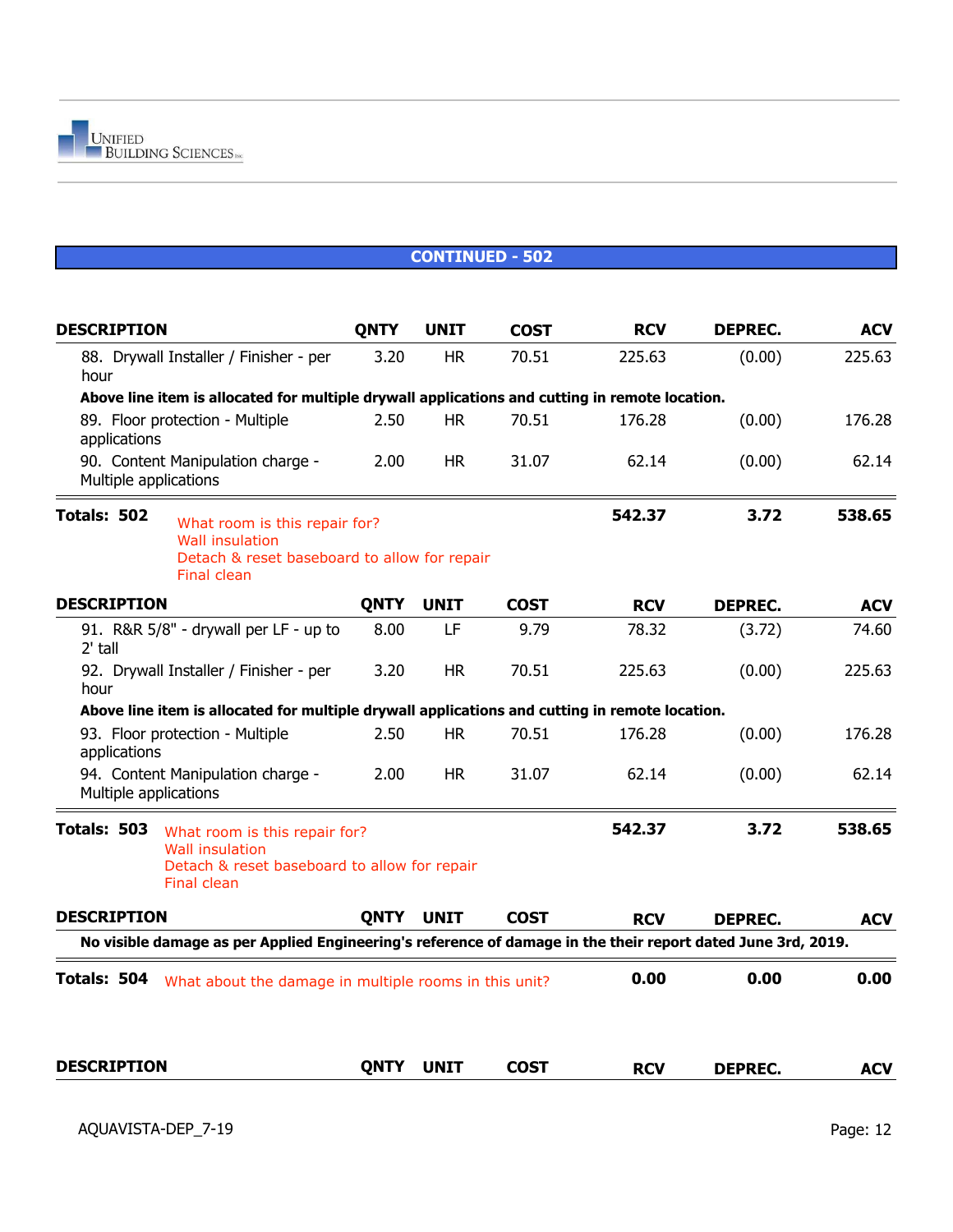| <b>DESCRIPTION</b>                                                                                                                           | <b>QNTY</b> | <b>UNIT</b> | <b>COST</b> | <b>RCV</b> | <b>DEPREC.</b> | <b>ACV</b> |
|----------------------------------------------------------------------------------------------------------------------------------------------|-------------|-------------|-------------|------------|----------------|------------|
| 95. R&R 5/8" - drywall per LF - up to<br>2' tall                                                                                             | 16.00       | LF          | 9.79        | 156.64     | (7.45)         | 149.19     |
| 96. Drywall Installer / Finisher - per<br>hour                                                                                               | 3.20        | <b>HR</b>   | 70.51       | 225.63     | (0.00)         | 225.63     |
| Above line item is allocated for multiple drywall applications and cutting in remote location.                                               |             |             |             |            |                |            |
| 97. Floor protection - Multiple<br>applications                                                                                              | 2.50        | <b>HR</b>   | 70.51       | 176.28     | (0.00)         | 176.28     |
| 98. Content Manipulation charge -<br>Multiple applications                                                                                   | 2.00        | <b>HR</b>   | 31.07       | 62.14      | (0.00)         | 62.14      |
| Totals: 505<br>What room is this repair for?<br><b>Wall insulation</b><br>Detach & reset baseboard to allow for repair<br><b>Final clean</b> |             |             |             | 620.69     | 7.45           | 613.24     |
| <b>DESCRIPTION</b>                                                                                                                           | <b>QNTY</b> | <b>UNIT</b> | <b>COST</b> | <b>RCV</b> | <b>DEPREC.</b> | <b>ACV</b> |
| 99. R&R 5/8" - drywall per LF - up to<br>$2'$ tall                                                                                           | 16.00       | LF          | 9.79        | 156.64     | (7.45)         | 149.19     |
| 100. Drywall Installer / Finisher - per<br>hour                                                                                              | 3.20        | <b>HR</b>   | 70.51       | 225.63     | (0.00)         | 225.63     |
| Above line item is allocated for multiple drywall applications and cutting in remote location.                                               |             |             |             |            |                |            |
| 101. Floor protection - Multiple<br>applications                                                                                             | 2.50        | HR.         | 70.51       | 176.28     | (0.00)         | 176.28     |
| 102. Content Manipulation charge -<br>Multiple applications what room is this repair for?                                                    | 2.00        | <b>HR</b>   | 31.07       | 62.14      | (0.00)         | 62.14      |
| Wall insulation                                                                                                                              |             |             |             |            |                |            |
| Totals: 506<br>Detach & reset baseboard to allow for repair                                                                                  |             |             |             | 620.69     | 7.45           | 613.24     |
| Total: 5th Floor Units (AQUAVISTA-EAST-R3)                                                                                                   |             |             |             | 2,868.49   | 26.06          | 2,842.43   |

| 4th Floor Units (AQUAVISTA-EAST-R3) |
|-------------------------------------|
|                                     |

| <b>DESCRIPTION</b>                                | <b>ONTY</b> | <b>UNIT</b> | <b>COST</b> | <b>RCV</b> | <b>DEPREC.</b> | <b>ACV</b> |
|---------------------------------------------------|-------------|-------------|-------------|------------|----------------|------------|
| 103. R&R 5/8" - drywall per LF - up<br>to 2' tall | 8.00        |             | 9.79        | 78.32      | (3.72)         | 74.60      |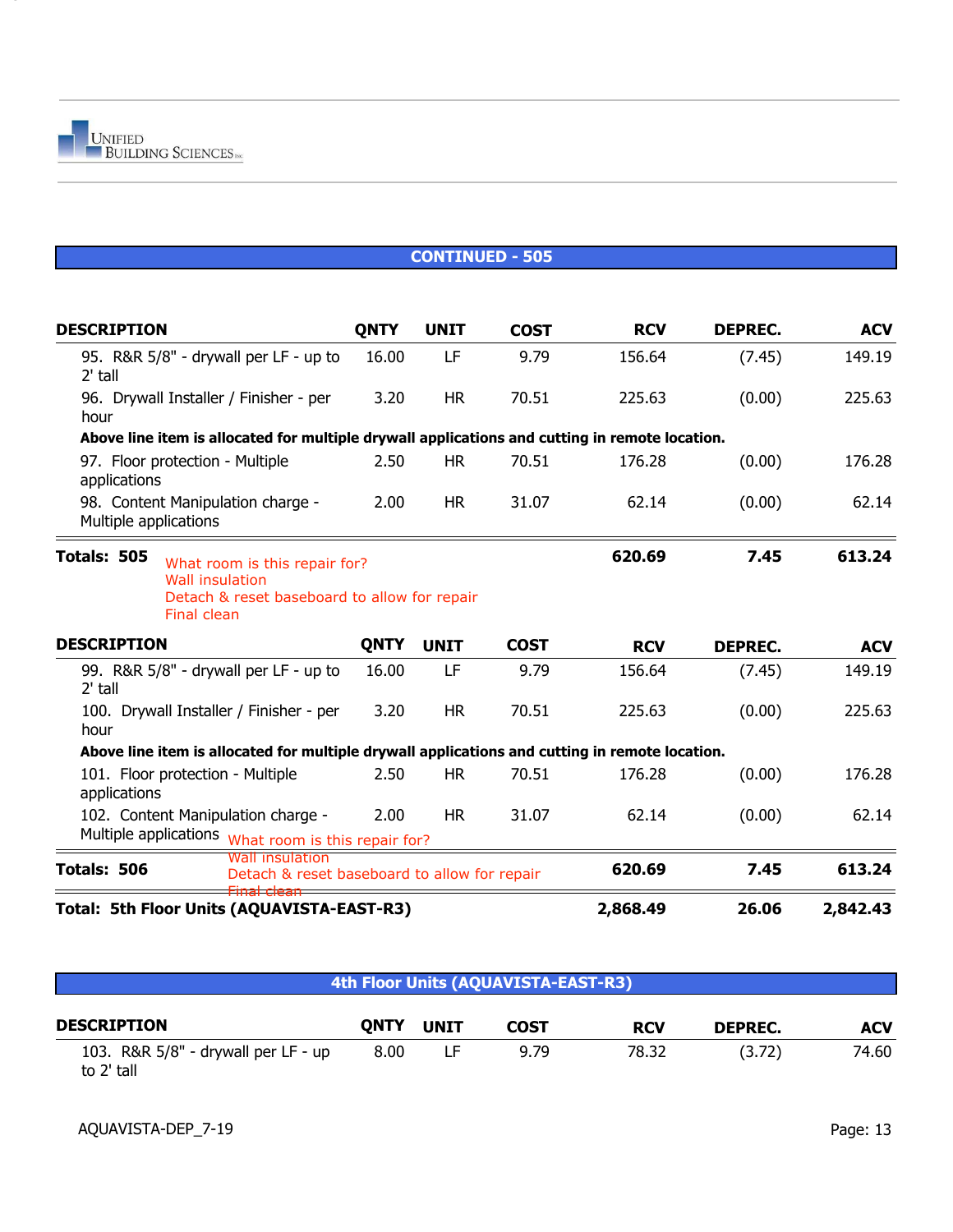| <b>DESCRIPTION</b>                                                                                                                    | <b>QNTY</b> | <b>UNIT</b> | <b>COST</b> | <b>RCV</b> | <b>DEPREC.</b> | <b>ACV</b> |
|---------------------------------------------------------------------------------------------------------------------------------------|-------------|-------------|-------------|------------|----------------|------------|
| 104. Drywall Installer / Finisher - per<br>hour                                                                                       | 3.20        | <b>HR</b>   | 70.51       | 225.63     | (0.00)         | 225.63     |
| Above line item is allocated for multiple drywall applications and cutting in remote location.                                        |             |             |             |            |                |            |
| 105. Floor protection - Multiple<br>applications                                                                                      | 2.50        | <b>HR</b>   | 70.51       | 176.28     | (0.00)         | 176.28     |
| 106. Content Manipulation charge -<br>Multiple applications                                                                           | 2.00        | <b>HR</b>   | 31.07       | 62.14      | (0.00)         | 62.14      |
| Totals: 401<br>What room is this repair for?<br><b>Wall insulation</b><br>Detach & reset baseboard to allow for repair<br>Final clean |             |             |             | 542.37     | 3.72           | 538.65     |
| <b>DESCRIPTION</b>                                                                                                                    | <b>QNTY</b> | <b>UNIT</b> | <b>COST</b> | <b>RCV</b> | <b>DEPREC.</b> | <b>ACV</b> |
| 107. R&R 5/8" - drywall per LF - up<br>to 2' tall                                                                                     | 8.00        | LF          | 9.79        | 78.32      | (3.72)         | 74.60      |
| 108. Drywall Installer / Finisher - per<br>hour                                                                                       | 3.20        | <b>HR</b>   | 70.51       | 225.63     | (0.00)         | 225.63     |
| Above line item is allocated for multiple drywall applications and cutting in remote location.                                        |             |             |             |            |                |            |
| 109. Floor protection - Multiple<br>applications                                                                                      | 2.50        | <b>HR</b>   | 70.51       | 176.28     | (0.00)         | 176.28     |
| 110. Content Manipulation charge -<br>Multiple applications                                                                           | 2.00        | <b>HR</b>   | 31.07       | 62.14      | (0.00)         | 62.14      |
| Totals: 402<br>What room is this repair for?<br><b>Wall insulation</b><br>Detach & reset baseboard to allow for repair<br>Final clean |             |             |             | 542.37     | 3.72           | 538.65     |
| <b>DESCRIPTION</b>                                                                                                                    | <b>QNTY</b> | <b>UNIT</b> | <b>COST</b> | <b>RCV</b> | <b>DEPREC.</b> | <b>ACV</b> |
| 111. R&R 5/8" - drywall per LF - up<br>to 2' tall                                                                                     | 8.00        | LF          | 9.79        | 78.32      | (3.72)         | 74.60      |
| 112. Drywall Installer / Finisher - per<br>hour                                                                                       | 3.20        | <b>HR</b>   | 70.51       | 225.63     | (0.00)         | 225.63     |
| Above line item is allocated for multiple drywall applications and cutting in remote location.                                        |             |             |             |            |                |            |
| 113. Floor protection - Multiple<br>applications                                                                                      | 2.50        | <b>HR</b>   | 70.51       | 176.28     | (0.00)         | 176.28     |
| 114. Content Manipulation charge -<br>Multiple applications                                                                           | 2.00        | <b>HR</b>   | 31.07       | 62.14      | (0.00)         | 62.14      |
| AQUAVISTA-DEP_7-19                                                                                                                    |             |             |             |            |                | Page: 14   |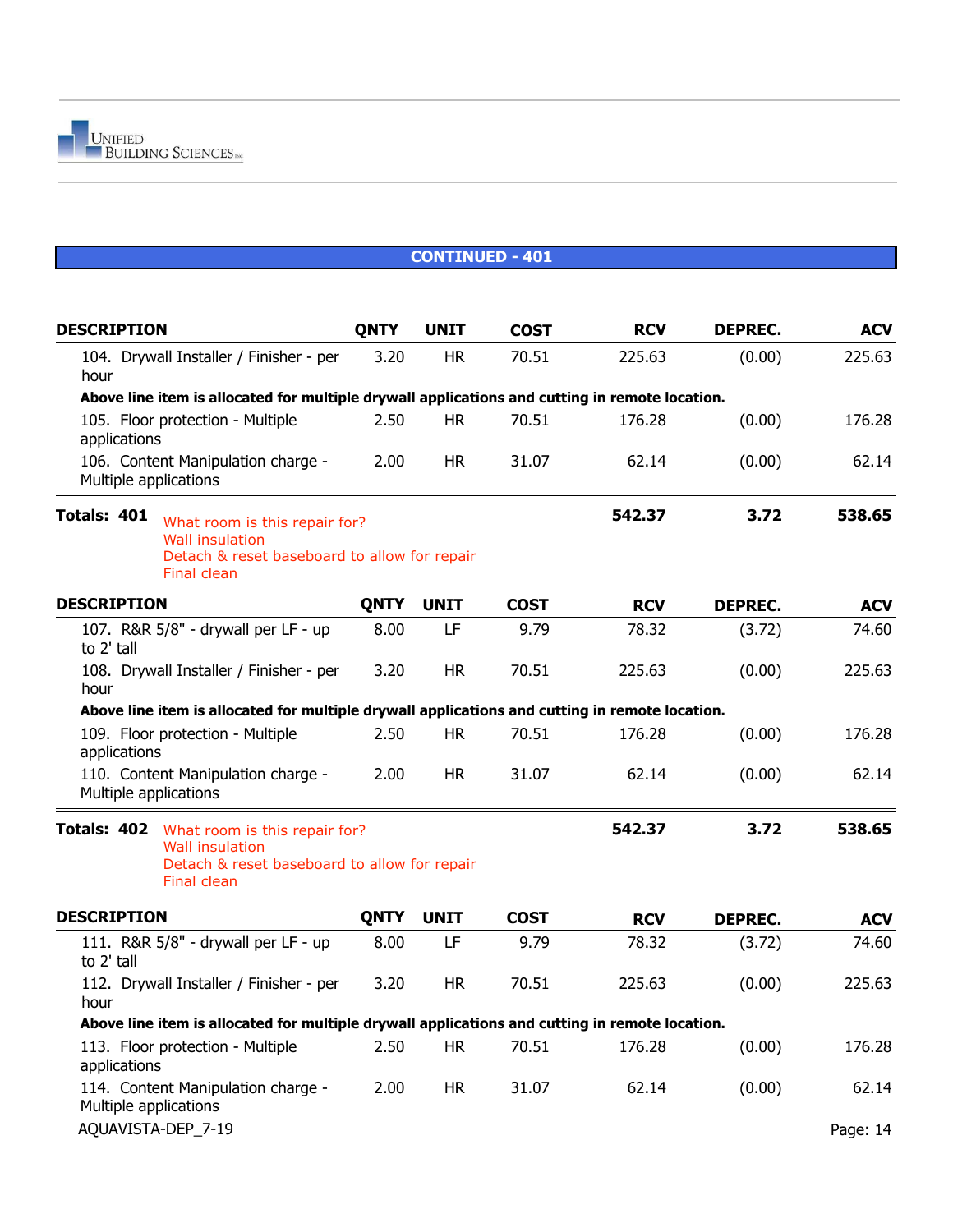#### **CONTINUED - 403 DESCRIPTION QNTY UNIT COST RCV DEPREC. ACV Totals: 403 542.37 3.72 538.65 DESCRIPTION QNTY UNIT COST RCV DEPREC. ACV** 115. R&R 5/8" - drywall per LF - up 16.00 LF 9.79 156.64 (7.45) 149.19 to 2' tall 116. Drywall Installer / Finisher - per 3.20 HR 70.51 225.63 (0.00) 225.63 hour **Above line item is allocated for multiple drywall applications and cutting in remote location.** 117. Floor protection - Multiple 2.50 HR 70.51 176.28 (0.00) 176.28 applications 118. Content Manipulation charge - 2.00 HR 31.07 62.14 (0.00) 62.14 Multiple applications **Totals: 404 620.69 7.45 613.24 DESCRIPTION QNTY UNIT COST RCV DEPREC. ACV** 119. R&R 5/8" - drywall per LF - up 8.00 LF 9.79 78.32 (3.72) 74.60 to 2' tall 120. Drywall Installer / Finisher - per 3.20 HR 70.51 225.63 (0.00) 225.63 hour **Above line item is allocated for multiple drywall applications and cutting in remote location.** 121. Floor protection - Multiple 2.50 HR 70.51 176.28 (0.00) 176.28 applications 122. Content Manipulation charge - 2.00 HR 31.07 62.14 (0.00) 62.14 Multiple applications What room is this repair for? Wall insulation Detach & reset baseboard to allow for repair Final clean What room is this repair for? Wall insulation Detach & reset baseboard to allow for repair Final clean

**Totals: 405 542.37 3.72 538.65** What room is this repair for? Wall insulation Detach & reset baseboard to allow for repair Final clean

|                    |      |             |             |            | $\sim$ $\sim$  |            |
|--------------------|------|-------------|-------------|------------|----------------|------------|
| <b>DESCRIPTION</b> | ONTY | <b>UNIT</b> | <b>COST</b> | <b>RCV</b> | <b>DEPREC.</b> | <b>ACV</b> |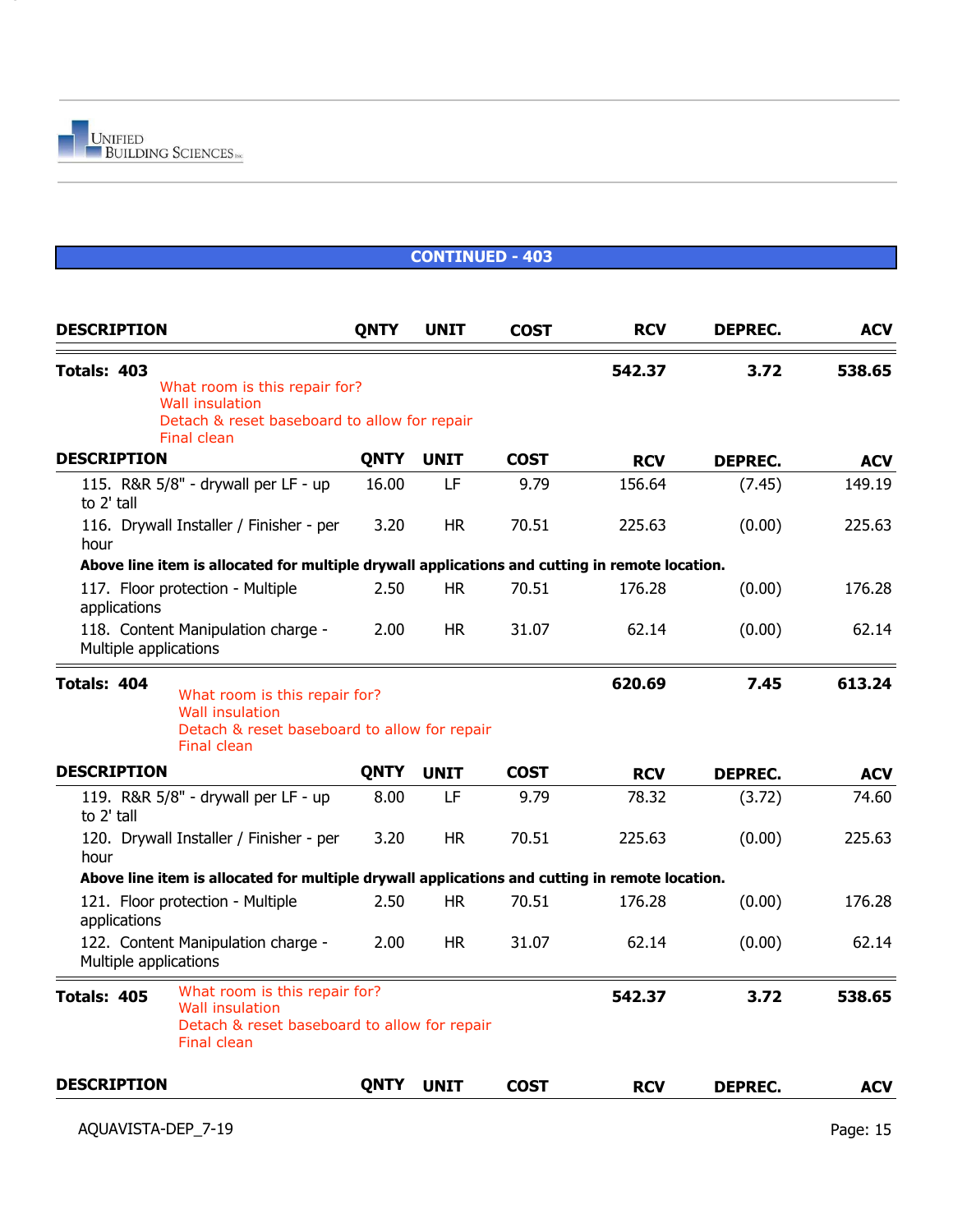

#### **CONTINUED - 406**

| <b>DESCRIPTION</b>                                                                             | <b>QNTY</b>                                                     | <b>UNIT</b> | <b>COST</b> | <b>RCV</b> | <b>DEPREC.</b> | <b>ACV</b> |
|------------------------------------------------------------------------------------------------|-----------------------------------------------------------------|-------------|-------------|------------|----------------|------------|
| 123. R&R 5/8" - drywall per LF - up<br>to 2' tall                                              | 24.00                                                           | LF          | 9.79        | 234.96     | (11.17)        | 223.79     |
| 124. Drywall Installer / Finisher - per<br>hour                                                | 3.20                                                            | HR.         | 70.51       | 225.63     | (0.00)         | 225.63     |
| Above line item is allocated for multiple drywall applications and cutting in remote location. |                                                                 |             |             |            |                |            |
| 125. Floor protection - Multiple<br>applications                                               | 2.50                                                            | <b>HR</b>   | 70.51       | 176.28     | (0.00)         | 176.28     |
| 126. Content Manipulation charge -<br>Multiple applications                                    | 2.00<br>What room is this repair for?                           | HR.         | 31.07       | 62.14      | (0.00)         | 62.14      |
| Totals: 406                                                                                    | Wall insulation<br>Detach & reset baseboard to allow for repair |             |             | 699.01     | 11.17          | 687.84     |
| <del>Final clean</del><br>Total: 4th Floor Units (AQUAVISTA-EAST-R3)                           |                                                                 |             |             | 3,489.18   | 33.50          | 3,455.68   |

#### **3rd Floor Units (AQUAVISTA-EAST-R3)**

| <b>DESCRIPTION</b>    |                                                                                                                 | <b>QNTY</b> | <b>UNIT</b> | <b>COST</b> | <b>RCV</b> | <b>DEPREC.</b> | <b>ACV</b> |
|-----------------------|-----------------------------------------------------------------------------------------------------------------|-------------|-------------|-------------|------------|----------------|------------|
| to 2' tall            | 127. R&R 5/8" - drywall per LF - up                                                                             | 16.00       | LF          | 9.79        | 156.64     | (7.45)         | 149.19     |
| hour                  | 128. Drywall Installer / Finisher - per                                                                         | 3.20        | HR.         | 70.51       | 225.63     | (0.00)         | 225.63     |
|                       | Above line item is allocated for multiple drywall applications and cutting in remote location.                  |             |             |             |            |                |            |
| applications          | 129. Floor protection - Multiple                                                                                | 2.50        | <b>HR</b>   | 70.51       | 176.28     | (0.00)         | 176.28     |
| Multiple applications | 130. Content Manipulation charge -                                                                              | 2.00        | HR.         | 31.07       | 62.14      | (0.00)         | 62.14      |
| Totals: 301           | What room is this repair for?<br>Wall insulation<br>Detach & reset baseboard to allow for repair<br>Final clean |             |             |             | 620.69     | 7.45           | 613.24     |
| <b>DESCRIPTION</b>    |                                                                                                                 | <b>QNTY</b> | <b>UNIT</b> | <b>COST</b> | <b>RCV</b> | <b>DEPREC.</b> | <b>ACV</b> |
|                       | No visible damage as per Applied Engineering's reference of damage in the their report dated June 3rd, 2019.    |             |             |             |            |                |            |
| Totals: 302           |                                                                                                                 |             |             |             | 0.00       | 0.00           | 0.00       |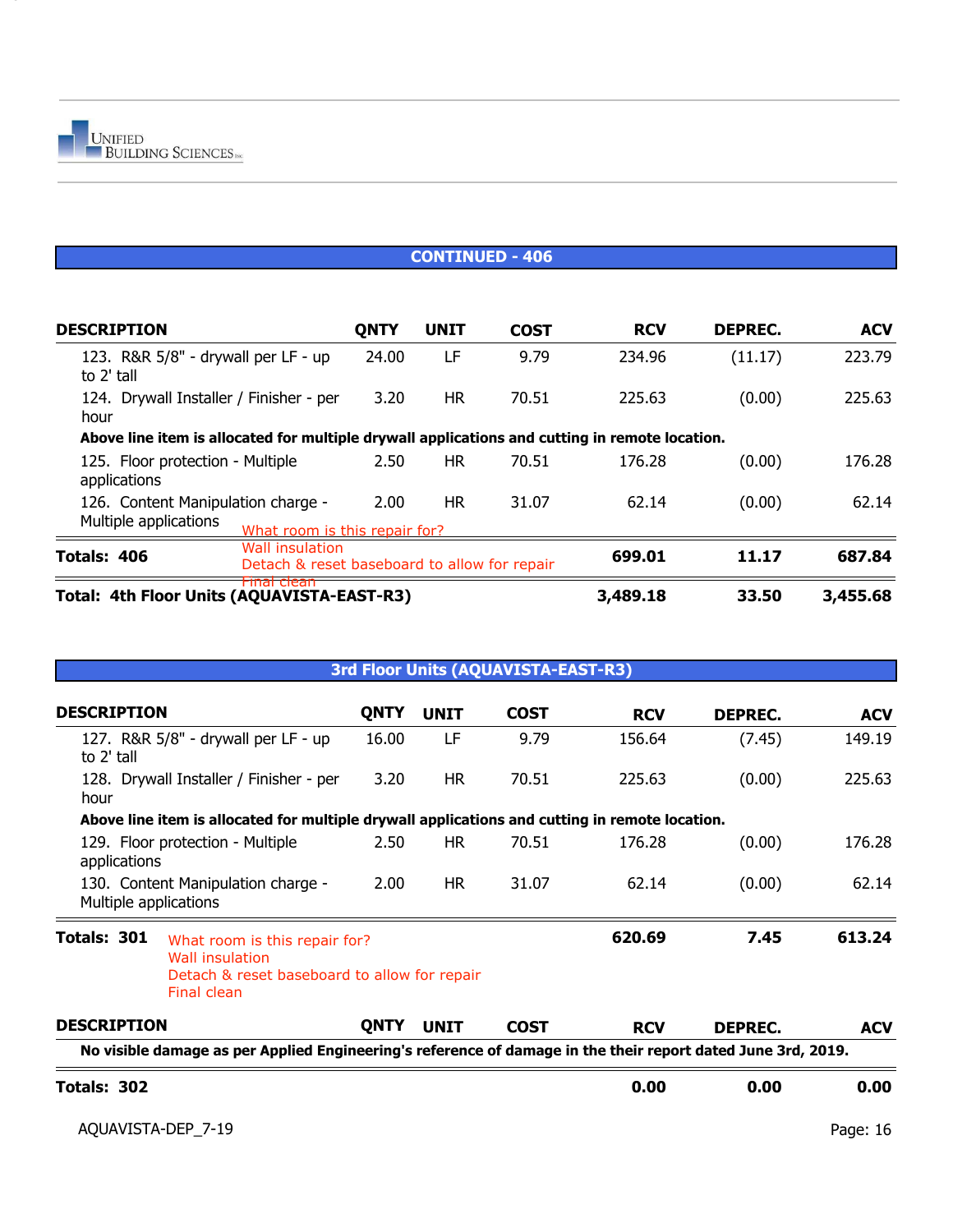

| <b>DESCRIPTION</b>                                                                                                                 | <b>QNTY</b> | <b>UNIT</b> | <b>COST</b> | <b>RCV</b> | <b>DEPREC.</b> | <b>ACV</b> |
|------------------------------------------------------------------------------------------------------------------------------------|-------------|-------------|-------------|------------|----------------|------------|
| 131. R&R 5/8" - drywall per LF - up<br>to 2' tall                                                                                  | 8.00        | LF          | 9.79        | 78.32      | (3.72)         | 74.60      |
| 132. Drywall Installer / Finisher - per<br>hour                                                                                    | 3.20        | <b>HR</b>   | 70.51       | 225.63     | (0.00)         | 225.63     |
| Above line item is allocated for multiple drywall applications and cutting in remote location.                                     |             |             |             |            |                |            |
| 133. Floor protection - Multiple<br>applications                                                                                   | 2.50        | <b>HR</b>   | 70.51       | 176.28     | (0.00)         | 176.28     |
| 134. Content Manipulation charge -<br>Multiple applications                                                                        | 2.00        | <b>HR</b>   | 31.07       | 62.14      | (0.00)         | 62.14      |
| Totals: 303                                                                                                                        |             |             |             | 542.37     | 3.72           | 538.65     |
| <b>DESCRIPTION</b>                                                                                                                 | <b>QNTY</b> | <b>UNIT</b> | <b>COST</b> | <b>RCV</b> | <b>DEPREC.</b> | <b>ACV</b> |
| No visible damage as per Applied Engineering's reference of damage in the their report dated June 3rd, 2019.                       |             |             |             |            |                |            |
| Totals: 304                                                                                                                        |             |             |             | 0.00       | 0.00           | 0.00       |
| <b>DESCRIPTION</b><br>No visible damage as per Applied Engineering's reference of damage in the their report dated June 3rd, 2019. | <b>QNTY</b> | <b>UNIT</b> | <b>COST</b> | <b>RCV</b> | <b>DEPREC.</b> | <b>ACV</b> |
| Totals: 305                                                                                                                        |             |             |             | 0.00       | 0.00           | 0.00       |
| <b>DESCRIPTION</b>                                                                                                                 | <b>QNTY</b> | <b>UNIT</b> | <b>COST</b> | <b>RCV</b> | <b>DEPREC.</b> | <b>ACV</b> |
| 135. R&R 5/8" - drywall per LF - up<br>to 2' tall                                                                                  | 16.00       | LF          | 9.79        | 156.64     | (7.45)         | 149.19     |
| 136. Drywall Installer / Finisher - per<br>hour                                                                                    | 3.20        | <b>HR</b>   | 70.51       | 225.63     | (0.00)         | 225.63     |
| Above line item is allocated for multiple drywall applications and cutting in remote location.                                     |             |             |             |            |                |            |
| 137. Floor protection - Multiple<br>applications                                                                                   | 2.50        | <b>HR</b>   | 70.51       | 176.28     | (0.00)         | 176.28     |
| 138. Content Manipulation charge -<br>Multiple applications                                                                        | 2.00        | <b>HR</b>   | 31.07       | 62.14      | (0.00)         | 62.14      |
| Totals: 306                                                                                                                        |             |             |             |            |                |            |
|                                                                                                                                    |             |             |             | 620.69     | 7.45           | 613.24     |
| Total: 3rd Floor Units (AQUAVISTA-EAST-R3)                                                                                         |             |             |             | 1,783.75   | 18.62          | 1,765.13   |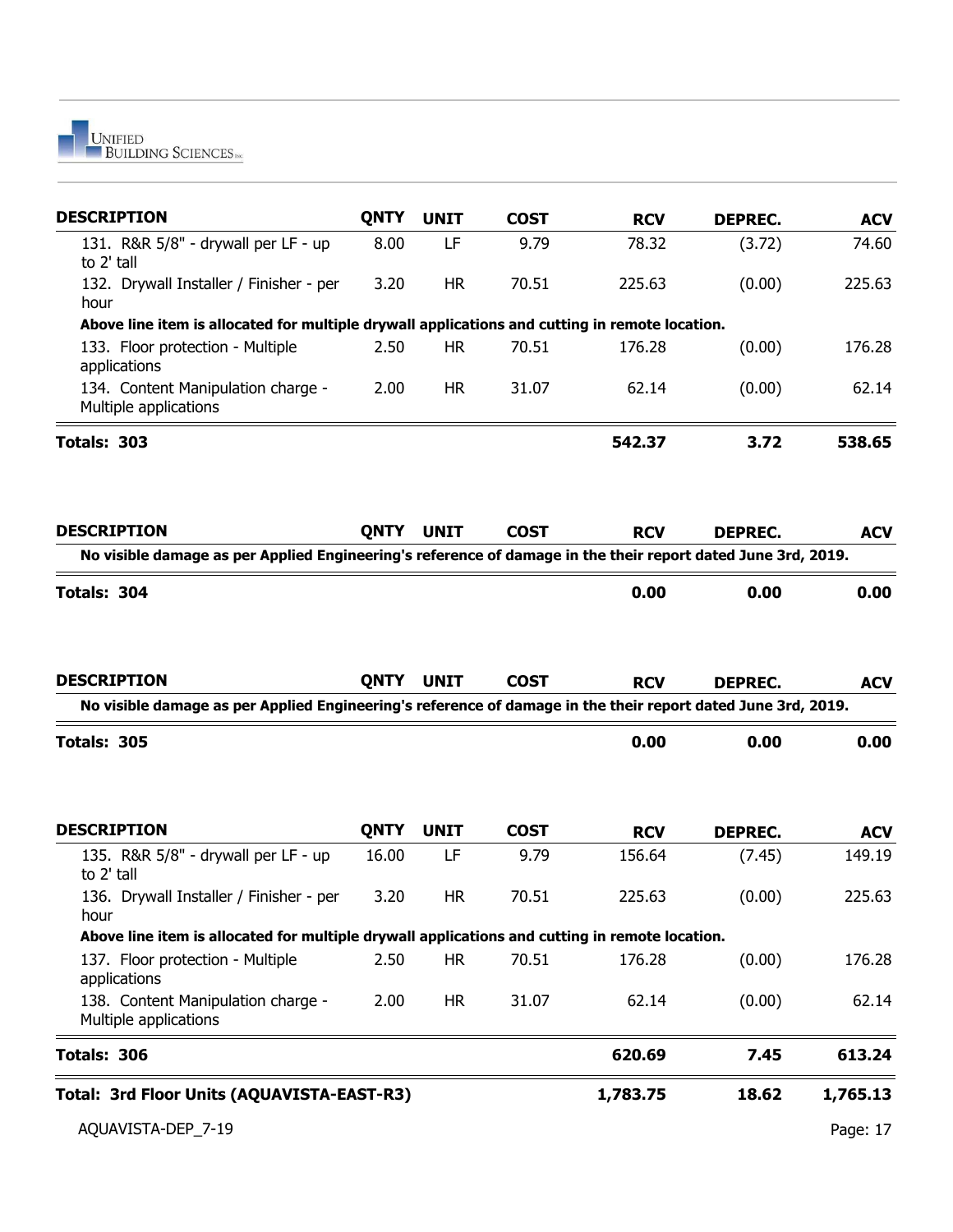

| 2nd Floor Units (AQUAVISTA-EAST-R3)                                                                          |             |             |             |            |                |            |  |
|--------------------------------------------------------------------------------------------------------------|-------------|-------------|-------------|------------|----------------|------------|--|
| <b>DESCRIPTION</b>                                                                                           | <b>QNTY</b> | <b>UNIT</b> | <b>COST</b> | <b>RCV</b> | <b>DEPREC.</b> | <b>ACV</b> |  |
| No visible damage as per Applied Engineering's reference of damage in the their report dated June 3rd, 2019. |             |             |             |            |                |            |  |
| Totals: 201                                                                                                  |             |             |             | 0.00       | 0.00           | 0.00       |  |
| <b>DESCRIPTION</b>                                                                                           | <b>QNTY</b> | <b>UNIT</b> | <b>COST</b> | <b>RCV</b> | <b>DEPREC.</b> | <b>ACV</b> |  |
| 139. R&R 5/8" - drywall per LF - up<br>to 2' tall                                                            | 16.00       | LF          | 9.79        | 156.64     | (7.45)         | 149.19     |  |
| 140. Drywall Installer / Finisher - per<br>hour                                                              | 3.20        | <b>HR</b>   | 70.51       | 225.63     | (0.00)         | 225.63     |  |
| Above line item is allocated for multiple drywall applications and cutting in remote location.               |             |             |             |            |                |            |  |
| 141. Floor protection - Multiple<br>applications                                                             | 2.50        | <b>HR</b>   | 70.51       | 176.28     | (0.00)         | 176.28     |  |
| 142. Content Manipulation charge -<br>Multiple applications                                                  | 2.00        | <b>HR</b>   | 31.07       | 62.14      | (0.00)         | 62.14      |  |
| Totals: 202                                                                                                  |             |             |             | 620.69     | 7.45           | 613.24     |  |
| <b>DESCRIPTION</b>                                                                                           | <b>QNTY</b> | <b>UNIT</b> | <b>COST</b> | <b>RCV</b> | <b>DEPREC.</b> | <b>ACV</b> |  |
| No visible damage as per Applied Engineering's reference of damage in the their report dated June 3rd, 2019. |             |             |             |            |                |            |  |
| Totals: 203                                                                                                  |             |             |             | 0.00       | 0.00           | 0.00       |  |
| <b>DESCRIPTION</b>                                                                                           | <b>QNTY</b> | <b>UNIT</b> | <b>COST</b> | <b>RCV</b> | <b>DEPREC.</b> | <b>ACV</b> |  |
| 143. R&R 5/8" - drywall per LF - up<br>to 2' tall                                                            | 16.00       | LF          | 9.79        | 156.64     | (7.45)         | 149.19     |  |
| 144. Drywall Installer / Finisher - per<br>hour                                                              | 3.20        | <b>HR</b>   | 70.51       | 225.63     | (0.00)         | 225.63     |  |
| Above line item is allocated for multiple drywall applications and cutting in remote location.               |             |             |             |            |                |            |  |
| 145. Floor protection - Multiple<br>applications                                                             | 2.50        | <b>HR</b>   | 70.51       | 176.28     | (0.00)         | 176.28     |  |
| 146. Content Manipulation charge -<br>Multiple applications                                                  | 2.00        | <b>HR</b>   | 31.07       | 62.14      | (0.00)         | 62.14      |  |
| Totals: 204                                                                                                  |             |             |             | 620.69     | 7.45           | 613.24     |  |
| AQUAVISTA-DEP_7-19                                                                                           |             |             |             |            |                | Page: 18   |  |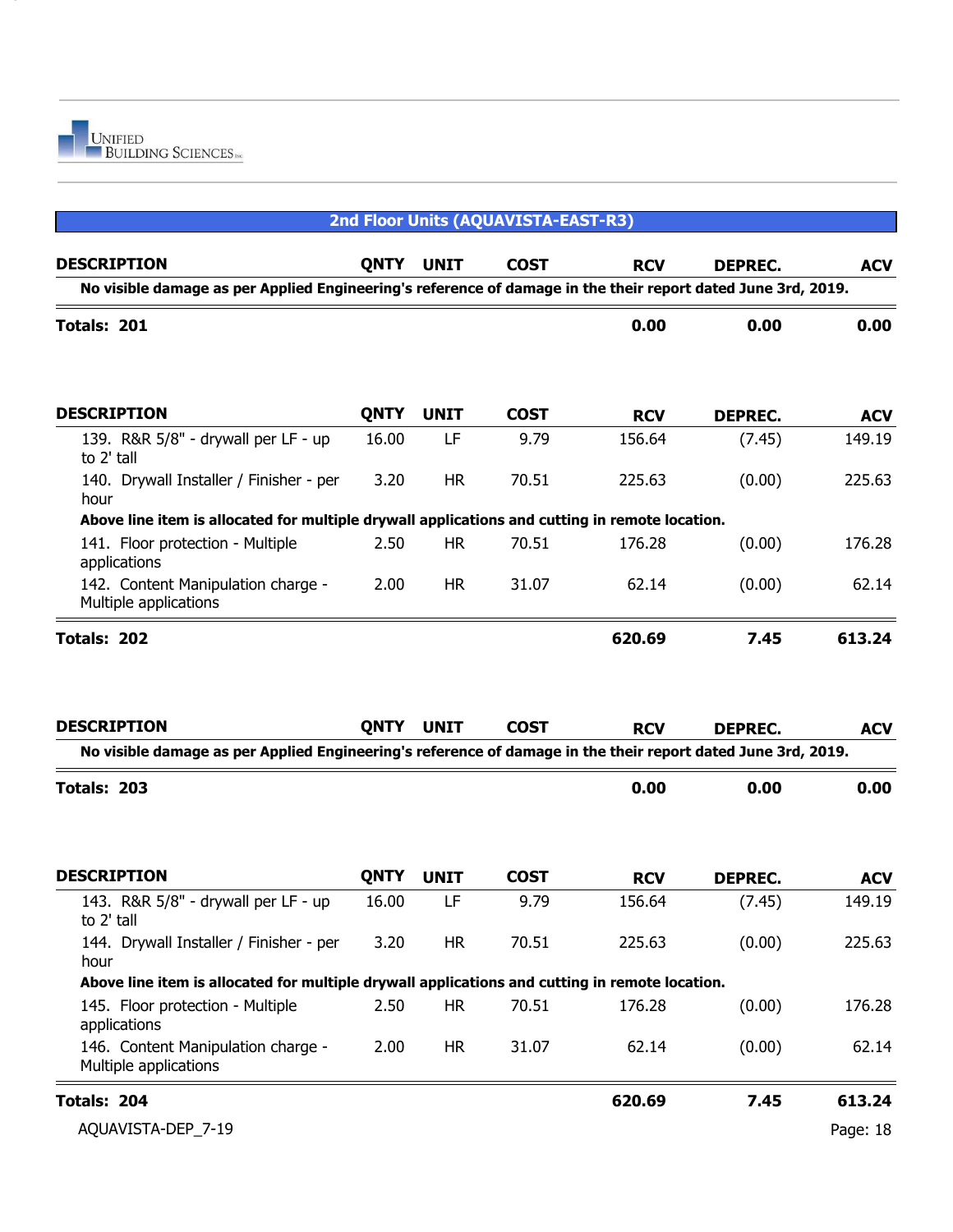

| <b>DESCRIPTION</b>                                                                                           | <b>QNTY</b> | <b>UNIT</b> | <b>COST</b> | <b>RCV</b> | <b>DEPREC.</b> | <b>ACV</b> |
|--------------------------------------------------------------------------------------------------------------|-------------|-------------|-------------|------------|----------------|------------|
| 147. R&R 5/8" - drywall per LF - up<br>to 2' tall                                                            | 8.00        | LF          | 9.79        | 78.32      | (3.72)         | 74.60      |
| 148. Drywall Installer / Finisher - per<br>hour                                                              | 3.20        | HR.         | 70.51       | 225.63     | (0.00)         | 225.63     |
| Above line item is allocated for multiple drywall applications and cutting in remote location.               |             |             |             |            |                |            |
| 149. Floor protection - Multiple<br>applications                                                             | 2.50        | HR.         | 70.51       | 176.28     | (0.00)         | 176.28     |
| 150. Content Manipulation charge -<br>Multiple applications                                                  | 2.00        | <b>HR</b>   | 31.07       | 62.14      | (0.00)         | 62.14      |
| Totals: 205                                                                                                  |             |             |             | 542.37     | 3.72           | 538.65     |
| <b>DESCRIPTION</b>                                                                                           | <b>QNTY</b> | <b>UNIT</b> | <b>COST</b> | <b>RCV</b> | <b>DEPREC.</b> | <b>ACV</b> |
| No visible damage as per Applied Engineering's reference of damage in the their report dated June 3rd, 2019. |             |             |             |            |                |            |
| Totals: 206                                                                                                  |             |             |             | 0.00       | 0.00           | 0.00       |
| Total: 2nd Floor Units (AQUAVISTA-EAST-R3)                                                                   |             |             |             | 1,783.75   | 18.62          | 1,765.13   |
| Total: AQUAVISTA-EAST-R3                                                                                     |             |             |             | 398,409.58 | 20,798.68      | 377,610.90 |

|                                                                                                                                                                   |             |             | <b>AQUAVISTA-WEST-R3</b>             |            |                |            |
|-------------------------------------------------------------------------------------------------------------------------------------------------------------------|-------------|-------------|--------------------------------------|------------|----------------|------------|
|                                                                                                                                                                   |             |             | <b>West Bldg (AQUAVISTA-WEST-R3)</b> |            |                |            |
|                                                                                                                                                                   |             |             | <b>Roof</b>                          |            |                |            |
| <b>Mechanical</b>                                                                                                                                                 |             |             |                                      |            |                |            |
| <b>DESCRIPTION</b>                                                                                                                                                | <b>ONTY</b> | <b>UNIT</b> | <b>COST</b>                          | <b>RCV</b> | <b>DEPREC.</b> | <b>ACV</b> |
| 151. Electrician - per hour                                                                                                                                       | 3.00        | <b>HR</b>   | 87.50                                | 262.50     | (0.00)         | 262.50     |
| Labor to secure condenser electrical disconnect boxes, conduit, etc. blown loose during hurricane Michael                                                         |             |             |                                      |            |                |            |
| 152. HVAC Technician - per hour                                                                                                                                   | 6.00        | HR.         | 92.50                                | 555.00     | (0.00)         | 555.00     |
| Labor to reinstall condenser housings, grills, and/or access panels blown loose during hurricane Michael                                                          |             |             |                                      |            |                |            |
| 153. Apply mastic around vent pipes<br>to repair leakage                                                                                                          | 84.00       | EA          | 26.68                                | 2,241.12   | (0.00)         | 2,241.12   |
| Apply mastic to seal condenser frames mounting hardware to prevent water intrusion - small frames = 6 mounting points plus 8<br>mounting points for larger frames |             |             |                                      |            |                |            |
| Totals: Mechanical                                                                                                                                                |             |             |                                      | 3,058.62   | 0.00           | 3,058.62   |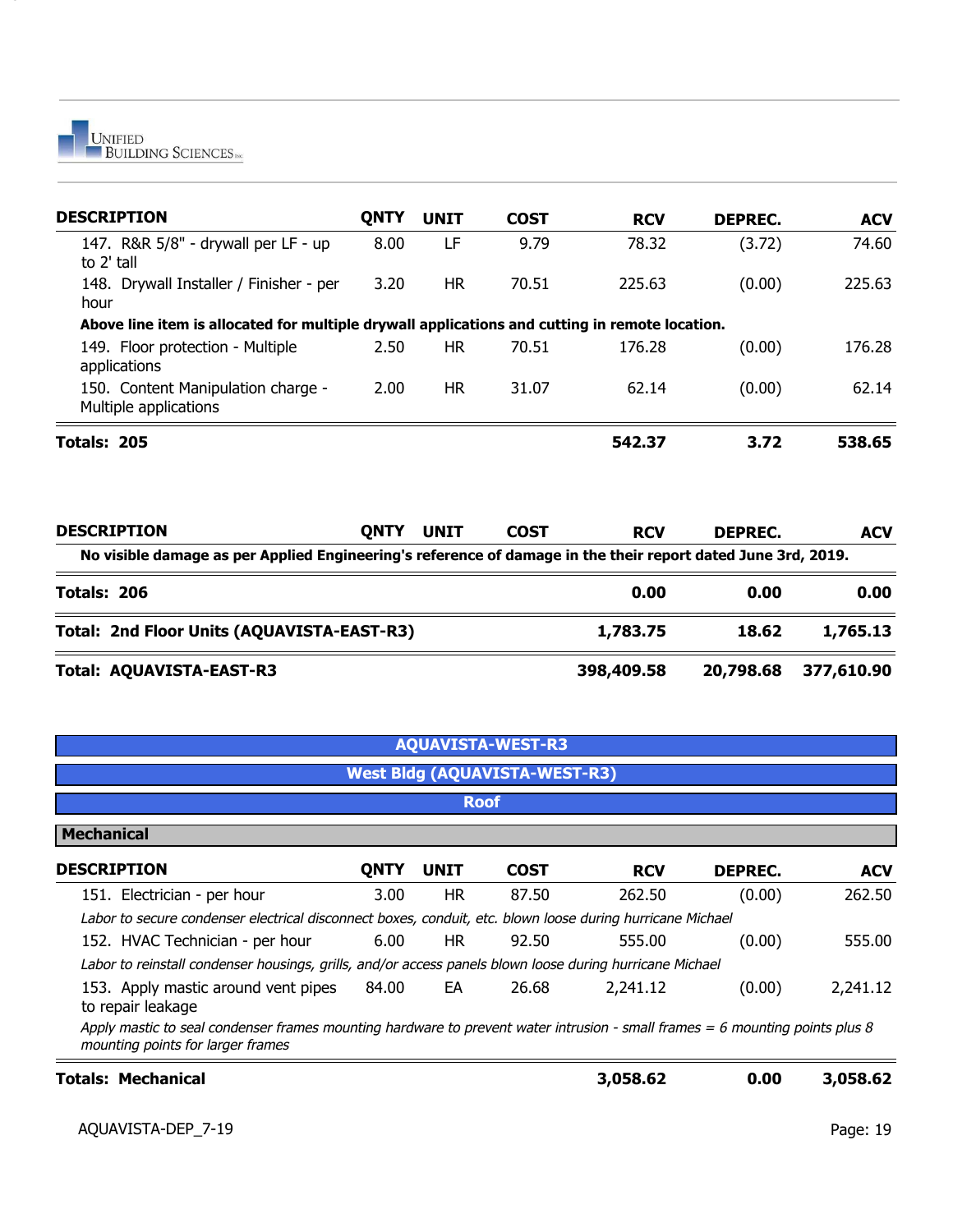| <b>DESCRIPTION</b>                                                                                                     | <b>QNTY</b> | <b>UNIT</b> | <b>COST</b> | <b>RCV</b> | <b>DEPREC.</b> | <b>ACV</b> |
|------------------------------------------------------------------------------------------------------------------------|-------------|-------------|-------------|------------|----------------|------------|
| 154. Scarify Sprayed Polyurethane<br>Foam Roofing (SPF) 2"                                                             | 8,230.03    | SF          | 1.94        | 15,966.26  | (0.00)         | 15,966.26  |
| 155. Tenting                                                                                                           | 96.00       | <b>HR</b>   | 140.00      | 13,440.00  | (0.00)         | 13,440.00  |
| Above line item allocated for tenting during the scarifying process as per EPA.                                        |             |             |             |            |                |            |
| 156. Debris Bagging & Carting                                                                                          | 280.00      | EA          | 28.00       | 7,840.00   | (0.00)         | 7,840.00   |
| Above line item allocated for bagging 1,400 cubic feet of scarified material and carting vis elevator to dumpster.     |             |             |             |            |                |            |
| 157. Sprayed Polyurethane Foam<br>Roofing (SPF) - 1st coat                                                             | 8,230.03    | <b>SF</b>   | 4.79        | 39,421.84  | (5,407.13)     | 34,014.71  |
| 158. Sprayed Polyurethane Foam<br>Roofing (SPF) - 2nd coat                                                             | 8,230.03    | <b>SF</b>   | 4.79        | 39,421.84  | (5,407.13)     | 34,014.71  |
| 159. Primer for first coat of SPF                                                                                      | 8,230.03    | <b>SF</b>   | 0.56        | 4,608.82   | (864.15)       | 3,744.67   |
| Above line item allocated for Prime-Tek Acrylic General Purpose Primer (or a like product) recommended by<br>Carlisle. |             |             |             |            |                |            |
| 160. GacoFlex S20 Silicone Coating                                                                                     | 8,230.03    | <b>SF</b>   | 1.36        | 11,192.84  | (2,098.66)     | 9,094.18   |
| 161. R&R Cap flashing - Pre-<br>finishsed                                                                              | 583.33      | LF          | 16.55       | 9,654.11   | (660.62)       | 8,993.49   |
| 162. R&R Flashing - pipe jack - 6"                                                                                     | 11.00       | EA          | 77.39       | 851.29     | (82.63)        | 768.66     |
| 163. R&R Flashing - pipe jack <4"                                                                                      | 15.00       | EA          | 62.39       | 935.85     | (45.18)        | 890.67     |
| 164. R&R Flashing - pipe jack - split<br>boot                                                                          | 1.00        | EA          | 94.52       | 94.52      | (11.54)        | 82.98      |
| Fire riser flashing                                                                                                    |             |             |             |            |                |            |
| 165. R&R Flat roof exhaust vent /<br>cap - gooseneck 8"                                                                | 6.00        | EA          | 104.38      | 626.28     | (48.60)        | 577.68     |
| Replace flashing/covers for HVAC and electrical roof penetrations                                                      |             |             |             |            |                |            |
| 166. R&R Flash parapet wall only                                                                                       | 583.33      | LF          | 20.62       | 12,028.26  | (245.00)       | 11,783.26  |
| 167. R&R Parapet ISO board, 1"                                                                                         | 23.33       | SQ          | 200.97      | 4,688.63   | (470.12)       | 4,218.51   |
| 168. R&R Parapet Built-up                                                                                              | 23.33       | SQ          | 323.39      | 7,544.69   | (636.77)       | 6,907.92   |
| 169. Parapet - GacoFlex S20 Silicone 2,333.00<br>Coating                                                               |             | <b>SF</b>   | 1.36        | 3,172.88   | (594.92)       | 2,577.96   |
| 170. R&R Roof drain - cast iron - 2"<br>to 6" outlet                                                                   | 6.00        | EA          | 490.92      | 2,945.52   | (399.53)       | 2,545.99   |
| 171. R&R Roof scupper - aluminum                                                                                       | 2.00        | EA          | 203.33      | 406.66     | (79.20)        | 327.46     |
| 172. Additional charge for high roof<br>(2 stories or greater)                                                         | 82.30       | SQ          | 14.78       | 1,216.39   | (0.00)         | 1,216.39   |
| 173. Additional charge for high roof<br>(2 stories or greater)                                                         | 82.30       | SQ          | 20.19       | 1,661.64   | (0.00)         | 1,661.64   |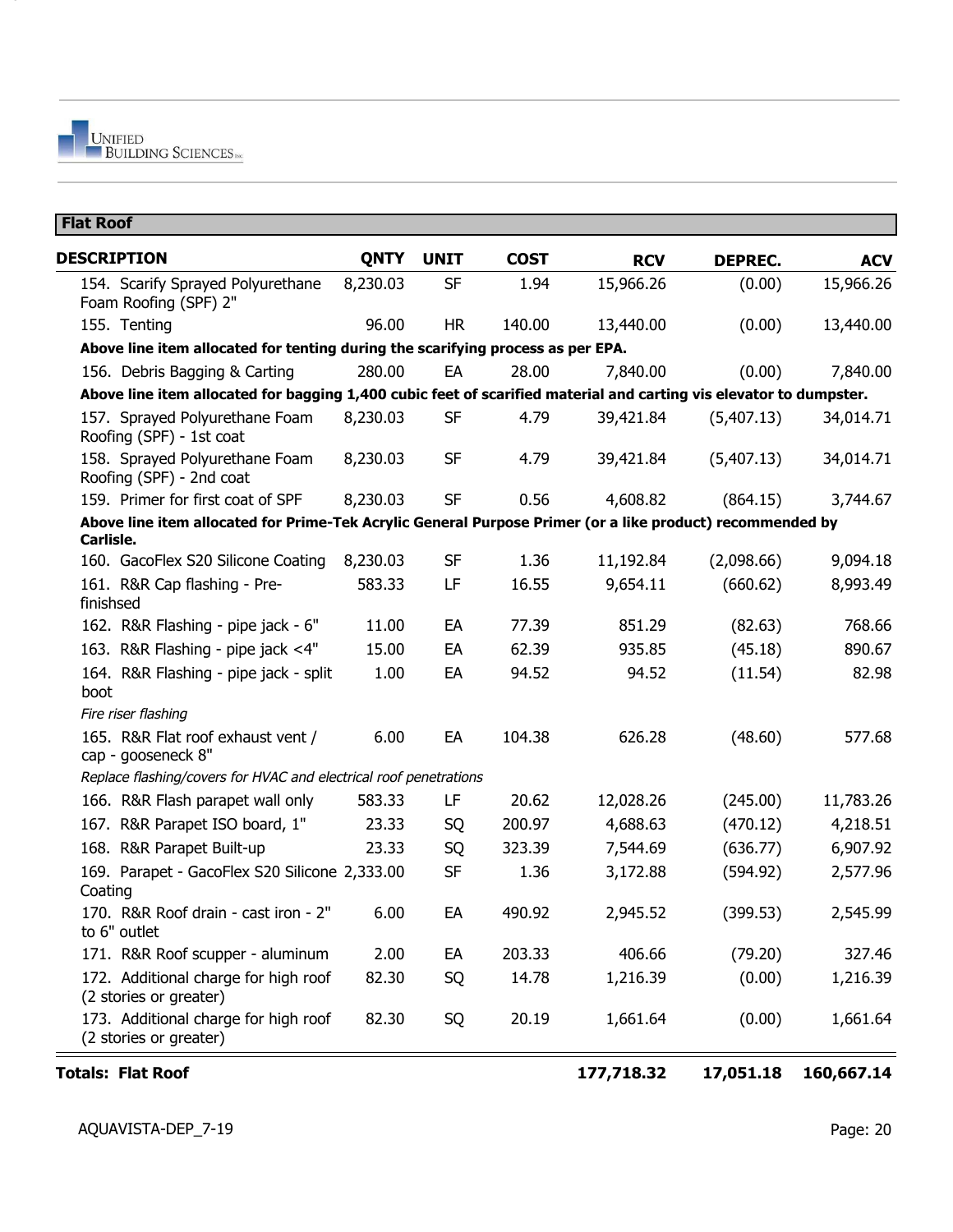| <b>Roof Access</b>         |             |             |             |            |                |            |
|----------------------------|-------------|-------------|-------------|------------|----------------|------------|
| <b>DESCRIPTION</b>         | <b>QNTY</b> | <b>UNIT</b> | <b>COST</b> | <b>RCV</b> | <b>DEPREC.</b> | <b>ACV</b> |
| <b>Exterior Walls</b>      |             |             |             |            |                |            |
| Lighting                   |             |             |             |            |                |            |
| <b>Doors - Swing</b>       |             |             |             |            |                |            |
| <b>Miscellaneous</b>       |             |             |             |            |                |            |
| <b>Totals: Roof Access</b> |             |             |             | 0.00       | 0.00           | 0.00       |

| <b>Mansard Roofs</b>                                                     |             |             |             |            |                |            |
|--------------------------------------------------------------------------|-------------|-------------|-------------|------------|----------------|------------|
| <b>DESCRIPTION</b>                                                       | <b>QNTY</b> | <b>UNIT</b> | <b>COST</b> | <b>RCV</b> | <b>DEPREC.</b> | <b>ACV</b> |
| 174. R&R Metal Roof - Standing<br>Seam pre-finished color (Blue)         | 3,073.03    | <b>SF</b>   | 9.88        | 30,361.54  | (2,661.24)     | 27,700.30  |
| 175. Ice & water barrier                                                 | 3,073.03    | <b>SF</b>   | 1.81        | 5,562.18   | (553.15)       | 5,009.03   |
| 176. R&R Counterflashing - Apron<br>flashing                             | 696.33      | LF          | 10.25       | 7,137.38   | (376.02)       | 6,761.36   |
| 177. R&R Sidewall flashing for metal<br>roofing - 26 gauge               | 429.33      | LF          | 7.24        | 3,108.35   | (0.00)         | 3,108.35   |
| 178. Roofer - Additional labor to<br>work off boom lift/crane            | 220,00      | <b>HR</b>   | 140.00      | 30,800.00  | (0.00)         | 30,800.00  |
| 179. Remove Additional charge for<br>steep roof - $7/12$ to $9/12$ slope | 30.73       | SQ          | 39.13       | 1,202.46   | (0.00)         | 1,202.46   |
| 180. Additional charge for steep roof<br>$-7/12$ to $9/12$ slope         | 30.73       | SQ          | 45.69       | 1,404.05   | (0.00)         | 1,404.05   |
| 181. Additional charge for high roof<br>(2 stories or greater)           | 30.73       | SQ          | 14.78       | 454.19     | (0.00)         | 454.19     |
| 182. Additional charge for high roof<br>(2 stories or greater)           | 30.73       | SQ          | 20.19       | 620.44     | (0.00)         | 620.44     |
| 183. R&R Eave trim for metal roofing<br>$-26$ gauge                      | 544.00      | LF          | 6.47        | 3,519.68   | (0.00)         | 3,519.68   |
| 184. R&R Closure strips for metal<br>roofing - inside and/or outside     | 1,084.00    | LF          | 2.85        | 3,089.40   | (0.00)         | 3,089.40   |
| <b>Totals: Mansard Roofs</b>                                             |             |             |             | 87,259.67  | 3,590.41       | 83,669.26  |

| <b>Roof General Items</b> |      |             |      |            |                |     |
|---------------------------|------|-------------|------|------------|----------------|-----|
| <b>DESCRIPTION</b>        | ONTY | <b>UNIT</b> | COST | <b>RCV</b> | <b>DEPREC.</b> | ACV |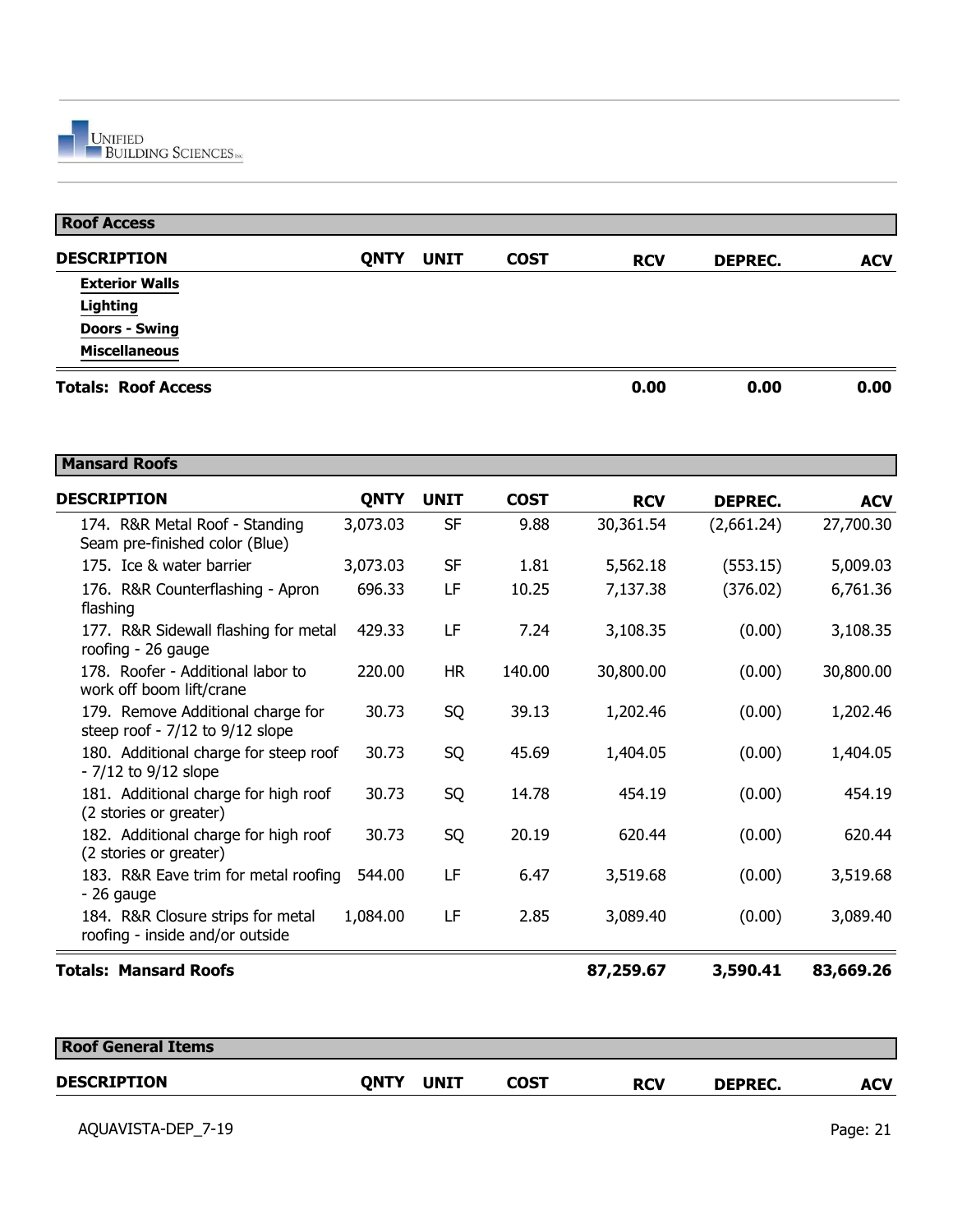#### **CONTINUED - Roof General Items**

| <b>DESCRIPTION</b>                                                                                          | <b>QNTY</b> | <b>UNIT</b> | <b>COST</b> | <b>RCV</b> | DEPREC.   | <b>ACV</b> |
|-------------------------------------------------------------------------------------------------------------|-------------|-------------|-------------|------------|-----------|------------|
| 185. Crane and operator - 115 ton<br>capacity                                                               | 160.00      | <b>HR</b>   | 315.00      | 50,400.00  | (0.00)    | 50,400.00  |
| 186. Flasher barricade (per day)                                                                            | 300.00      | DA          | 0.79        | 237.00     | (0.00)    | 237.00     |
| Allocated for 10 barricades for 30 days.                                                                    |             |             |             |            |           |            |
| 187. Barricade and warning device -<br>setup and takedown                                                   | 60.00       | HR.         | 55.04       | 3,302.40   | (0.00)    | 3,302.40   |
| Labor to set and take down barricades at 2 hours a day for 30 days.                                         |             |             |             |            |           |            |
| 188. Dumpster load - Approx. 30<br>yards, 5-7 tons of debris                                                | 3.00        | EA          | 890.00      | 2,670.00   | (0.00)    | 2,670.00   |
| Dumpsters for disposal of roofing materials only                                                            |             |             |             |            |           |            |
| 189. R&R Temporary fencing                                                                                  | 48.00       | LF          | 6.50        | 312.00     | (0.00)    | 312.00     |
| Install 12' x 12' area of temporary fencing to prevent persons from entering disposal area around dumpsters |             |             |             |            |           |            |
| 190. Fall protection harness and<br>lanyard - per week                                                      | 24.00       | <b>WK</b>   | 22.00       | 528.00     | (0.00)    | 528.00     |
| 191. Commercial Supervision /<br>Project Management - per hour                                              | 160.00      | <b>HR</b>   | 56.50       | 9,040.00   | (0.00)    | 9,040.00   |
| 192. Safety Coordinator                                                                                     | 160.00      | <b>HR</b>   | 52.50       | 8,400.00   | (0.00)    | 8,400.00   |
| <b>Totals: Roof General Items</b>                                                                           |             |             |             | 74,889.40  | 0.00      | 74,889.40  |
| <b>Total: Roof</b>                                                                                          |             |             |             | 342,926.01 | 20,641.59 | 322,284.42 |

| <b>Exterior</b><br><b>DESCRIPTION</b>                                                                                                                               | QNTY   | <b>UNIT</b> | <b>COST</b> | <b>RCV</b> | <b>DEPREC.</b> | <b>ACV</b> |
|---------------------------------------------------------------------------------------------------------------------------------------------------------------------|--------|-------------|-------------|------------|----------------|------------|
| 193. Stucco Plasterer -                                                                                                                                             | 384.00 | <b>HR</b>   | 42.51       | 16,323.84  | (0.00)         | 16,323.84  |
| 194. Painter - per hour                                                                                                                                             | 192.00 | <b>HR</b>   | 52.75       | 10,128.00  | (0.00)         | 10,128.00  |
| 195. Swing Stage - Set-up per<br>location                                                                                                                           | 24.00  | EA          | 472.17      | 11,332.08  | (0.00)         | 11,332.08  |
| 196. Swing scaffolding - up to a 20'<br>platform                                                                                                                    | 1.00   | МO          | 2,481.66    | 2,481.66   | (0.00)         | 2,481.66   |
| Above 4 line items allocated for 3 man crew (2 Stucco 1 painter) to scale building in swing stage, 24 sections - top<br>to bottom to make spot EIFS/Stucco repairs. |        |             |             |            |                |            |

| <b>Totals: Exterior</b> | 40,265.58 | 0.00 | 40,265.58 |
|-------------------------|-----------|------|-----------|
| AQUAVISTA-DEP 7-19      |           |      | Page: 22  |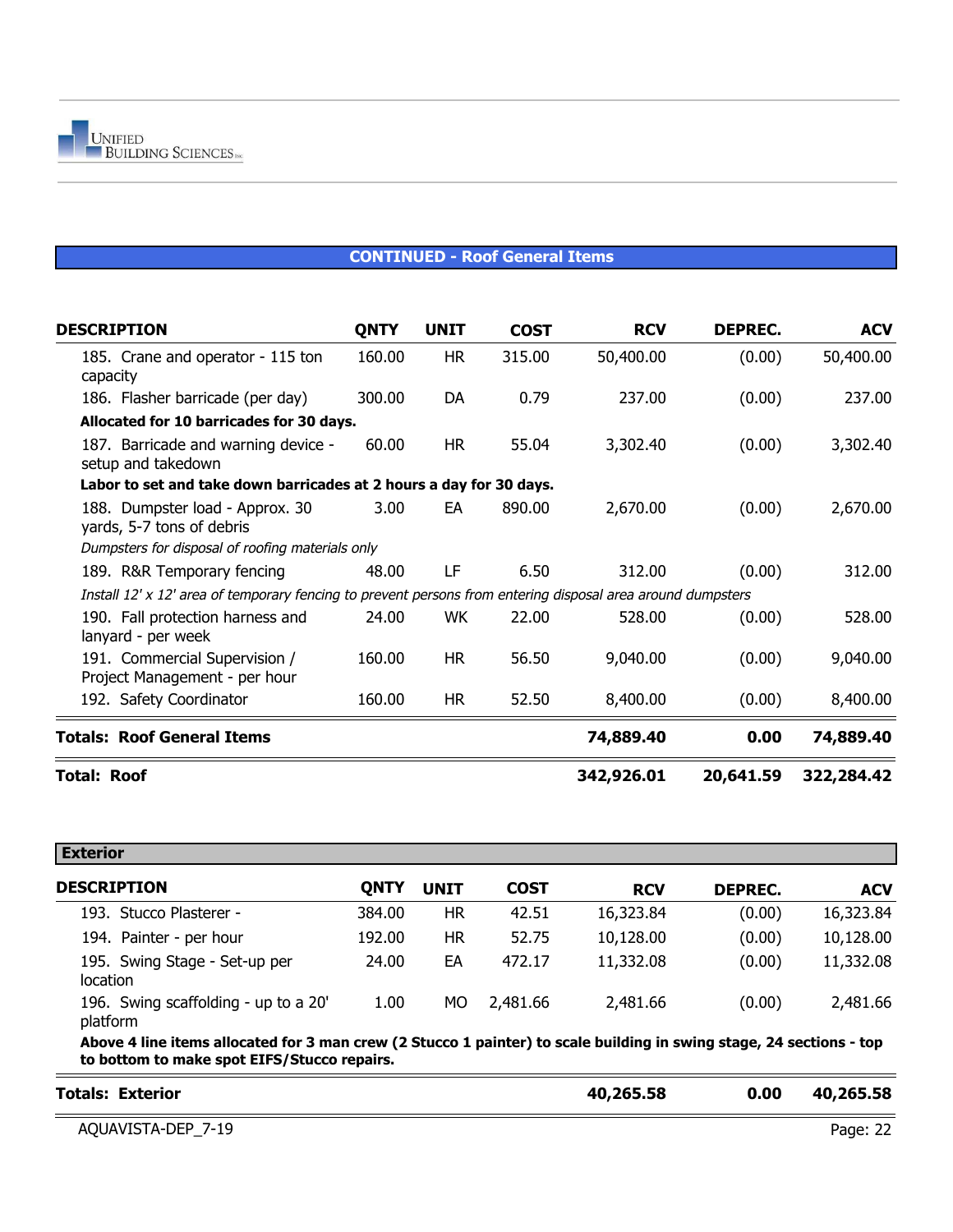

### **Total: West Bldg (AQUAVISTA-WEST-R3) 383,191.59 20,641.59 362,550.00**

|                                                                                                              |             |             | 8th Floor Units (AQUAVISTA-WEST-R3) |            |                |            |
|--------------------------------------------------------------------------------------------------------------|-------------|-------------|-------------------------------------|------------|----------------|------------|
| <b>DESCRIPTION</b>                                                                                           | <b>QNTY</b> | <b>UNIT</b> | <b>COST</b>                         | <b>RCV</b> | <b>DEPREC.</b> | <b>ACV</b> |
| No visible damage as per Applied Engineering's reference of damage in the their report dated June 3rd, 2019. |             |             |                                     |            |                |            |
| Totals: 801                                                                                                  |             |             |                                     | 0.00       | 0.00           | 0.00       |
| <b>DESCRIPTION</b>                                                                                           | <b>QNTY</b> | <b>UNIT</b> | <b>COST</b>                         | <b>RCV</b> | <b>DEPREC.</b> | <b>ACV</b> |
| No visible damage as per Applied Engineering's reference of damage in the their report dated June 3rd, 2019. |             |             |                                     |            |                |            |
| Totals: 802                                                                                                  |             |             |                                     | 0.00       | 0.00           | 0.00       |
| <b>DESCRIPTION</b>                                                                                           | <b>QNTY</b> | <b>UNIT</b> | <b>COST</b>                         | <b>RCV</b> | <b>DEPREC.</b> | <b>ACV</b> |
| 197. R&R 5/8" acoustic drywall -<br>hung, taped, ready for texture                                           | 74.00       | <b>SF</b>   | 5.27                                | 389.98     | (76.92)        | 313.06     |
| 198. Drywall Installer / Finisher - per<br>hour                                                              | 3.20        | <b>HR</b>   | 70.51                               | 225.63     | (0.00)         | 225.63     |
| Above line item is allocated for multiple drywall applications and cutting in remote location.               |             |             |                                     |            |                |            |
| 199. Floor protection - Multiple<br>applications                                                             | 2.50        | <b>HR</b>   | 70.51                               | 176.28     | (0.00)         | 176.28     |
| 200. Content Manipulation charge -<br>Multiple applications                                                  | 2.00        | <b>HR</b>   | 31.07                               | 62.14      | (0.00)         | 62.14      |
| Totals: 803                                                                                                  |             |             |                                     | 854.03     | 76.92          | 777.11     |
| <b>DESCRIPTION</b>                                                                                           | <b>QNTY</b> | <b>UNIT</b> | <b>COST</b>                         | <b>RCV</b> | <b>DEPREC.</b> | <b>ACV</b> |
| No visible damage as per Applied Engineering's reference of damage in the their report dated June 3rd, 2019  |             |             |                                     |            |                |            |
| Totals: 804                                                                                                  |             |             |                                     | 0.00       | 0.00           | 0.00       |
| <b>DESCRIPTION</b>                                                                                           | QNTY        | <b>UNIT</b> | <b>COST</b>                         | <b>RCV</b> | <b>DEPREC.</b> | <b>ACV</b> |
| AQUAVISTA-DEP_7-19                                                                                           |             |             |                                     |            |                | Page: 23   |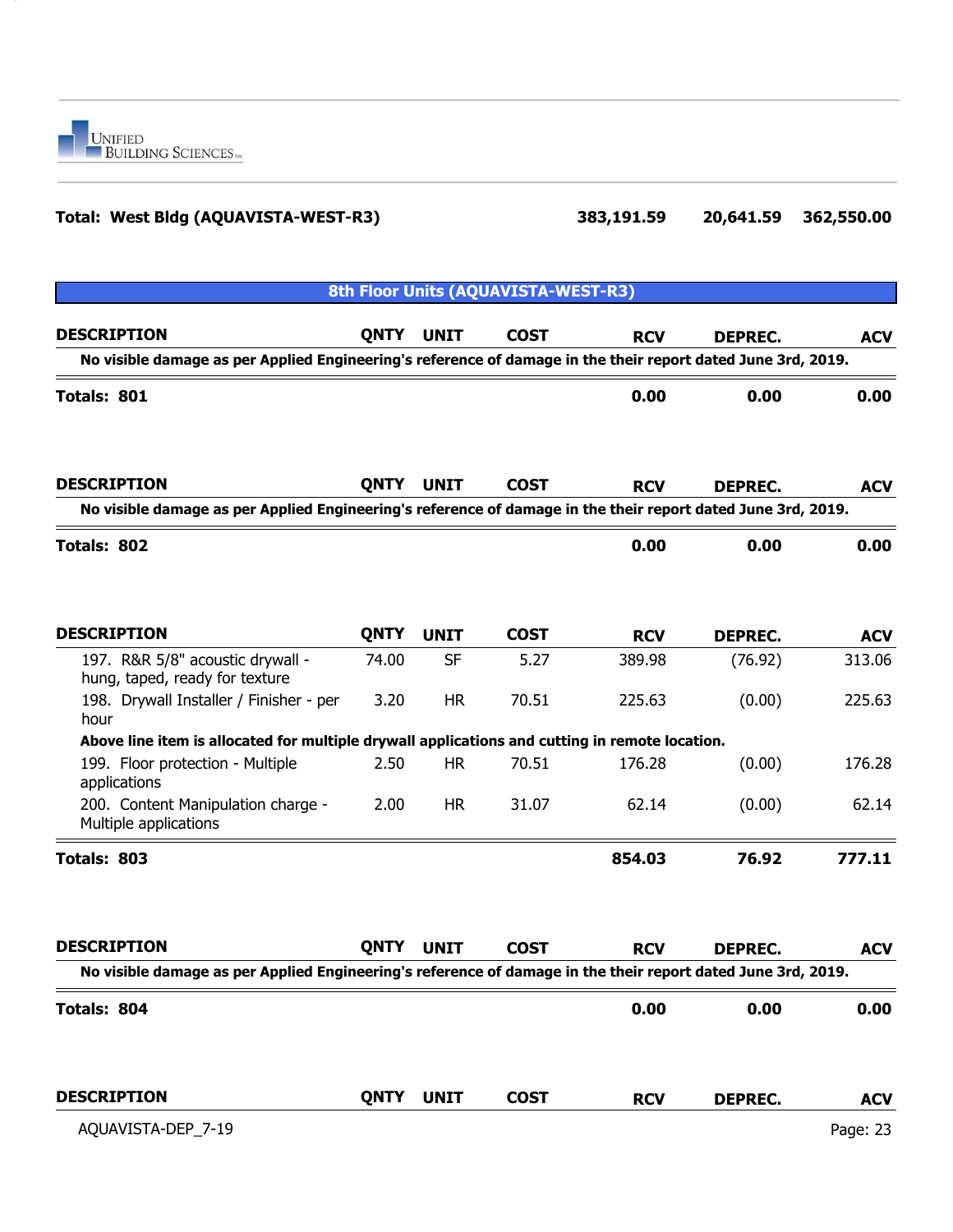| <b>DESCRIPTION</b>                                                                             | <b>QNTY</b> | <b>UNIT</b> | <b>COST</b> | <b>RCV</b> | DEPREC. | <b>ACV</b> |
|------------------------------------------------------------------------------------------------|-------------|-------------|-------------|------------|---------|------------|
| 201. R&R 5/8" acoustic drywall -<br>hung, taped, ready for texture                             | 74.00       | <b>SF</b>   | 5.27        | 389.98     | (76.92) | 313.06     |
| 202. Drywall Installer / Finisher - per<br>hour                                                | 3.20        | <b>HR</b>   | 70.51       | 225.63     | (0.00)  | 225.63     |
| Above line item is allocated for multiple drywall applications and cutting in remote location. |             |             |             |            |         |            |
| 203. Floor protection - Multiple<br>applications                                               | 2.50        | <b>HR</b>   | 70.51       | 176.28     | (0.00)  | 176.28     |
| 204. Content Manipulation charge -<br>Multiple applications                                    | 2.00        | <b>HR</b>   | 31.07       | 62.14      | (0.00)  | 62.14      |
| Totals: 805                                                                                    |             |             |             | 854.03     | 76.92   | 777.11     |

| <b>DESCRIPTION</b>                                                                                           | <b>ONTY</b> | <b>UNIT</b> | <b>COST</b> | <b>RCV</b> | DEPREC. | <b>ACV</b> |  |  |  |  |  |
|--------------------------------------------------------------------------------------------------------------|-------------|-------------|-------------|------------|---------|------------|--|--|--|--|--|
| No visible damage as per Applied Engineering's reference of damage in the their report dated June 3rd, 2019. |             |             |             |            |         |            |  |  |  |  |  |
| Totals: 806                                                                                                  |             |             |             | 0.00       | 0.00    | 0.00       |  |  |  |  |  |
| Total: 8th Floor Units (AQUAVISTA-WEST-R3)                                                                   |             |             |             | 1,708.06   | 153.84  | 1,554.22   |  |  |  |  |  |

| 7th Floor Units (AQUAVISTA-WEST-R3)                                                                          |             |             |             |            |                |            |  |  |
|--------------------------------------------------------------------------------------------------------------|-------------|-------------|-------------|------------|----------------|------------|--|--|
| <b>DESCRIPTION</b>                                                                                           | <b>QNTY</b> | <b>UNIT</b> | <b>COST</b> | <b>RCV</b> | <b>DEPREC.</b> | <b>ACV</b> |  |  |
| No visible damage as per Applied Engineering's reference of damage in the their report dated June 3rd, 2019. |             |             |             |            |                |            |  |  |
| Totals: 701                                                                                                  |             |             |             | 0.00       | 0.00           | 0.00       |  |  |
| <b>DESCRIPTION</b>                                                                                           |             |             |             |            |                |            |  |  |
|                                                                                                              | <b>QNTY</b> | <b>UNIT</b> | <b>COST</b> | <b>RCV</b> | <b>DEPREC.</b> | <b>ACV</b> |  |  |
| 205. R&R 5/8" - drywall per LF - up<br>to 2' tall                                                            | 16.00       | LF          | 9.79        | 156.64     | (7.45)         | 149.19     |  |  |
| 206. Drywall Installer / Finisher - per<br>hour                                                              | 3.20        | <b>HR</b>   | 70.51       | 225.63     | (0.00)         | 225.63     |  |  |
| AQUAVISTA-DEP 7-19                                                                                           |             |             |             |            |                | Page: 24   |  |  |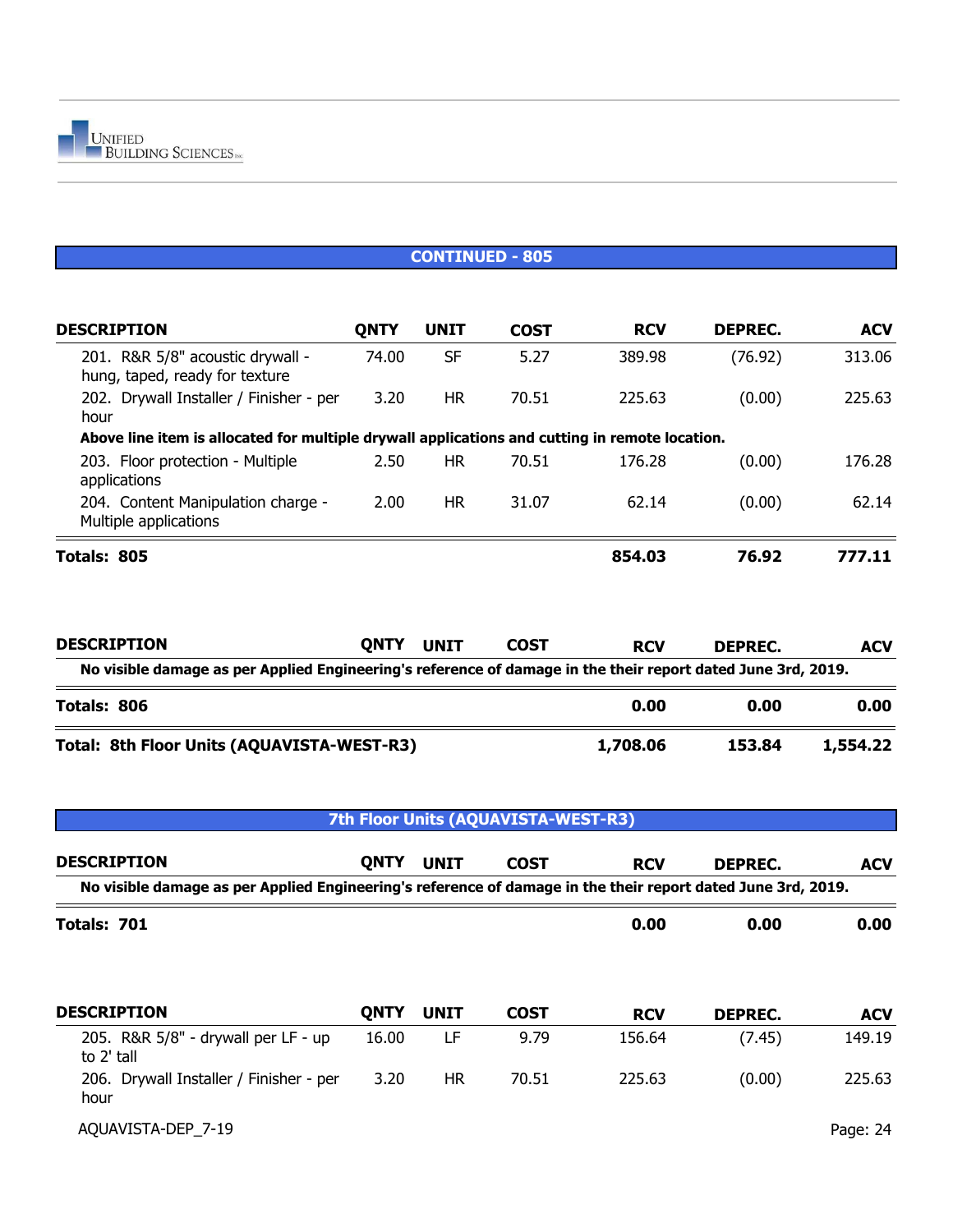| <b>DESCRIPTION</b>                                                                                           | <b>QNTY</b> | <b>UNIT</b> | <b>COST</b> | <b>RCV</b> | <b>DEPREC.</b> | <b>ACV</b> |
|--------------------------------------------------------------------------------------------------------------|-------------|-------------|-------------|------------|----------------|------------|
| Above line item is allocated for multiple drywall applications and cutting in remote location.               |             |             |             |            |                |            |
| 207. Floor protection - Multiple<br>applications                                                             | 2.50        | <b>HR</b>   | 70.51       | 176.28     | (0.00)         | 176.28     |
| 208. Content Manipulation charge -<br>Multiple applications                                                  | 2.00        | HR.         | 31.07       | 62.14      | (0.00)         | 62.14      |
| Totals: 702                                                                                                  |             |             |             | 620.69     | 7.45           | 613.24     |
| <b>DESCRIPTION</b>                                                                                           | <b>QNTY</b> | <b>UNIT</b> | <b>COST</b> | <b>RCV</b> | <b>DEPREC.</b> | <b>ACV</b> |
| 209. R&R 5/8" - drywall per LF - up<br>to 2' tall                                                            | 16.00       | LF          | 9.79        | 156.64     | (7.45)         | 149.19     |
| 210. Drywall Installer / Finisher - per<br>hour                                                              | 3.20        | <b>HR</b>   | 70.51       | 225.63     | (0.00)         | 225.63     |
| Above line item is allocated for multiple drywall applications and cutting in remote location.               |             |             |             |            |                |            |
| 211. Floor protection - Multiple<br>applications                                                             | 2.50        | HR.         | 70.51       | 176.28     | (0.00)         | 176.28     |
| 212. Content Manipulation charge -<br>Multiple applications                                                  | 2.00        | <b>HR</b>   | 31.07       | 62.14      | (0.00)         | 62.14      |
| Totals: 703                                                                                                  |             |             |             | 620.69     | 7.45           | 613.24     |
| <b>DESCRIPTION</b>                                                                                           | <b>QNTY</b> | <b>UNIT</b> | <b>COST</b> | <b>RCV</b> | <b>DEPREC.</b> | <b>ACV</b> |
| No visible damage as per Applied Engineering's reference of damage in the their report dated June 3rd, 2019. |             |             |             |            |                |            |
| Totals: 704                                                                                                  |             |             |             | 0.00       | 0.00           | 0.00       |
| <b>DESCRIPTION</b>                                                                                           | <b>QNTY</b> | <b>UNIT</b> | <b>COST</b> | <b>RCV</b> | <b>DEPREC.</b> | <b>ACV</b> |
| 213. R&R 5/8" - drywall per LF - up<br>to 2' tall                                                            | 8.00        | LF          | 9.79        | 78.32      | (3.72)         | 74.60      |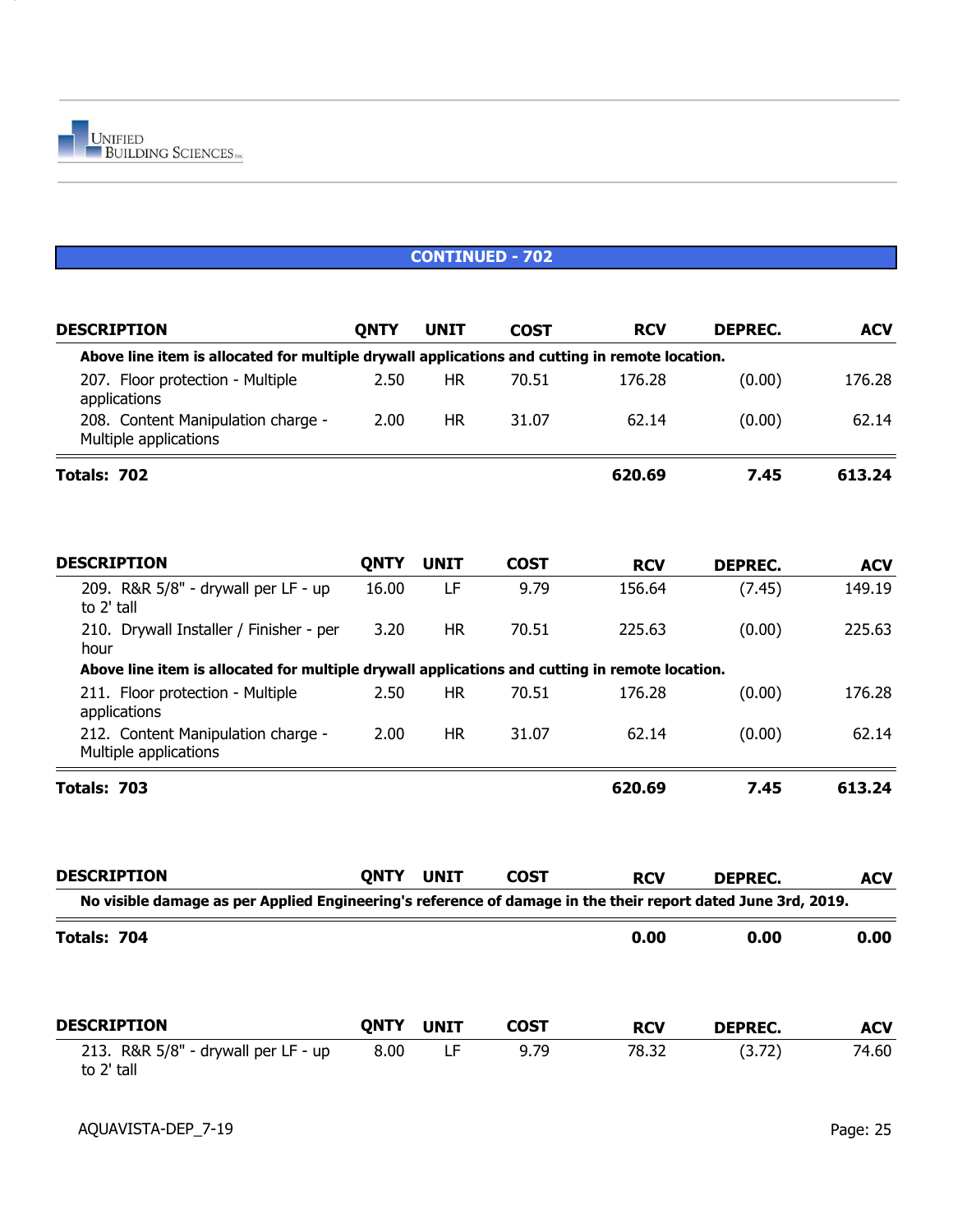| <b>DESCRIPTION</b>                                                                             | <b>QNTY</b> | <b>UNIT</b> | <b>COST</b> | <b>RCV</b> | <b>DEPREC.</b> | <b>ACV</b> |
|------------------------------------------------------------------------------------------------|-------------|-------------|-------------|------------|----------------|------------|
| 214. Drywall Installer / Finisher - per<br>hour                                                | 3.20        | <b>HR</b>   | 70.51       | 225.63     | (0.00)         | 225.63     |
| Above line item is allocated for multiple drywall applications and cutting in remote location. |             |             |             |            |                |            |
| 215. Floor protection - Multiple<br>applications                                               | 2.50        | <b>HR</b>   | 70.51       | 176.28     | (0.00)         | 176.28     |
| 216. Content Manipulation charge -<br>Multiple applications                                    | 2.00        | <b>HR</b>   | 31.07       | 62.14      | (0.00)         | 62.14      |
| Totals: 705                                                                                    |             |             |             | 542.37     | 3.72           | 538.65     |
|                                                                                                |             |             |             |            |                |            |
| <b>DESCRIPTION</b>                                                                             | <b>QNTY</b> | <b>UNIT</b> | <b>COST</b> | <b>RCV</b> | <b>DEPREC.</b> | <b>ACV</b> |
| 217. R&R 5/8" - drywall per LF - up<br>to 2' tall                                              | 32.00       | LF          | 9.79        | 313.28     | (14.90)        | 298.38     |
| 218. Drywall Installer / Finisher - per<br>hour                                                | 3.20        | <b>HR</b>   | 70.51       | 225.63     | (0.00)         | 225.63     |
| Above line item is allocated for multiple drywall applications and cutting in remote location. |             |             |             |            |                |            |
| 219. Floor protection - Multiple<br>applications                                               | 2.50        | <b>HR</b>   | 70.51       | 176.28     | (0.00)         | 176.28     |
| 220. Content Manipulation charge -<br>Multiple applications                                    | 2.00        | <b>HR</b>   | 31.07       | 62.14      | (0.00)         | 62.14      |
| Totals: 706                                                                                    |             |             |             | 777.33     | 14.90          | 762.43     |
| Total: 7th Floor Units (AQUAVISTA-WEST-R3)                                                     | 2,561.08    | 33.52       | 2,527.56    |            |                |            |

| 6th Floor Units (AQUAVISTA-WEST-R3)                                                                          |      |             |             |            |         |            |  |  |  |
|--------------------------------------------------------------------------------------------------------------|------|-------------|-------------|------------|---------|------------|--|--|--|
| <b>DESCRIPTION</b>                                                                                           | ONTY | <b>UNIT</b> | <b>COST</b> | <b>RCV</b> | DEPREC. | <b>ACV</b> |  |  |  |
| No visible damage as per Applied Engineering's reference of damage in the their report dated June 3rd, 2019. |      |             |             |            |         |            |  |  |  |
| Totals: 601                                                                                                  |      |             |             | 0.00       | 0.00    | 0.00       |  |  |  |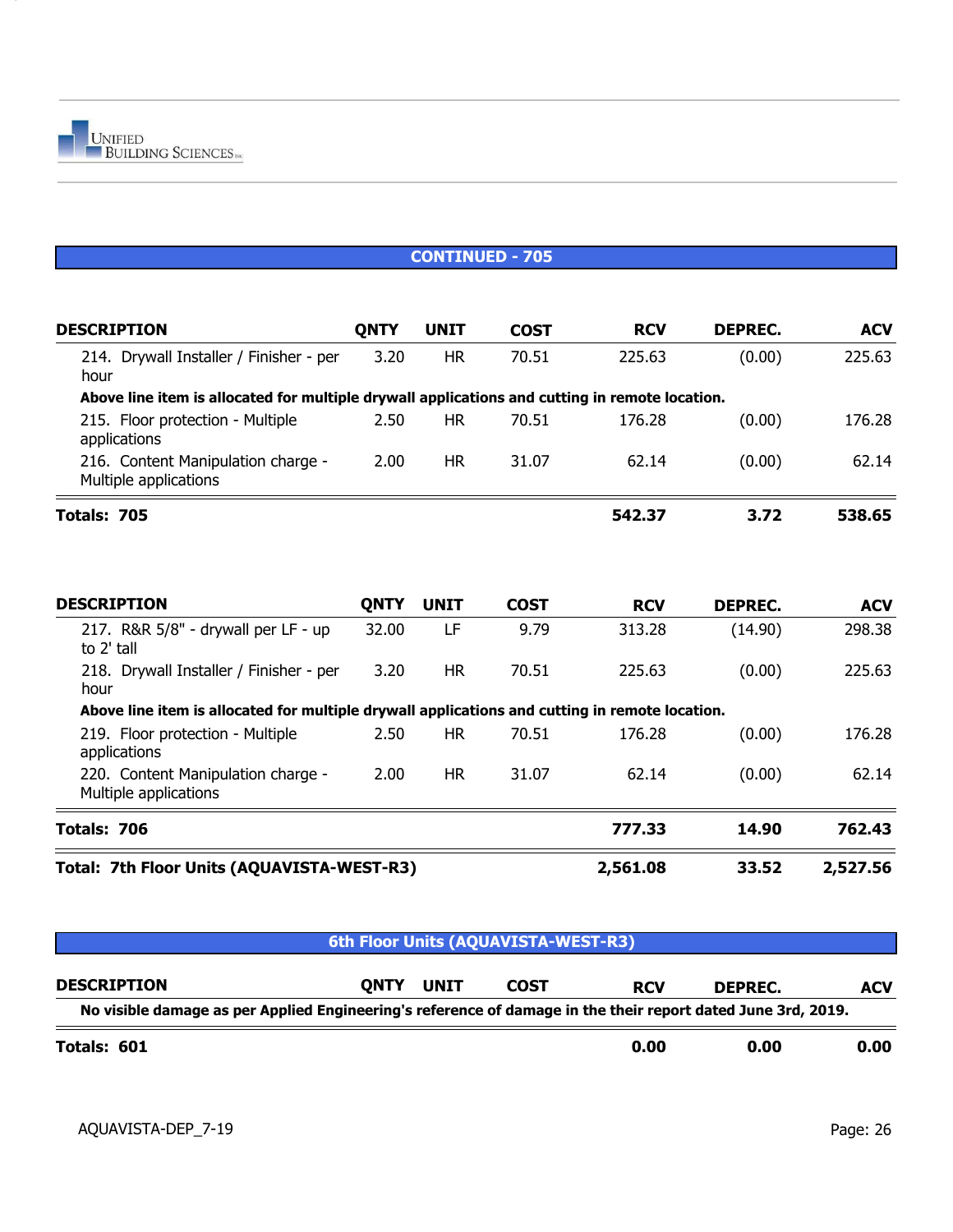

| <b>DESCRIPTION</b>                                                                                                                 | <b>QNTY</b> | <b>UNIT</b> | <b>COST</b>                         | <b>RCV</b> | <b>DEPREC.</b> | <b>ACV</b> |
|------------------------------------------------------------------------------------------------------------------------------------|-------------|-------------|-------------------------------------|------------|----------------|------------|
| No visible damage as per Applied Engineering's reference of damage in the their report dated June 3rd, 2019.                       |             |             |                                     |            |                |            |
| Totals: 602                                                                                                                        |             |             |                                     | 0.00       | 0.00           | 0.00       |
| <b>DESCRIPTION</b><br>No visible damage as per Applied Engineering's reference of damage in the their report dated June 3rd, 2019. | <b>QNTY</b> | <b>UNIT</b> | <b>COST</b>                         | <b>RCV</b> | <b>DEPREC.</b> | <b>ACV</b> |
|                                                                                                                                    |             |             |                                     |            |                |            |
| Totals: 603                                                                                                                        |             |             |                                     | 0.00       | 0.00           | 0.00       |
| <b>DESCRIPTION</b>                                                                                                                 | <b>QNTY</b> | <b>UNIT</b> | <b>COST</b>                         | <b>RCV</b> | <b>DEPREC.</b> | <b>ACV</b> |
| No visible damage as per Applied Engineering's reference of damage in the their report dated June 3rd, 2019.                       |             |             |                                     |            |                |            |
| Totals: 604                                                                                                                        |             |             |                                     | 0.00       | 0.00           | 0.00       |
| <b>DESCRIPTION</b>                                                                                                                 | <b>QNTY</b> | <b>UNIT</b> | <b>COST</b>                         | <b>RCV</b> | <b>DEPREC.</b> | <b>ACV</b> |
| No visible damage as per Applied Engineering's reference of damage in the their report dated June 3rd, 2019.                       |             |             |                                     |            |                |            |
| Totals: 605                                                                                                                        |             |             |                                     | 0.00       | 0.00           | 0.00       |
| <b>DESCRIPTION</b>                                                                                                                 | <b>QNTY</b> | <b>UNIT</b> | <b>COST</b>                         | <b>RCV</b> | <b>DEPREC.</b> | <b>ACV</b> |
| No visible damage as per Applied Engineering's reference of damage in the their report dated June 3rd, 2019.                       |             |             |                                     |            |                |            |
| Totals: 606                                                                                                                        |             |             |                                     | 0.00       | 0.00           | 0.00       |
|                                                                                                                                    |             |             | 5th Floor Units (AQUAVISTA-WEST-R3) |            |                |            |
| <b>DESCRIPTION</b><br>No visible damage as per Applied Engineering's reference of damage in the their report dated June 3rd, 2019. | <b>QNTY</b> | <b>UNIT</b> | <b>COST</b>                         | <b>RCV</b> | <b>DEPREC.</b> | <b>ACV</b> |
|                                                                                                                                    |             |             |                                     |            |                |            |
| Totals: 501                                                                                                                        |             |             |                                     | 0.00       | 0.00           | 0.00       |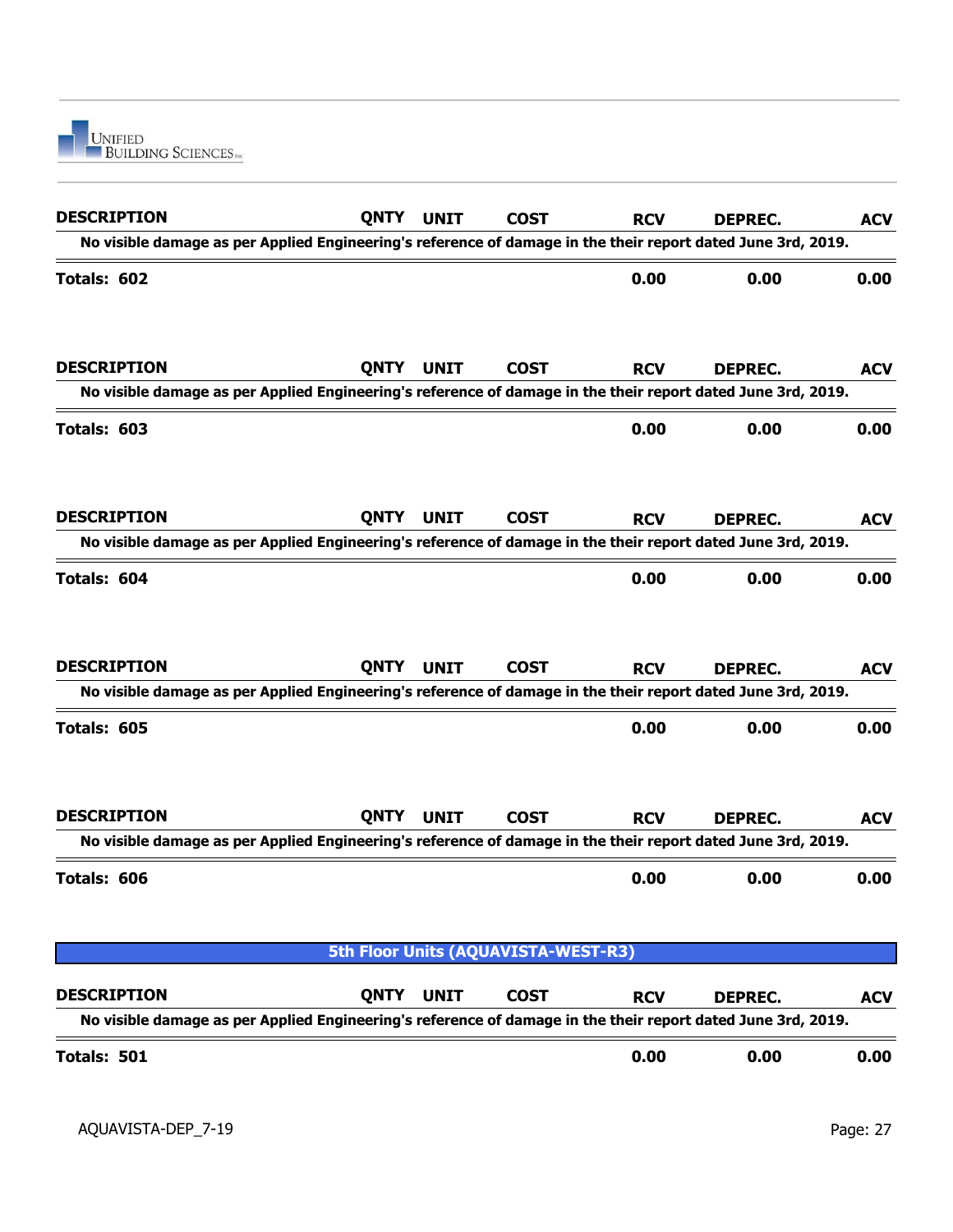

| <b>QNTY</b> | <b>UNIT</b> | <b>COST</b> | <b>RCV</b> | <b>DEPREC.</b> | <b>ACV</b>                                                                                                                                                                                                                                                                                                                                                                                                                                     |
|-------------|-------------|-------------|------------|----------------|------------------------------------------------------------------------------------------------------------------------------------------------------------------------------------------------------------------------------------------------------------------------------------------------------------------------------------------------------------------------------------------------------------------------------------------------|
| 8.00        | LF          | 9.79        | 78.32      | (3.72)         | 74.60                                                                                                                                                                                                                                                                                                                                                                                                                                          |
| 3.20        | <b>HR</b>   | 70.51       | 225.63     | (0.00)         | 225.63                                                                                                                                                                                                                                                                                                                                                                                                                                         |
|             |             |             |            |                |                                                                                                                                                                                                                                                                                                                                                                                                                                                |
| 2.50        | <b>HR</b>   | 70.51       | 176.28     | (0.00)         | 176.28                                                                                                                                                                                                                                                                                                                                                                                                                                         |
| 2.00        | <b>HR</b>   | 31.07       | 62.14      | (0.00)         | 62.14                                                                                                                                                                                                                                                                                                                                                                                                                                          |
|             |             |             | 542.37     | 3.72           | 538.65                                                                                                                                                                                                                                                                                                                                                                                                                                         |
| <b>QNTY</b> | <b>UNIT</b> | <b>COST</b> | <b>RCV</b> | <b>DEPREC.</b> | <b>ACV</b>                                                                                                                                                                                                                                                                                                                                                                                                                                     |
|             |             |             |            |                |                                                                                                                                                                                                                                                                                                                                                                                                                                                |
|             |             |             | 0.00       | 0.00           | 0.00                                                                                                                                                                                                                                                                                                                                                                                                                                           |
| <b>QNTY</b> | <b>UNIT</b> | <b>COST</b> | <b>RCV</b> | <b>DEPREC.</b> | <b>ACV</b>                                                                                                                                                                                                                                                                                                                                                                                                                                     |
|             |             |             |            |                |                                                                                                                                                                                                                                                                                                                                                                                                                                                |
|             |             |             | 0.00       | 0.00           | 0.00                                                                                                                                                                                                                                                                                                                                                                                                                                           |
| <b>QNTY</b> | <b>UNIT</b> | <b>COST</b> | <b>RCV</b> | <b>DEPREC.</b> | <b>ACV</b>                                                                                                                                                                                                                                                                                                                                                                                                                                     |
|             |             |             |            |                |                                                                                                                                                                                                                                                                                                                                                                                                                                                |
|             |             |             | 0.00       | 0.00           | 0.00                                                                                                                                                                                                                                                                                                                                                                                                                                           |
| <b>QNTY</b> | <b>UNIT</b> | <b>COST</b> | <b>RCV</b> | <b>DEPREC.</b> | <b>ACV</b>                                                                                                                                                                                                                                                                                                                                                                                                                                     |
| 16.00       | LF          | 9.79        | 156.64     | (7.45)         | 149.19                                                                                                                                                                                                                                                                                                                                                                                                                                         |
|             |             | 70.51       | 225.63     | (0.00)         | 225.63                                                                                                                                                                                                                                                                                                                                                                                                                                         |
|             |             |             |            |                | Above line item is allocated for multiple drywall applications and cutting in remote location.<br>No visible damage as per Applied Engineering's reference of damage in the their report dated June 3rd, 2019.<br>No visible damage as per Applied Engineering's reference of damage in the their report dated June 3rd, 2019.<br>No visible damage as per Applied Engineering's reference of damage in the their report dated June 3rd, 2019. |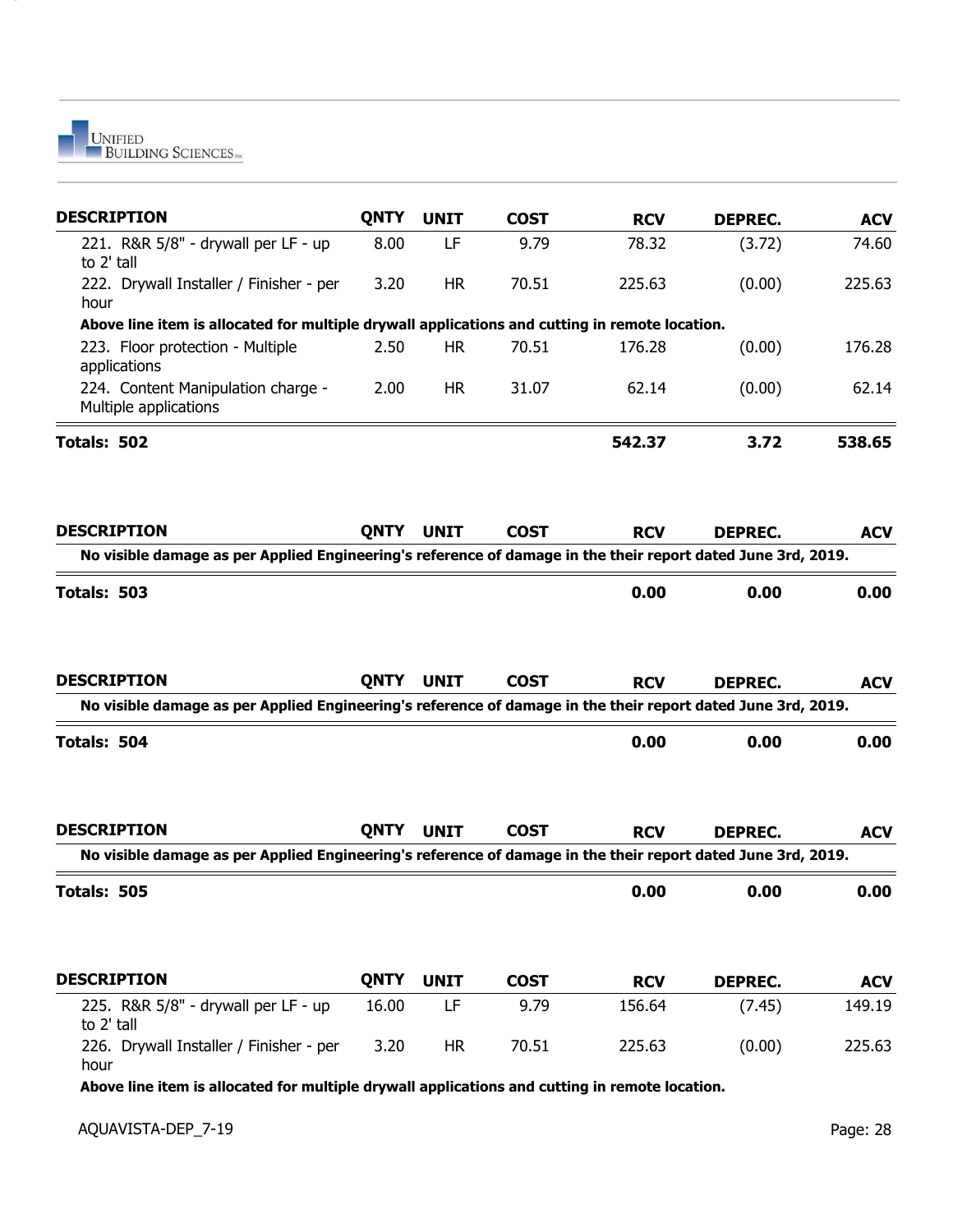

#### **CONTINUED - 506**

| <b>DESCRIPTION</b>                                          | ONTY     | UNIT      | <b>COST</b> | <b>RCV</b> | DEPREC. | <b>ACV</b> |
|-------------------------------------------------------------|----------|-----------|-------------|------------|---------|------------|
| 227. Floor protection - Multiple<br>applications            | 2.50     | HR        | 70.51       | 176.28     | (0.00)  | 176.28     |
| 228. Content Manipulation charge -<br>Multiple applications | 2.00     | <b>HR</b> | 31.07       | 62.14      | (0.00)  | 62.14      |
| Totals: 506                                                 | 620.69   | 7.45      | 613.24      |            |         |            |
| <b>Total: 5th Floor Units (AQUAVISTA-WEST-R3)</b>           | 1,163.06 | 11.17     | 1,151.89    |            |         |            |

## **4th Floor Units (AQUAVISTA-WEST-R3)**

| <b>DESCRIPTION</b>                                                                             | <b>QNTY</b> | <b>UNIT</b> | <b>COST</b> | <b>RCV</b> | DEPREC. | <b>ACV</b> |
|------------------------------------------------------------------------------------------------|-------------|-------------|-------------|------------|---------|------------|
| 229. R&R 5/8" - drywall per LF - up<br>to 2' tall                                              | 8.00        | LF          | 9.79        | 78.32      | (3.72)  | 74.60      |
| 230. Drywall Installer / Finisher - per<br>hour                                                | 3.20        | <b>HR</b>   | 70.51       | 225.63     | (0.00)  | 225.63     |
| Above line item is allocated for multiple drywall applications and cutting in remote location. |             |             |             |            |         |            |
| 231. Floor protection - Multiple<br>applications                                               | 2.50        | <b>HR</b>   | 70.51       | 176.28     | (0.00)  | 176.28     |
| 232. Content Manipulation charge -<br>Multiple applications                                    | 2.00        | HR.         | 31.07       | 62.14      | (0.00)  | 62.14      |
| Totals: 401                                                                                    |             |             |             | 542.37     | 3.72    | 538.65     |
| <b>DESCRIPTION</b>                                                                             | <b>QNTY</b> | <b>UNIT</b> | <b>COST</b> | <b>RCV</b> | DEPREC. | <b>ACV</b> |
| 233. R&R 5/8" - drywall per LF - up<br>to 2' tall                                              | 16.00       | LF          | 9.79        | 156.64     | (7.45)  | 149.19     |
| 234. Drywall Installer / Finisher - per<br>hour                                                | 3.20        | <b>HR</b>   | 70.51       | 225.63     | (0.00)  | 225.63     |
| Above line item is allocated for multiple drywall applications and cutting in remote location. |             |             |             |            |         |            |
| 235. Floor protection - Multiple<br>applications                                               | 2.50        | <b>HR</b>   | 70.51       | 176.28     | (0.00)  | 176.28     |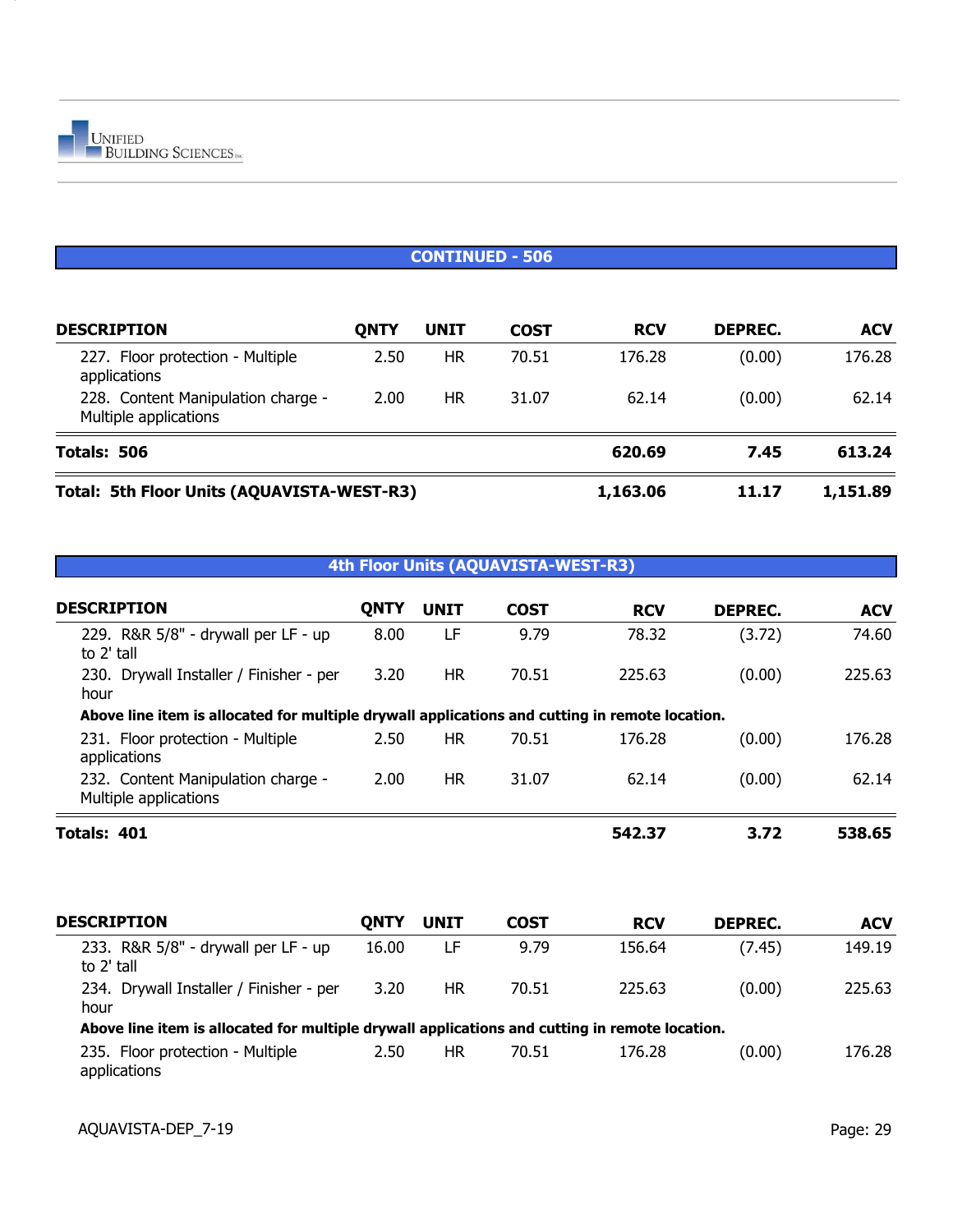

|                                                                                                              | <b>CONTINUED - 402</b> |             |             |            |                |            |  |  |  |  |
|--------------------------------------------------------------------------------------------------------------|------------------------|-------------|-------------|------------|----------------|------------|--|--|--|--|
| <b>DESCRIPTION</b>                                                                                           | <b>QNTY</b>            | <b>UNIT</b> | <b>COST</b> | <b>RCV</b> | <b>DEPREC.</b> | <b>ACV</b> |  |  |  |  |
| 236. Content Manipulation charge -<br>Multiple applications                                                  | 2.00                   | <b>HR</b>   | 31.07       | 62.14      | (0.00)         | 62.14      |  |  |  |  |
| Totals: 402                                                                                                  |                        |             |             | 620.69     | 7.45           | 613.24     |  |  |  |  |
| <b>DESCRIPTION</b>                                                                                           | <b>QNTY</b>            | <b>UNIT</b> | <b>COST</b> | <b>RCV</b> | <b>DEPREC.</b> | <b>ACV</b> |  |  |  |  |
| No visible damage as per Applied Engineering's reference of damage in the their report dated June 3rd, 2019. |                        |             |             |            |                |            |  |  |  |  |
| Totals: 403                                                                                                  |                        |             |             | 0.00       | 0.00           | 0.00       |  |  |  |  |
| <b>DESCRIPTION</b>                                                                                           | <b>QNTY</b>            | <b>UNIT</b> | <b>COST</b> | <b>RCV</b> | <b>DEPREC.</b> | <b>ACV</b> |  |  |  |  |
| 237. R&R 5/8" - drywall per LF - up<br>to 2' tall                                                            | 16.00                  | LF          | 9.79        | 156.64     | (7.45)         | 149.19     |  |  |  |  |
| 238. Drywall Installer / Finisher - per<br>hour                                                              | 3.20                   | <b>HR</b>   | 70.51       | 225.63     | (0.00)         | 225.63     |  |  |  |  |
| Above line item is allocated for multiple drywall applications and cutting in remote location.               |                        |             |             |            |                |            |  |  |  |  |
| 239. Floor protection - Multiple<br>applications                                                             | 2.50                   | <b>HR</b>   | 70.51       | 176.28     | (0.00)         | 176.28     |  |  |  |  |
| 240. Content Manipulation charge -<br>Multiple applications                                                  | 2.00                   | <b>HR</b>   | 31.07       | 62.14      | (0.00)         | 62.14      |  |  |  |  |
| Totals: 404                                                                                                  |                        |             |             | 620.69     | 7.45           | 613.24     |  |  |  |  |
| <b>DESCRIPTION</b>                                                                                           | <b>QNTY</b>            | <b>UNIT</b> | <b>COST</b> | <b>RCV</b> | <b>DEPREC.</b> | <b>ACV</b> |  |  |  |  |
| 241. R&R 5/8" - drywall per LF - up<br>to 2' tall                                                            | 16.00                  | LF          | 9.79        | 156.64     | (7.45)         | 149.19     |  |  |  |  |
| 242. Drywall Installer / Finisher - per<br>hour                                                              | 3.20                   | <b>HR</b>   | 70.51       | 225.63     | (0.00)         | 225.63     |  |  |  |  |

**Above line item is allocated for multiple drywall applications and cutting in remote location.**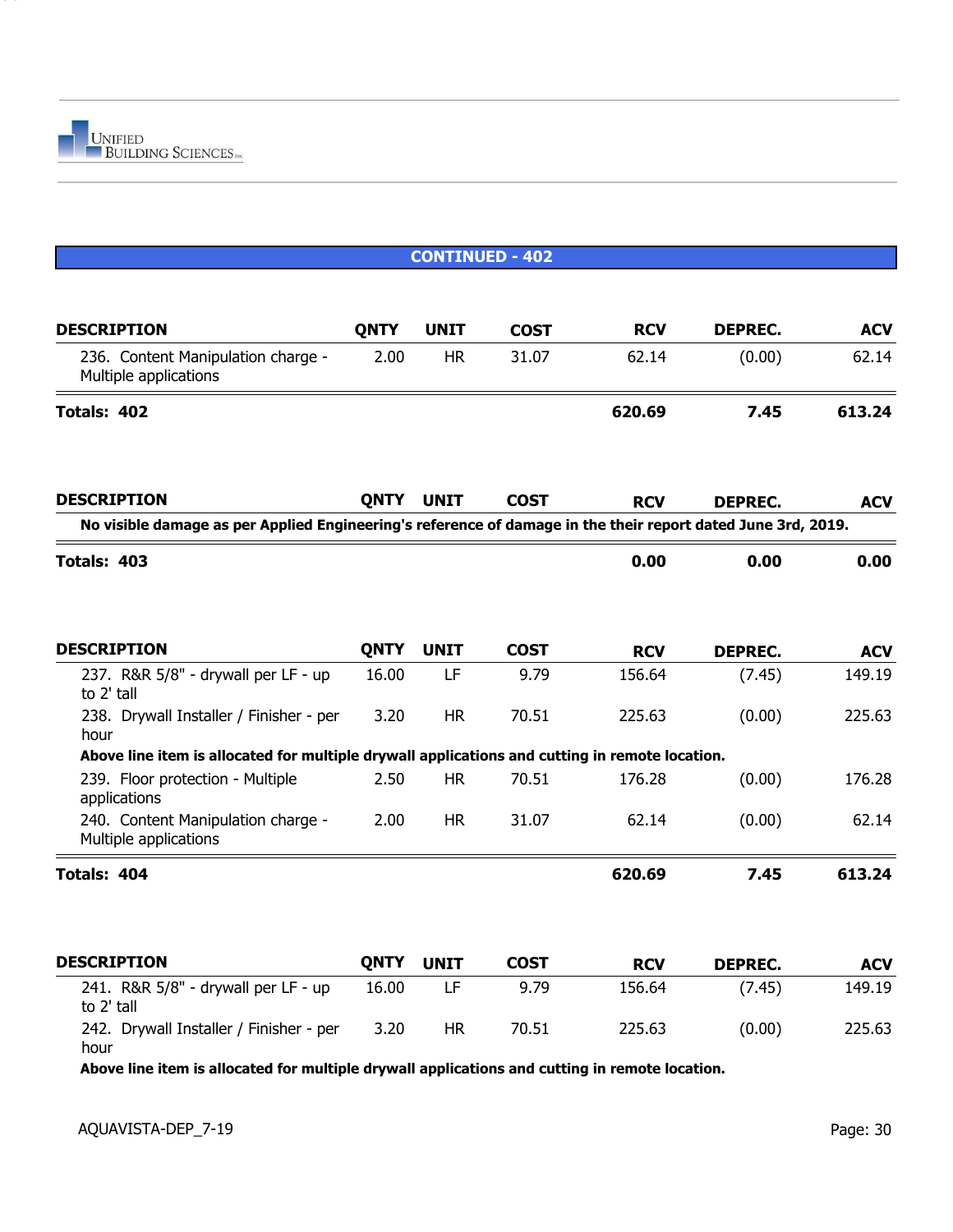

|                                                                                                | <b>CONTINUED - 405</b> |             |             |            |                |            |  |  |  |  |
|------------------------------------------------------------------------------------------------|------------------------|-------------|-------------|------------|----------------|------------|--|--|--|--|
| <b>DESCRIPTION</b>                                                                             | <b>QNTY</b>            | <b>UNIT</b> | <b>COST</b> | <b>RCV</b> | <b>DEPREC.</b> | <b>ACV</b> |  |  |  |  |
| 243. Floor protection - Multiple<br>applications                                               | 2.50                   | <b>HR</b>   | 70.51       | 176.28     | (0.00)         | 176.28     |  |  |  |  |
| 244. Content Manipulation charge -<br>Multiple applications                                    | 2.00                   | <b>HR</b>   | 31.07       | 62.14      | (0.00)         | 62.14      |  |  |  |  |
| Totals: 405                                                                                    |                        |             |             | 620.69     | 7.45           | 613.24     |  |  |  |  |
|                                                                                                |                        |             |             |            |                |            |  |  |  |  |
| <b>DESCRIPTION</b>                                                                             | <b>QNTY</b>            | <b>UNIT</b> | <b>COST</b> | <b>RCV</b> | DEPREC.        | <b>ACV</b> |  |  |  |  |
| 245. R&R 5/8" - drywall per LF - up<br>to 2' tall                                              | 32.00                  | LF          | 9.79        | 313.28     | (14.90)        | 298.38     |  |  |  |  |
| 246. Drywall Installer / Finisher - per<br>hour                                                | 3.20                   | <b>HR</b>   | 70.51       | 225.63     | (0.00)         | 225.63     |  |  |  |  |
| Above line item is allocated for multiple drywall applications and cutting in remote location. |                        |             |             |            |                |            |  |  |  |  |
| 247. Floor protection - Multiple<br>applications                                               | 2.50                   | <b>HR</b>   | 70.51       | 176.28     | (0.00)         | 176.28     |  |  |  |  |
| 248. Content Manipulation charge -<br>Multiple applications                                    | 2.00                   | <b>HR</b>   | 31.07       | 62.14      | (0.00)         | 62.14      |  |  |  |  |
| Totals: 406                                                                                    |                        |             |             | 777.33     | 14.90          | 762.43     |  |  |  |  |
| Total: 4th Floor Units (AQUAVISTA-WEST-R3)                                                     |                        |             |             | 3,181.77   | 40.97          | 3,140.80   |  |  |  |  |

| 3rd Floor Units (AQUAVISTA-WEST-R3)                                                            |             |             |             |            |         |            |  |
|------------------------------------------------------------------------------------------------|-------------|-------------|-------------|------------|---------|------------|--|
| <b>DESCRIPTION</b>                                                                             | <b>ONTY</b> | <b>UNIT</b> | <b>COST</b> | <b>RCV</b> | DEPREC. | <b>ACV</b> |  |
| 249. R&R 5/8" - drywall per LF - up<br>to 2' tall                                              | 8.00        | LF          | 9.79        | 78.32      | (3.72)  | 74.60      |  |
| 250. Drywall Installer / Finisher - per<br>hour                                                | 3.20        | HR.         | 70.51       | 225.63     | (0.00)  | 225.63     |  |
| Above line item is allocated for multiple drywall applications and cutting in remote location. |             |             |             |            |         |            |  |
| 251. Floor protection - Multiple<br>applications                                               | 2.50        | <b>HR</b>   | 70.51       | 176.28     | (0.00)  | 176.28     |  |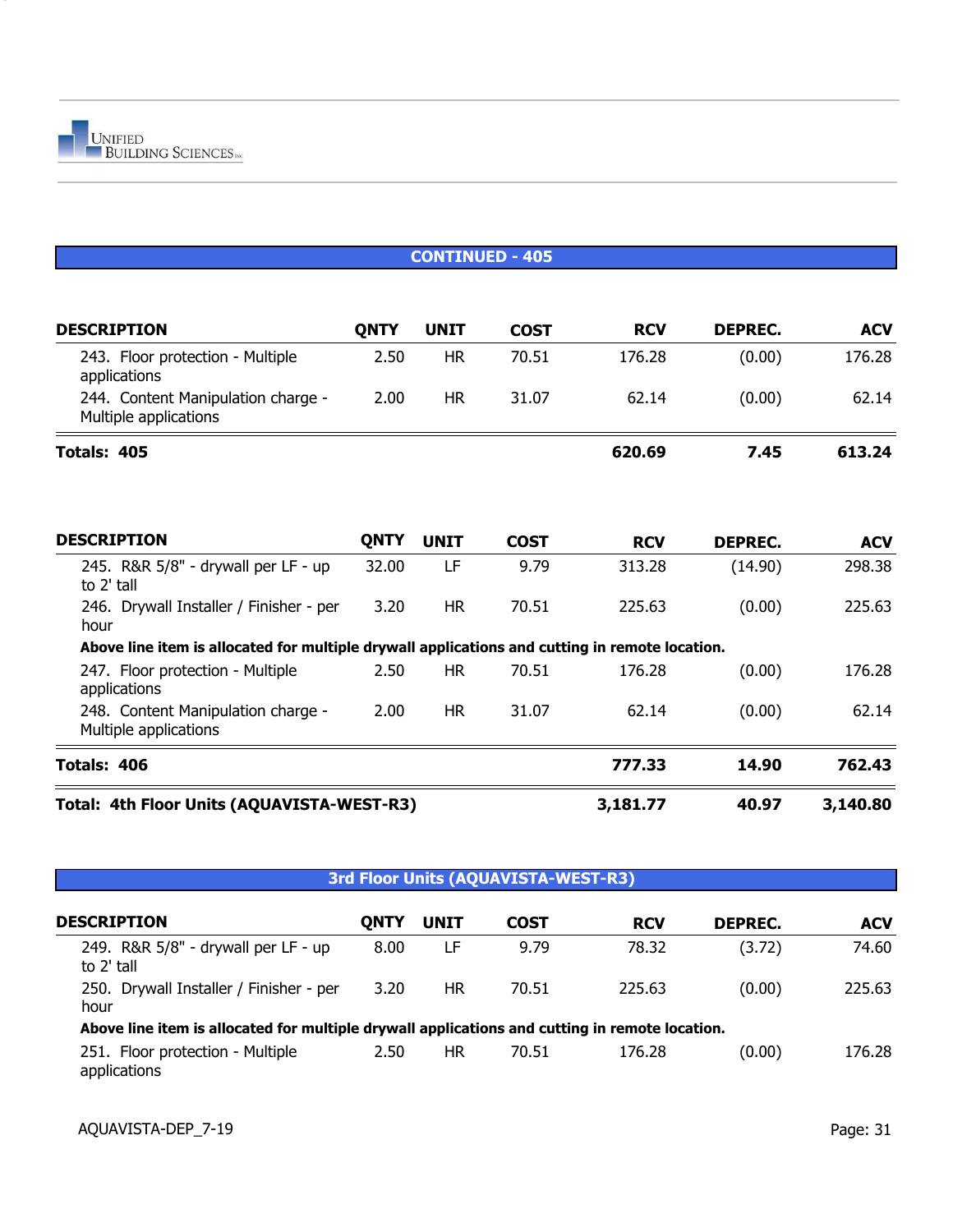

|                                                                                                              | <b>CONTINUED - 301</b> |             |             |            |                |            |  |  |
|--------------------------------------------------------------------------------------------------------------|------------------------|-------------|-------------|------------|----------------|------------|--|--|
| <b>DESCRIPTION</b>                                                                                           | <b>QNTY</b>            | <b>UNIT</b> | <b>COST</b> | <b>RCV</b> | <b>DEPREC.</b> | <b>ACV</b> |  |  |
| 252. Content Manipulation charge -<br>Multiple applications                                                  | 2.00                   | <b>HR</b>   | 31.07       | 62.14      | (0.00)         | 62.14      |  |  |
| Totals: 301                                                                                                  |                        |             |             | 542.37     | 3.72           | 538.65     |  |  |
| <b>DESCRIPTION</b>                                                                                           | <b>QNTY</b>            | <b>UNIT</b> | <b>COST</b> | <b>RCV</b> | <b>DEPREC.</b> | <b>ACV</b> |  |  |
| No visible damage as per Applied Engineering's reference of damage in the their report dated June 3rd, 2019. |                        |             |             |            |                |            |  |  |
| Totals: 302                                                                                                  |                        |             |             | 0.00       | 0.00           | 0.00       |  |  |
| <b>DESCRIPTION</b>                                                                                           | <b>QNTY</b>            | <b>UNIT</b> | <b>COST</b> | <b>RCV</b> | <b>DEPREC.</b> | <b>ACV</b> |  |  |
| 253. R&R 5/8" - drywall per LF - up<br>to 2' tall                                                            | 8.00                   | LF          | 9.79        | 78.32      | (3.72)         | 74.60      |  |  |
| 254. Drywall Installer / Finisher - per<br>hour                                                              | 3.20                   | <b>HR</b>   | 70.51       | 225.63     | (0.00)         | 225.63     |  |  |
| Above line item is allocated for multiple drywall applications and cutting in remote location.               |                        |             |             |            |                |            |  |  |
| 255. Floor protection - Multiple<br>applications                                                             | 2.50                   | <b>HR</b>   | 70.51       | 176.28     | (0.00)         | 176.28     |  |  |
| 256. Content Manipulation charge -<br>Multiple applications                                                  | 2.00                   | <b>HR</b>   | 31.07       | 62.14      | (0.00)         | 62.14      |  |  |
| Totals: 303                                                                                                  |                        |             |             | 542.37     | 3.72           | 538.65     |  |  |
| <b>DESCRIPTION</b>                                                                                           | <b>QNTY</b>            | <b>UNIT</b> | <b>COST</b> | <b>RCV</b> | <b>DEPREC.</b> | <b>ACV</b> |  |  |
| 257. R&R 5/8" - drywall per LF - up<br>to 2' tall                                                            | 8.00                   | LF          | 9.79        | 78.32      | (3.72)         | 74.60      |  |  |
| 258. Drywall Installer / Finisher - per<br>hour                                                              | 3.20                   | <b>HR</b>   | 70.51       | 225.63     | (0.00)         | 225.63     |  |  |

**Above line item is allocated for multiple drywall applications and cutting in remote location.**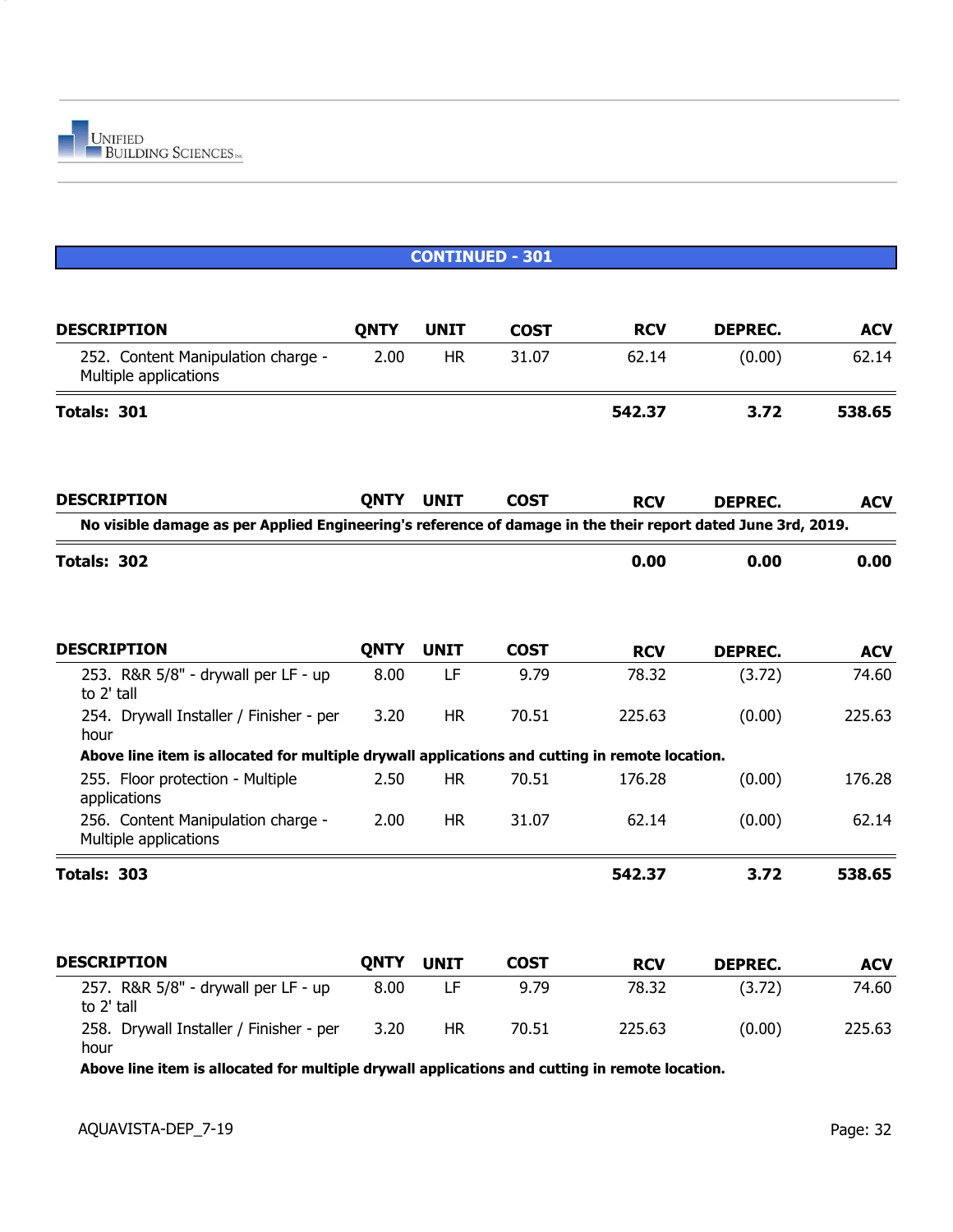

|                                                                                                              |             |             | <b>CONTINUED - 304</b> |            |                |            |
|--------------------------------------------------------------------------------------------------------------|-------------|-------------|------------------------|------------|----------------|------------|
| <b>DESCRIPTION</b>                                                                                           | <b>QNTY</b> | <b>UNIT</b> | <b>COST</b>            | <b>RCV</b> | <b>DEPREC.</b> | <b>ACV</b> |
| 259. Floor protection - Multiple<br>applications                                                             | 2.50        | <b>HR</b>   | 70.51                  | 176.28     | (0.00)         | 176.28     |
| 260. Content Manipulation charge -<br>Multiple applications                                                  | 2.00        | <b>HR</b>   | 31.07                  | 62.14      | (0.00)         | 62.14      |
| Totals: 304                                                                                                  |             |             |                        | 542.37     | 3.72           | 538.65     |
| <b>DESCRIPTION</b>                                                                                           | <b>QNTY</b> | <b>UNIT</b> | <b>COST</b>            | <b>RCV</b> | <b>DEPREC.</b> | <b>ACV</b> |
| No visible damage as per Applied Engineering's reference of damage in the their report dated June 3rd, 2019. |             |             |                        |            |                |            |
| Totals: 305                                                                                                  |             |             |                        | 0.00       | 0.00           | 0.00       |
| <b>DESCRIPTION</b>                                                                                           | <b>QNTY</b> | <b>UNIT</b> | <b>COST</b>            | <b>RCV</b> | <b>DEPREC.</b> | <b>ACV</b> |
| 261. R&R 5/8" - drywall per LF - up<br>to 2' tall                                                            | 32.00       | LF          | 9.79                   | 313.28     | (14.90)        | 298.38     |
| 262. Drywall Installer / Finisher - per<br>hour                                                              | 3.20        | <b>HR</b>   | 70.51                  | 225.63     | (0.00)         | 225.63     |
| Above line item is allocated for multiple drywall applications and cutting in remote location.               |             |             |                        |            |                |            |
| 263. Floor protection - Multiple<br>applications                                                             | 2.50        | <b>HR</b>   | 70.51                  | 176.28     | (0.00)         | 176.28     |
| 264. Content Manipulation charge -<br>Multiple applications                                                  | 2.00        | <b>HR</b>   | 31.07                  | 62.14      | (0.00)         | 62.14      |
| Totals: 306                                                                                                  |             |             |                        | 777.33     | 14.90          | 762.43     |
| Total: 3rd Floor Units (AQUAVISTA-WEST-R3)                                                                   |             |             |                        | 2,404.44   | 26.06          | 2,378.38   |

| 2nd Floor Units (AQUAVISTA-WEST-R3) |      |             |      |            |                |            |  |  |
|-------------------------------------|------|-------------|------|------------|----------------|------------|--|--|
| <b>DESCRIPTION</b>                  | ONTY | <b>UNIT</b> | COST | <b>RCV</b> | <b>DEPREC.</b> | <b>ACV</b> |  |  |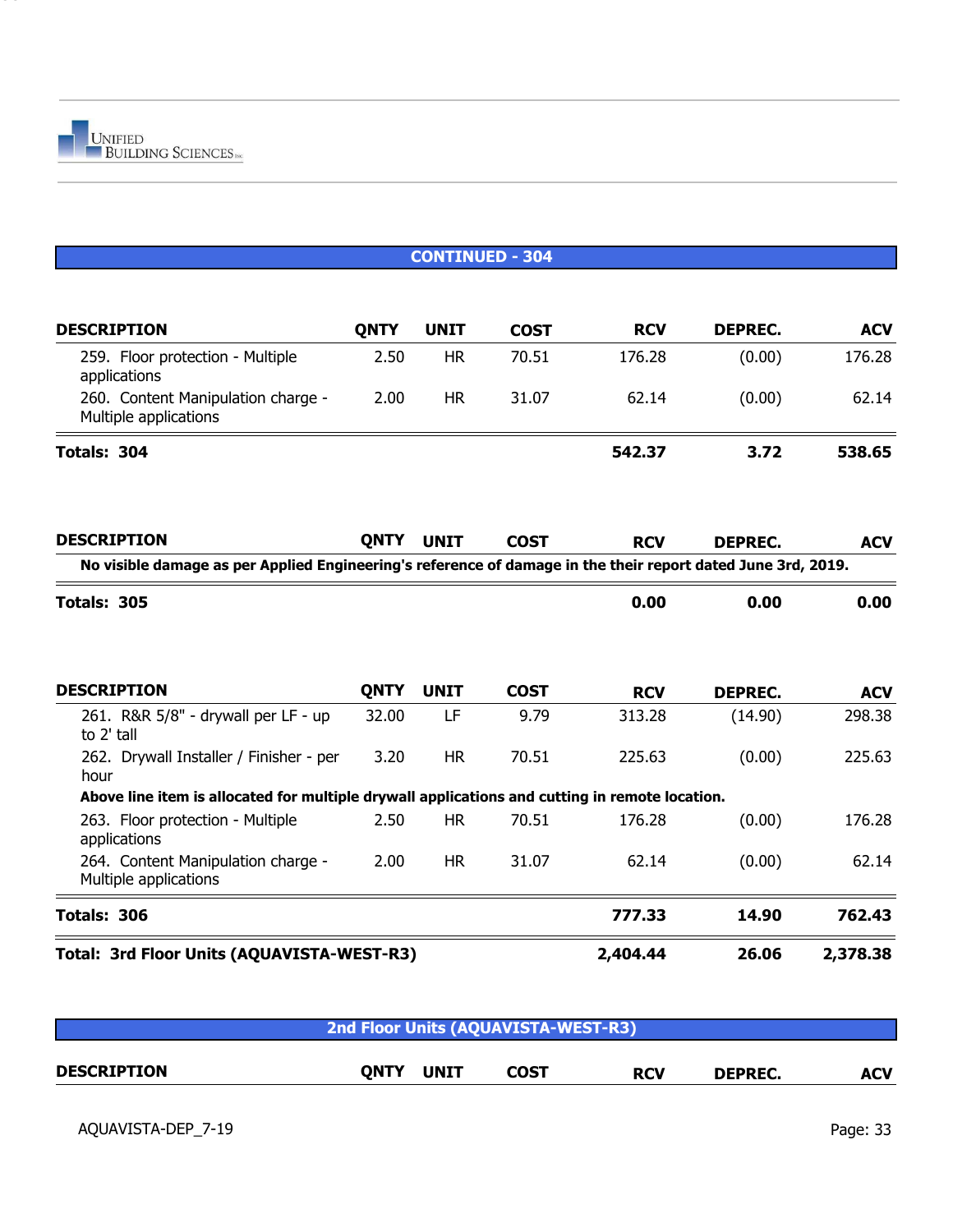

| <b>DESCRIPTION</b>                                                                             | ONTY  | UNIT      | <b>COST</b> | <b>RCV</b> | DEPREC. | <b>ACV</b> |
|------------------------------------------------------------------------------------------------|-------|-----------|-------------|------------|---------|------------|
| 265. R&R 5/8" - drywall per LF - up<br>to 2' tall                                              | 24.00 | LF        | 9.79        | 234.96     | (11.17) | 223.79     |
| 266. Drywall Installer / Finisher - per<br>hour                                                | 3.20  | <b>HR</b> | 70.51       | 225.63     | (0.00)  | 225.63     |
| Above line item is allocated for multiple drywall applications and cutting in remote location. |       |           |             |            |         |            |
| 267. Floor protection - Multiple<br>applications                                               | 2.50  | <b>HR</b> | 70.51       | 176.28     | (0.00)  | 176.28     |
| 268. Content Manipulation charge -<br>Multiple applications                                    | 2.00  | <b>HR</b> | 31.07       | 62.14      | (0.00)  | 62.14      |
| Totals: 201                                                                                    |       |           |             | 699.01     | 11.17   | 687.84     |

| <b>DESCRIPTION</b>                                                                                           | <b>QNTY</b> | <b>UNIT</b> | <b>COST</b> | <b>RCV</b> | <b>DEPREC.</b> | <b>ACV</b> |
|--------------------------------------------------------------------------------------------------------------|-------------|-------------|-------------|------------|----------------|------------|
| No visible damage as per Applied Engineering's reference of damage in the their report dated June 3rd, 2019. |             |             |             |            |                |            |
| Totals: 202                                                                                                  |             |             |             | 0.00       | 0.00           | 0.00       |
| <b>DESCRIPTION</b>                                                                                           | <b>QNTY</b> | <b>UNIT</b> | <b>COST</b> | <b>RCV</b> | <b>DEPREC.</b> | <b>ACV</b> |
| 269. R&R 5/8" - drywall per LF - up<br>to 2' tall                                                            | 8.00        | LF          | 9.79        | 78.32      | (3.72)         | 74.60      |
| 270. Drywall Installer / Finisher - per<br>hour                                                              | 3.20        | <b>HR</b>   | 70.51       | 225.63     | (0.00)         | 225.63     |
| Above line item is allocated for multiple drywall applications and cutting in remote location.               |             |             |             |            |                |            |
| 271. Floor protection - Multiple<br>applications                                                             | 2.50        | HR.         | 70.51       | 176.28     | (0.00)         | 176.28     |
| 272. Content Manipulation charge -<br>Multiple applications                                                  | 2.00        | <b>HR</b>   | 31.07       | 62.14      | (0.00)         | 62.14      |
| Totals: 203                                                                                                  |             |             |             | 542.37     | 3.72           | 538.65     |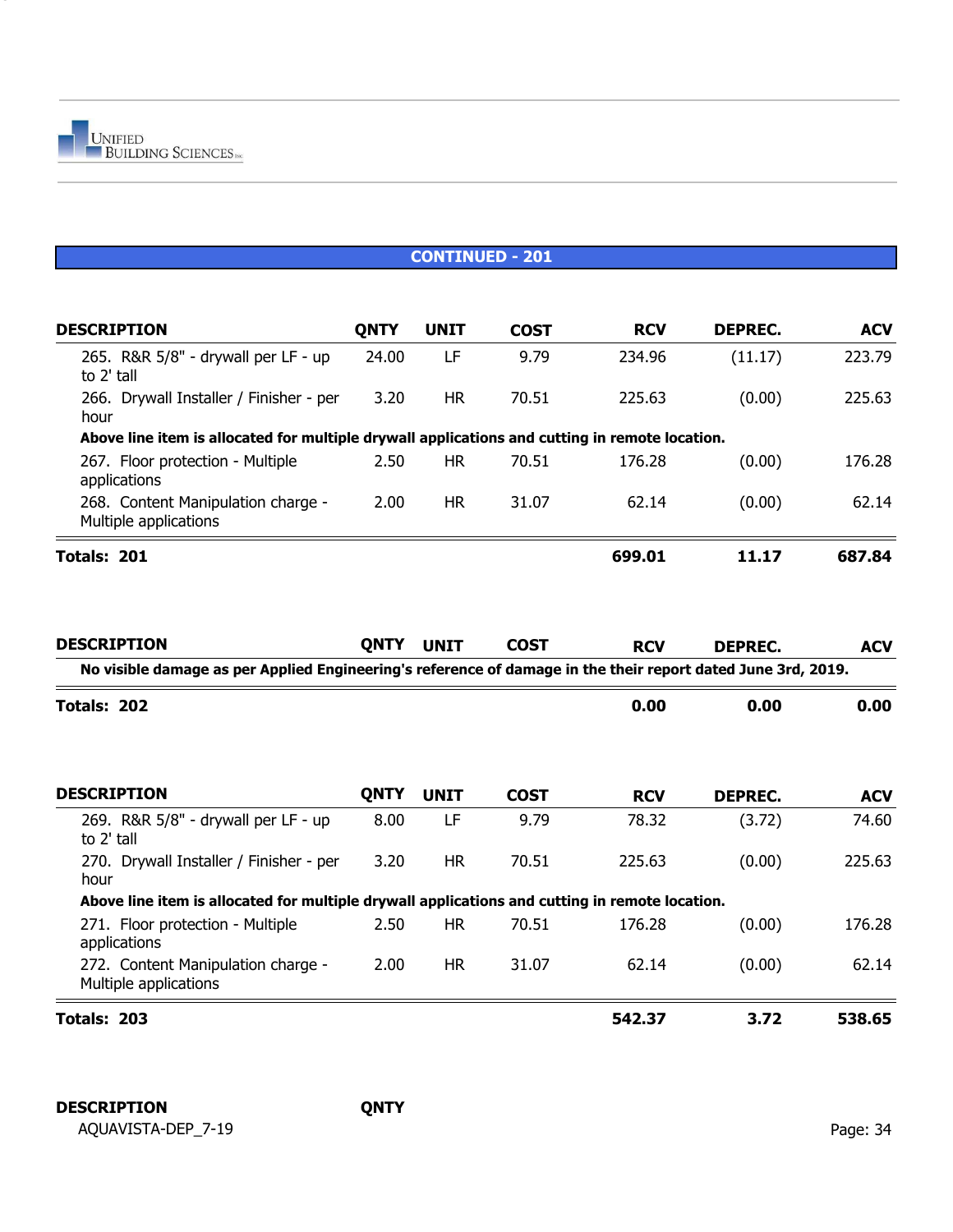

|                                                                                                              |             |             | <b>CONTINUED - 204</b> |            |                |            |
|--------------------------------------------------------------------------------------------------------------|-------------|-------------|------------------------|------------|----------------|------------|
|                                                                                                              |             |             |                        |            |                |            |
| <b>DESCRIPTION</b>                                                                                           | <b>QNTY</b> | <b>UNIT</b> | <b>COST</b>            | <b>RCV</b> | <b>DEPREC.</b> | <b>ACV</b> |
|                                                                                                              |             | <b>UNIT</b> | <b>COST</b>            | <b>RCV</b> | <b>DEPREC.</b> | <b>ACV</b> |
| No visible damage as per Applied Engineering's reference of damage in the their report dated June 3rd, 2019. |             |             |                        |            |                |            |
| Totals: 204                                                                                                  |             |             |                        | 0.00       | 0.00           | 0.00       |
| <b>DESCRIPTION</b>                                                                                           | <b>QNTY</b> | <b>UNIT</b> | <b>COST</b>            | <b>RCV</b> | <b>DEPREC.</b> | <b>ACV</b> |
| 273. R&R 5/8" - drywall per LF - up<br>to 2' tall                                                            | 16.00       | LF          | 9.79                   | 156.64     | (7.45)         | 149.19     |
| 274. Drywall Installer / Finisher - per<br>hour                                                              | 3.20        | <b>HR</b>   | 70.51                  | 225.63     | (0.00)         | 225.63     |
| Above line item is allocated for multiple drywall applications and cutting in remote location.               |             |             |                        |            |                |            |
| 275. Floor protection - Multiple<br>applications                                                             | 2.50        | <b>HR</b>   | 70.51                  | 176.28     | (0.00)         | 176.28     |
| 276. Content Manipulation charge -<br>Multiple applications                                                  | 2.00        | <b>HR</b>   | 31.07                  | 62.14      | (0.00)         | 62.14      |
| Totals: 205                                                                                                  |             |             |                        | 620.69     | 7.45           | 613.24     |
| <b>DESCRIPTION</b>                                                                                           | <b>QNTY</b> | <b>UNIT</b> | <b>COST</b>            | <b>RCV</b> | <b>DEPREC.</b> | <b>ACV</b> |
| No visible damage as per Applied Engineering's reference of damage in the their report dated June 3rd, 2019. |             |             |                        |            |                |            |
| Totals: 206                                                                                                  |             |             |                        | 0.00       | 0.00           | 0.00       |
| Total: 2nd Floor Units (AQUAVISTA-WEST-R3)                                                                   |             |             |                        | 1,862.07   | 22.34          | 1,839.73   |
| Total: AQUAVISTA-WEST-R3                                                                                     |             |             |                        | 396,072.07 | 20,929.49      | 375,142.58 |

| <b>AQUAVISTA-CLUB-R3</b>             |
|--------------------------------------|
| <b>Clubhouse (AQUAVISTA-CLUB-R3)</b> |
| <b>Roof</b>                          |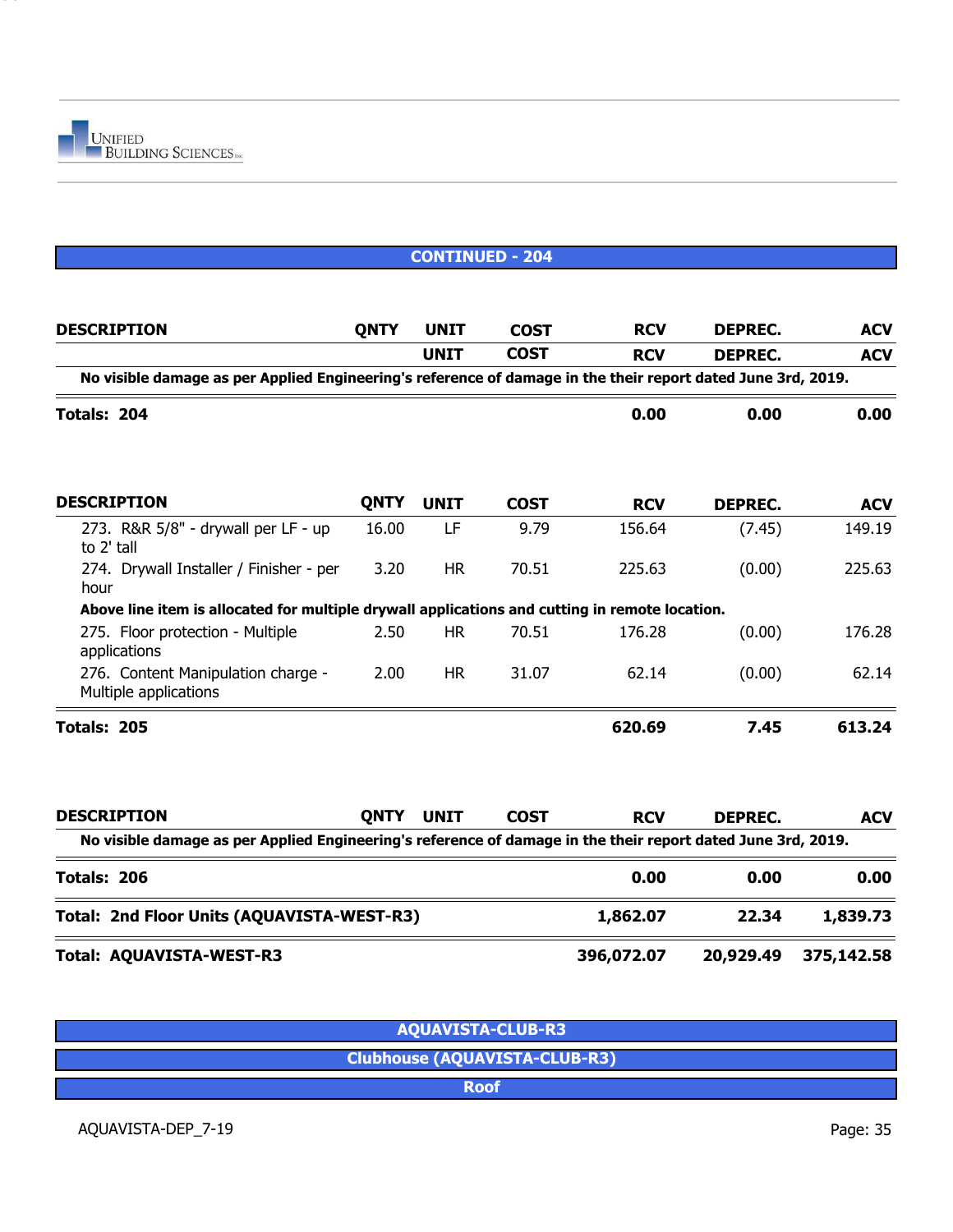| <b>Clubhouse Roof</b>                                                |             |             |             |            |                |            |
|----------------------------------------------------------------------|-------------|-------------|-------------|------------|----------------|------------|
| <b>DESCRIPTION</b>                                                   | <b>QNTY</b> | <b>UNIT</b> | <b>COST</b> | <b>RCV</b> | <b>DEPREC.</b> | <b>ACV</b> |
| 277. R&R Metal Roof - Standing<br>Seam pre-finished color (Blue)     | 1,960.71    | <b>SF</b>   | 9.88        | 19,371.81  | (2,546.96)     | 16,824.85  |
| 278. Ice & water barrier                                             | 1,960.71    | <b>SF</b>   | 1.81        | 3,548.89   | (211.76)       | 3,337.13   |
| 279. R&R Counterflashing - Apron<br>flashing                         | 696.33      | LF          | 10.25       | 7,137.38   | (263.21)       | 6,874.17   |
| 280. Additional charge for high roof<br>(2 stories or greater)       | 19.61       | SQ          | 14.78       | 289.84     | (0.00)         | 289.84     |
| 281. Additional charge for high roof<br>(2 stories or greater)       | 19.61       | SQ          | 20.19       | 395.93     | (0.00)         | 395.93     |
| 282. R&R Ridge end cap for metal<br>roofing                          | 2.00        | EA          | 32.77       | 65.54      | (7.72)         | 57.82      |
| 283. R&R Eave trim for metal roofing<br>- 26 gauge                   | 170.00      | LF          | 6.47        | 1,099.90   | (110.16)       | 989.74     |
| 284. R&R Ridge cap - metal roofing                                   | 48.00       | LF          | 9.02        | 432.96     | (32.11)        | 400.85     |
| 285. R&R Closure strips for metal<br>roofing - inside and/or outside | 161.17      | LF          | 2.85        | 459.33     | (24.18)        | 435.15     |
| 286. Telehandler/forklift and<br>operator                            | 8.00        | <b>HR</b>   | 128.74      | 1,029.92   | (0.00)         | 1,029.92   |
| Above line item allocated for roof materials to be loaded to roof.   |             |             |             |            |                |            |
| <b>Totals: Clubhouse Roof</b>                                        |             |             |             | 33,831.50  | 3,196.10       | 30,635.40  |
| <b>Total: Roof</b>                                                   |             |             |             | 33,831.50  | 3,196.10       | 30,635.40  |

| <b>Exterior</b>                                                                                                      |        |             |             |            |                |            |
|----------------------------------------------------------------------------------------------------------------------|--------|-------------|-------------|------------|----------------|------------|
| <b>DESCRIPTION</b>                                                                                                   | ONTY   | <b>UNIT</b> | <b>COST</b> | <b>RCV</b> | <b>DEPREC.</b> | <b>ACV</b> |
| 287. Stucco Plasterer -                                                                                              | 384.00 | HR.         | 42.51       | 16,323.84  | (0.00)         | 16,323.84  |
| 288. Painter - per hour                                                                                              | 192.00 | HR          | 52.75       | 10,128.00  | (0.00)         | 10,128.00  |
| 289. Swing Stage - Set-up per<br>location                                                                            | 24.00  | EA          | 472.17      | 11,332.08  | (0.00)         | 11,332.08  |
| 290. Swing scaffolding - up to a 20'<br>platform                                                                     | 1.00   | MO.         | 2,481.66    | 2,481.66   | (0.00)         | 2,481.66   |
| Above 4 line items allocated for 3 man crew (2 Stucco 1 painter) to scale building in swing stage, 24 sections - top |        |             |             |            |                |            |

**to bottom to make spot EIFS/Stucco repairs.**  $=$ 

| <b>Totals: Exterior</b> | 40,265.58 | 0.00 | 40,265.58 |
|-------------------------|-----------|------|-----------|
|                         |           |      |           |

 $\equiv$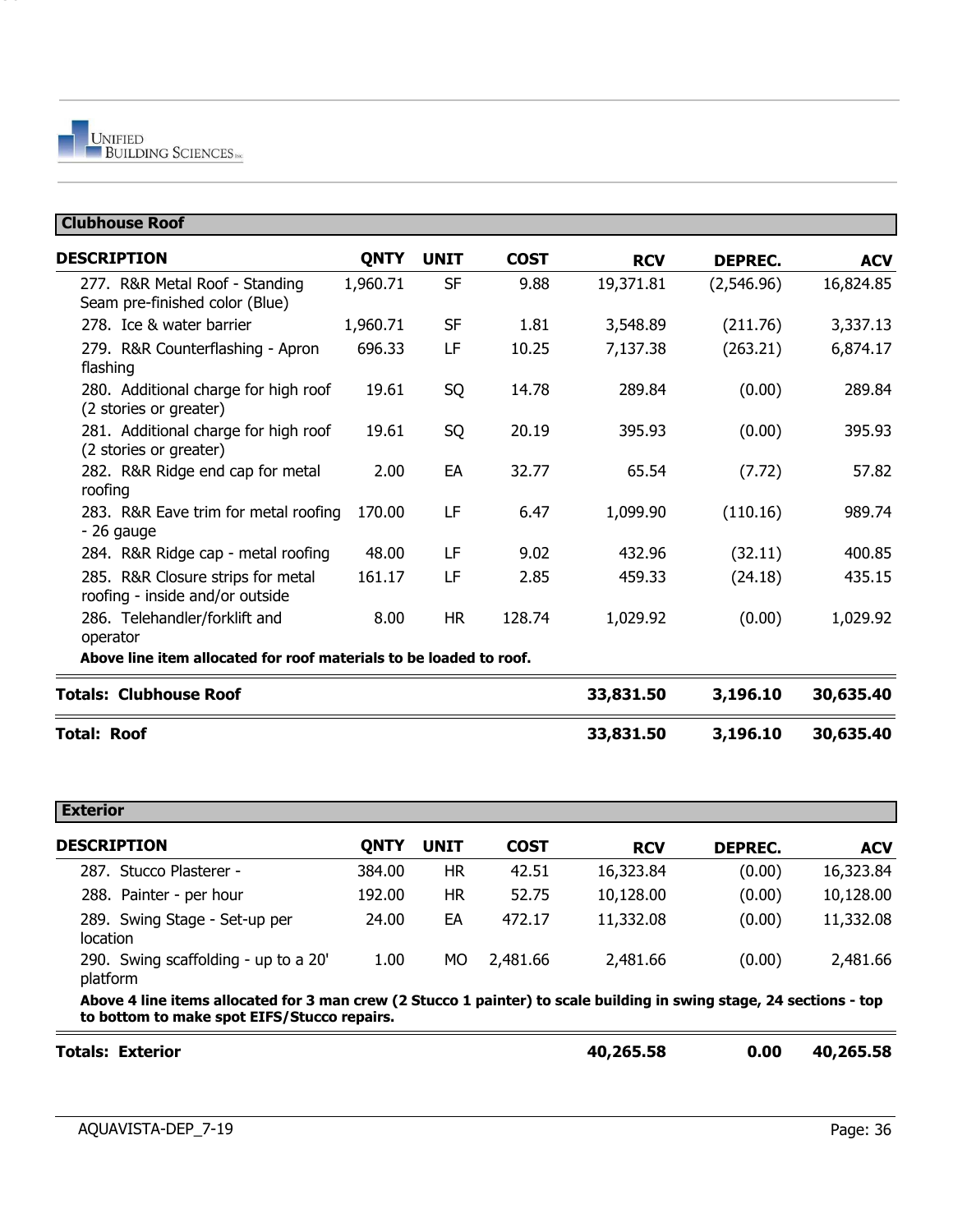

| Total: Clubhouse (AQUAVISTA-CLUB-R3)                                                                                                                                                                                                                                                           |             |             |             | 74,097.08  | 3,196.10       | 70,900.98  |
|------------------------------------------------------------------------------------------------------------------------------------------------------------------------------------------------------------------------------------------------------------------------------------------------|-------------|-------------|-------------|------------|----------------|------------|
| <b>BIDS</b>                                                                                                                                                                                                                                                                                    |             |             |             |            |                |            |
| <b>DESCRIPTION</b>                                                                                                                                                                                                                                                                             | <b>QNTY</b> | <b>UNIT</b> | <b>COST</b> | <b>RCV</b> | <b>DEPREC.</b> | <b>ACV</b> |
| 291. Elevator Repairs - Affinity<br>Invoices (Bid Item)                                                                                                                                                                                                                                        | 1.00        | EA          | 33,778.92   | 33,778.92  | (0.00)         | 33,778.92  |
| Cost for elevator repairs per Affinity Elevator Company, Inc. Invoices 4412: \$350.00; 4391: \$6,450.00; 4492: \$9,750.00; 4489:<br>\$2,628.92; and 4206: \$14,600.00.                                                                                                                         |             |             |             |            |                |            |
| Cost for elevator repairs per proposals state the damage is caused by water intrusion or power surge. Due to the<br>liability involved in elevator maintenance, UBS has included repairs as per the invoices, but we will leave the<br>decision of coverage to the discretion of the adjuster. |             |             |             |            |                |            |
| 292. Elevator Repairs - Bagby<br>Invoice (Bid Item)                                                                                                                                                                                                                                            | 1.00        | EA          | 390.00      | 390.00     | (0.00)         | 390.00     |
| Cost for elevator repairs per Bagby Elevator Company, Inc. Invoice 67503 \$390.00                                                                                                                                                                                                              |             |             |             |            |                |            |
| Cost for elevator repairs per proposals state the damage is caused by water intrusion or power surge. Due to the<br>liability involved in elevator maintenance, UBS has included repairs as per the invoices, but we will leave the<br>decision of coverage to the discretion of the adjuster. |             |             |             |            |                |            |
| 293. Commercial sign - Crow Sign<br>Invoice (Bid Item)                                                                                                                                                                                                                                         | 1.00        | EA          | 6,997.00    | 6,997.00   | (0.00)         | 6,997.00   |
| Cost to repair/replace damaged sign(s) per Crow Signs 1698 \$6,997.00                                                                                                                                                                                                                          |             |             |             |            |                |            |
| 294. Overhead Doors - Pinckard<br>Invoice (Bid Item)                                                                                                                                                                                                                                           | 1.00        | EA          | 3,030.00    | 3,030.00   | (0.00)         | 3,030.00   |
| Cost to repair/replace damaged door per Pinckard & Son Garage Doors, Inc. invoice 8833 \$3,030.00                                                                                                                                                                                              |             |             |             |            |                |            |
| <b>Totals: BIDS</b>                                                                                                                                                                                                                                                                            |             |             |             | 44,195.92  | 0.00           | 44,195.92  |

| <b>General Conditions</b>                                        |             |             |             |            |                |            |
|------------------------------------------------------------------|-------------|-------------|-------------|------------|----------------|------------|
| <b>DESCRIPTION</b>                                               | <b>QNTY</b> | <b>UNIT</b> | <b>COST</b> | <b>RCV</b> | <b>DEPREC.</b> | <b>ACV</b> |
| 295. Commercial Supervision /<br>Project Management - per hour   | 1,280.00    | <b>HR</b>   | 56.50       | 72,320.00  | (0.00)         | 72,320.00  |
| 296. Safety Coordinator                                          | 1,280.00    | HR          | 52.50       | 67,200.00  | (0.00)         | 67,200.00  |
| 297. Job-site moving/storage<br>container - 16' long - per month | 3.00        | <b>MO</b>   | 150.00      | 450.00     | (0.00)         | 450.00     |
| 298. Dumpster load - Approx. 40<br>yards, 7-8 tons of debris     | 2.00        | EA          | 1,085.00    | 2,170.00   | < 0.00         | 2,170.00   |
| 299. Temporary toilet (per month)                                | 12.00       | MO.         | 108.00      | 1,296.00   | < 0.00         | 1,296.00   |
| 300. Permits                                                     | 1.00        | EA          | 9,667.74    | 9,667.74   | < 0.00         | 9,667.74   |
| <b>Totals: General Conditions</b>                                |             |             |             | 153,103.74 | 0.00           | 153,103.74 |

÷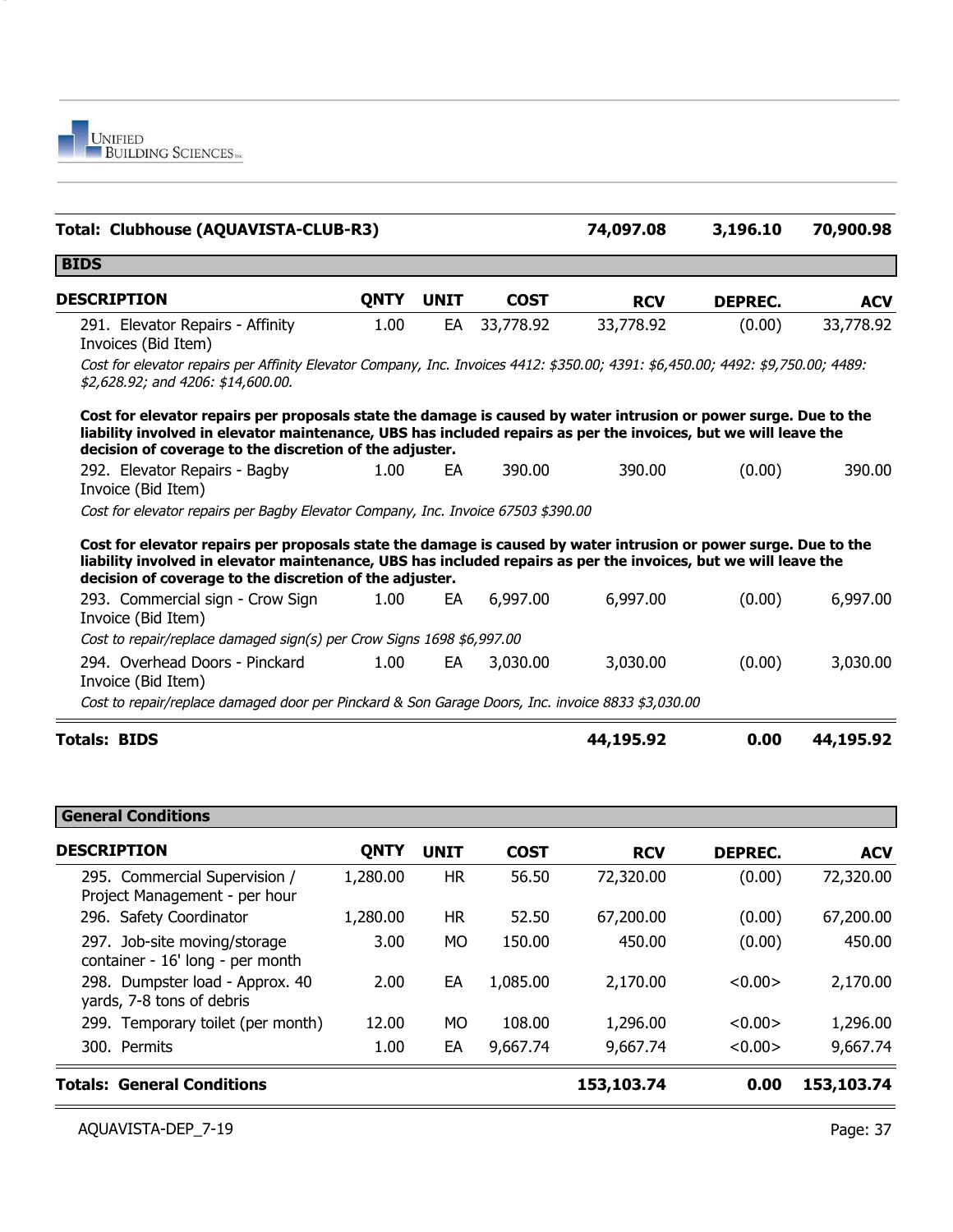

### **Total: AQUAVISTA-CLUB-R3 271,396.74 3,196.10 268,200.64**

**Line Item Totals: AQUAVISTA-DEP\_7-19 1,065,878.39 44,924.27 1,020,954.12**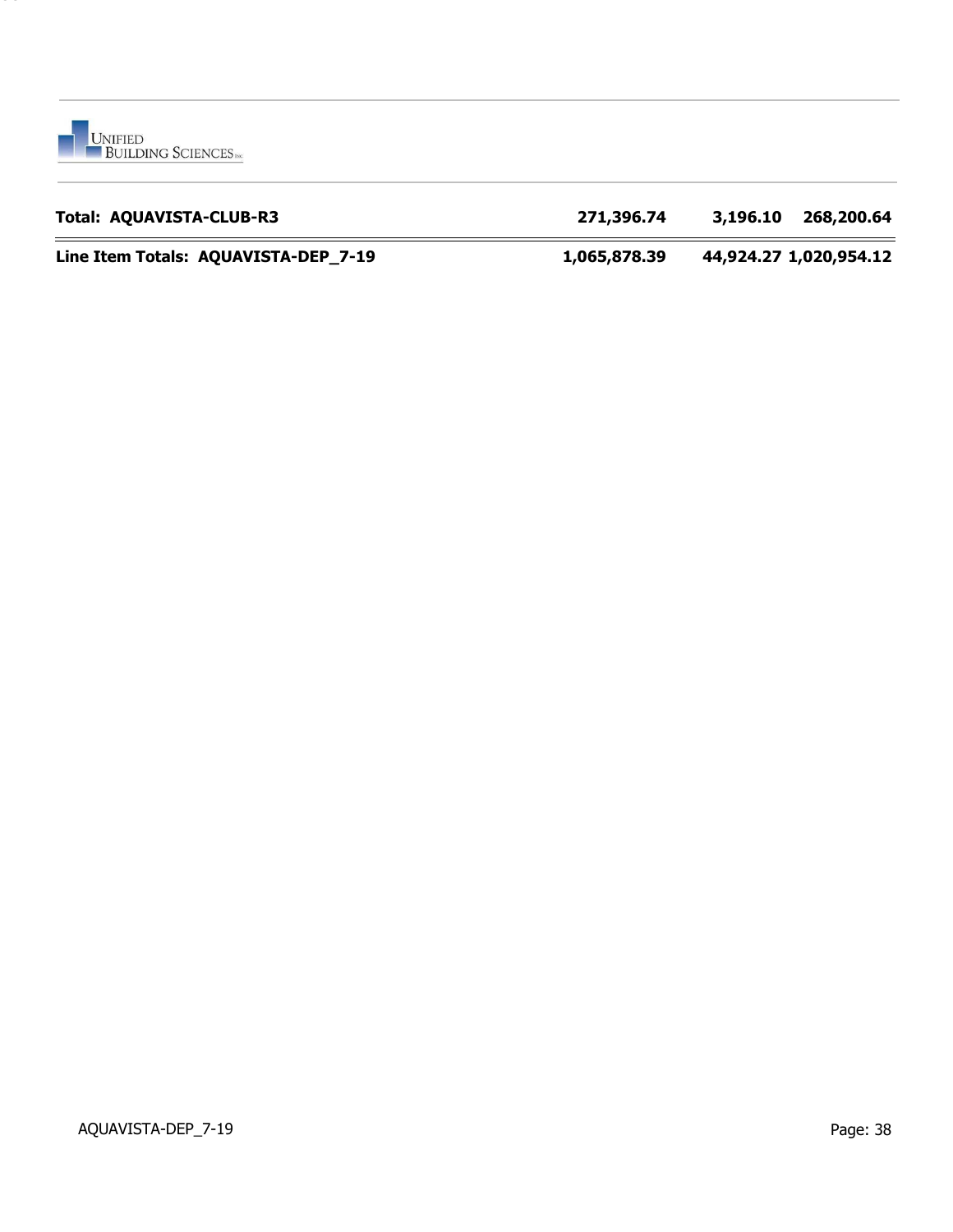

|                               | <b>Summary for Building</b> |                |
|-------------------------------|-----------------------------|----------------|
| Line Item Total               |                             | 1,065,878.39   |
| <b>Material Sales Tax</b>     | 7.000%                      | 12,065.39      |
| Storage Rental Tax            | 7.000%                      | 31.50          |
| Subtotal                      |                             | 1,077,975.28   |
| Overhead                      | 10.0%                       | 85,937.72      |
| Profit                        | 10.0%                       | 85,937.72      |
| <b>Replacement Cost Value</b> |                             | \$1,249,850.72 |
| Less Depreciation             |                             | (57,682.97)    |
| <b>Actual Cash Value</b>      |                             | \$1,192,167.75 |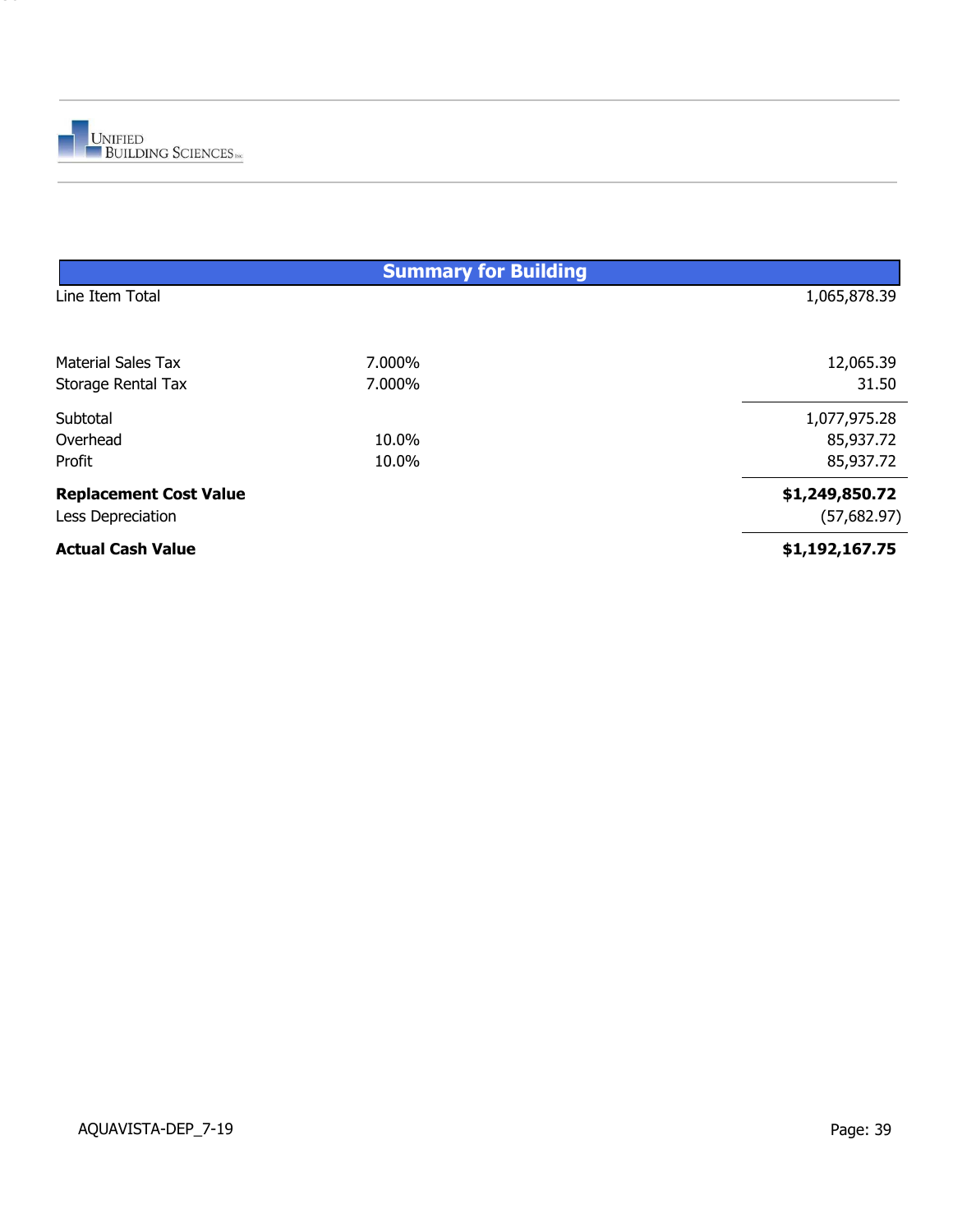

 $\sim$ 

## **Recap by Room**

### **Estimate: AQUAVISTA-DEP\_7-19**

### **Area: AQUAVISTA-EAST-R3**

#### **Area: East Bldg (AQUAVISTA-EAST-R3)**

| <b>Area: Roof</b>                                  |            |          |
|----------------------------------------------------|------------|----------|
| Mechanical                                         | 3,058.62   | 0.29%    |
| Flat Roof                                          | 177,723.17 | 16.67%   |
| <b>Mansard Roofs</b>                               | 87,259.67  | 8.19%    |
| Roof General Items                                 | 74,889.40  | 7.03%    |
| Area Subtotal: Roof                                | 342,930.86 | 32.17%   |
| Exterior                                           | 40,265.58  | 3.78%    |
| Area Subtotal: East Bldg (AQUAVISTA-EAST-R3)       | 383,196.44 | 35.95%   |
| Area: 8th Floor Units (AQUAVISTA-EAST-R3)          |            |          |
| 802                                                | 542.37     | 0.05%    |
| 803                                                | 699.01     | 0.07%    |
| 804                                                | 542.37     | 0.05%    |
| 806                                                | 542.37     | 0.05%    |
| Area Subtotal: 8th Floor Units (AQUAVISTA-EAST-R3) | 2,326.12   | 0.22%    |
| Area: 7th Floor Units (AQUAVISTA-EAST-R3)          |            |          |
| 702                                                | 542.37     | 0.05%    |
| 704                                                | 635.73     | 0.06%    |
| Area Subtotal: 7th Floor Units (AQUAVISTA-EAST-R3) | 1,178.10   | 0.11%    |
| Area: 6th Floor Units (AQUAVISTA-EAST-R3)          |            |          |
| 603                                                | 542.37     | 0.05%    |
| 604                                                | 699.01     | 0.07%    |
| 606                                                | 542.37     | 0.05%    |
| Area Subtotal: 6th Floor Units (AQUAVISTA-EAST-R3) | 1,783.75   | 0.17%    |
| Area: 5th Floor Units (AQUAVISTA-EAST-R3)          |            |          |
| 501                                                | 542.37     | 0.05%    |
| AQUAVISTA-DEP_7-19                                 |            | Page: 40 |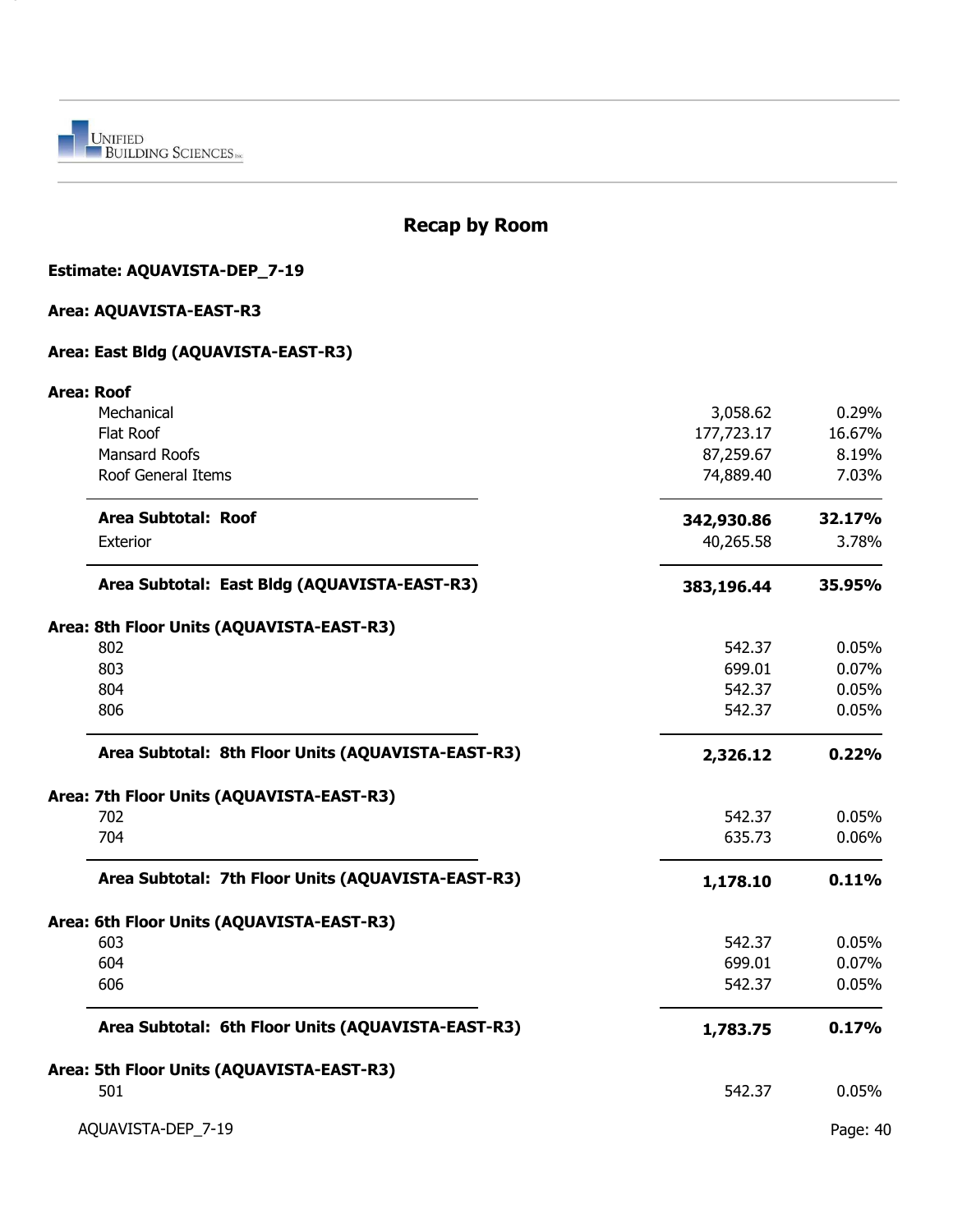UNIFIED<br>BUILDING SCIENCES

|                   | 502                                                | 542.37     | 0.05%  |
|-------------------|----------------------------------------------------|------------|--------|
|                   | 503                                                | 542.37     | 0.05%  |
|                   | 505                                                | 620.69     | 0.06%  |
|                   | 506                                                | 620.69     | 0.06%  |
|                   | Area Subtotal: 5th Floor Units (AQUAVISTA-EAST-R3) | 2,868.49   | 0.27%  |
|                   | Area: 4th Floor Units (AQUAVISTA-EAST-R3)          |            |        |
|                   | 401                                                | 542.37     | 0.05%  |
|                   | 402                                                | 542.37     | 0.05%  |
|                   | 403                                                | 542.37     | 0.05%  |
|                   | 404                                                | 620.69     | 0.06%  |
|                   | 405                                                | 542.37     | 0.05%  |
|                   | 406                                                | 699.01     | 0.07%  |
|                   | Area Subtotal: 4th Floor Units (AQUAVISTA-EAST-R3) | 3,489.18   | 0.33%  |
|                   | Area: 3rd Floor Units (AQUAVISTA-EAST-R3)          |            |        |
|                   | 301                                                | 620.69     | 0.06%  |
|                   | 303                                                | 542.37     | 0.05%  |
|                   | 306                                                | 620.69     | 0.06%  |
|                   | Area Subtotal: 3rd Floor Units (AQUAVISTA-EAST-R3) | 1,783.75   | 0.17%  |
|                   | Area: 2nd Floor Units (AQUAVISTA-EAST-R3)          |            |        |
|                   | 202                                                | 620.69     | 0.06%  |
|                   | 204                                                | 620.69     | 0.06%  |
|                   | 205                                                | 542.37     | 0.05%  |
|                   | Area Subtotal: 2nd Floor Units (AQUAVISTA-EAST-R3) | 1,783.75   | 0.17%  |
|                   | Area Subtotal: AQUAVISTA-EAST-R3                   | 398,409.58 | 37.38% |
|                   | Area: AQUAVISTA-WEST-R3                            |            |        |
|                   | Area: West Bldg (AQUAVISTA-WEST-R3)                |            |        |
| <b>Area: Roof</b> |                                                    |            |        |
|                   | Mechanical                                         | 3,058.62   | 0.29%  |
|                   | Flat Roof                                          | 177,718.32 | 16.67% |
|                   | <b>Mansard Roofs</b>                               | 87,259.67  | 8.19%  |
|                   |                                                    |            |        |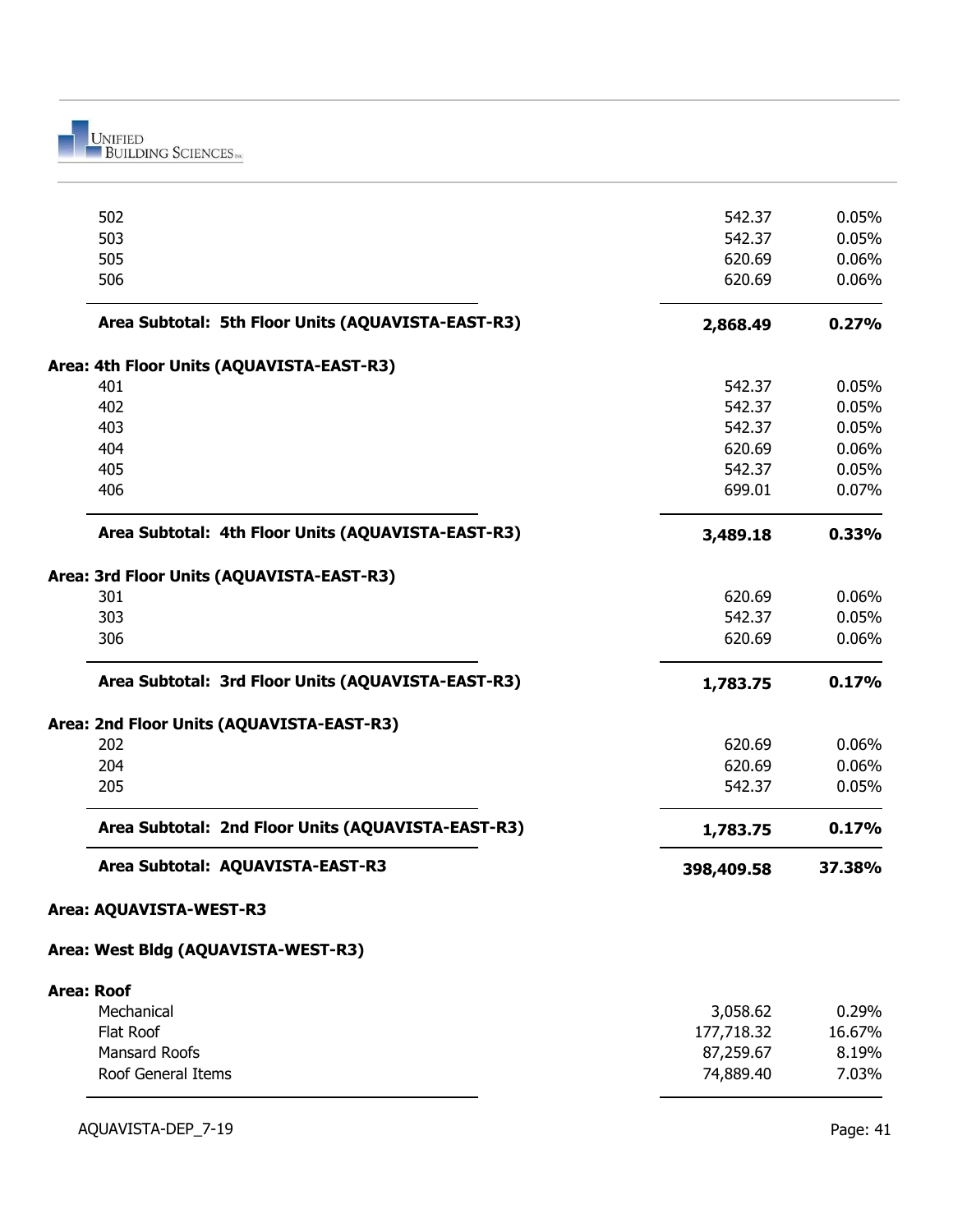

| Area Subtotal: Roof<br>Exterior                    | 342,926.01<br>40,265.58 | 32.17%<br>3.78% |
|----------------------------------------------------|-------------------------|-----------------|
| Area Subtotal: West Bldg (AQUAVISTA-WEST-R3)       | 383,191.59              | 35.95%          |
| Area: 8th Floor Units (AQUAVISTA-WEST-R3)          |                         |                 |
| 803                                                | 854.03                  | 0.08%           |
| 805                                                | 854.03                  | 0.08%           |
| Area Subtotal: 8th Floor Units (AQUAVISTA-WEST-R3) | 1,708.06                | 0.16%           |
| Area: 7th Floor Units (AQUAVISTA-WEST-R3)          |                         |                 |
| 702                                                | 620.69                  | 0.06%           |
| 703                                                | 620.69                  | 0.06%           |
| 705                                                | 542.37                  | 0.05%           |
| 706                                                | 777.33                  | 0.07%           |
| Area Subtotal: 7th Floor Units (AQUAVISTA-WEST-R3) | 2,561.08                | 0.24%           |
| Area: 5th Floor Units (AQUAVISTA-WEST-R3)          |                         |                 |
| 502                                                | 542.37                  | 0.05%           |
| 506                                                | 620.69                  | 0.06%           |
| Area Subtotal: 5th Floor Units (AQUAVISTA-WEST-R3) | 1,163.06                | 0.11%           |
| Area: 4th Floor Units (AQUAVISTA-WEST-R3)          |                         |                 |
| 401                                                | 542.37                  | 0.05%           |
| 402                                                | 620.69                  | 0.06%           |
| 404                                                | 620.69                  | 0.06%           |
| 405                                                | 620.69                  | 0.06%           |
| 406                                                | 777.33                  | 0.07%           |
| Area Subtotal: 4th Floor Units (AQUAVISTA-WEST-R3) | 3,181.77                | 0.30%           |
| Area: 3rd Floor Units (AQUAVISTA-WEST-R3)          |                         |                 |
| 301                                                | 542.37                  | 0.05%           |
| 303                                                | 542.37                  | 0.05%           |
| 304                                                | 542.37                  | 0.05%           |
| 306                                                | 777.33                  | 0.07%           |
| Area Subtotal: 3rd Floor Units (AQUAVISTA-WEST-R3) | 2,404.44                | 0.23%           |
| Area: 2nd Floor Units (AQUAVISTA-WEST-R3)          |                         |                 |
| AQUAVISTA-DEP_7-19                                 |                         | Page: 42        |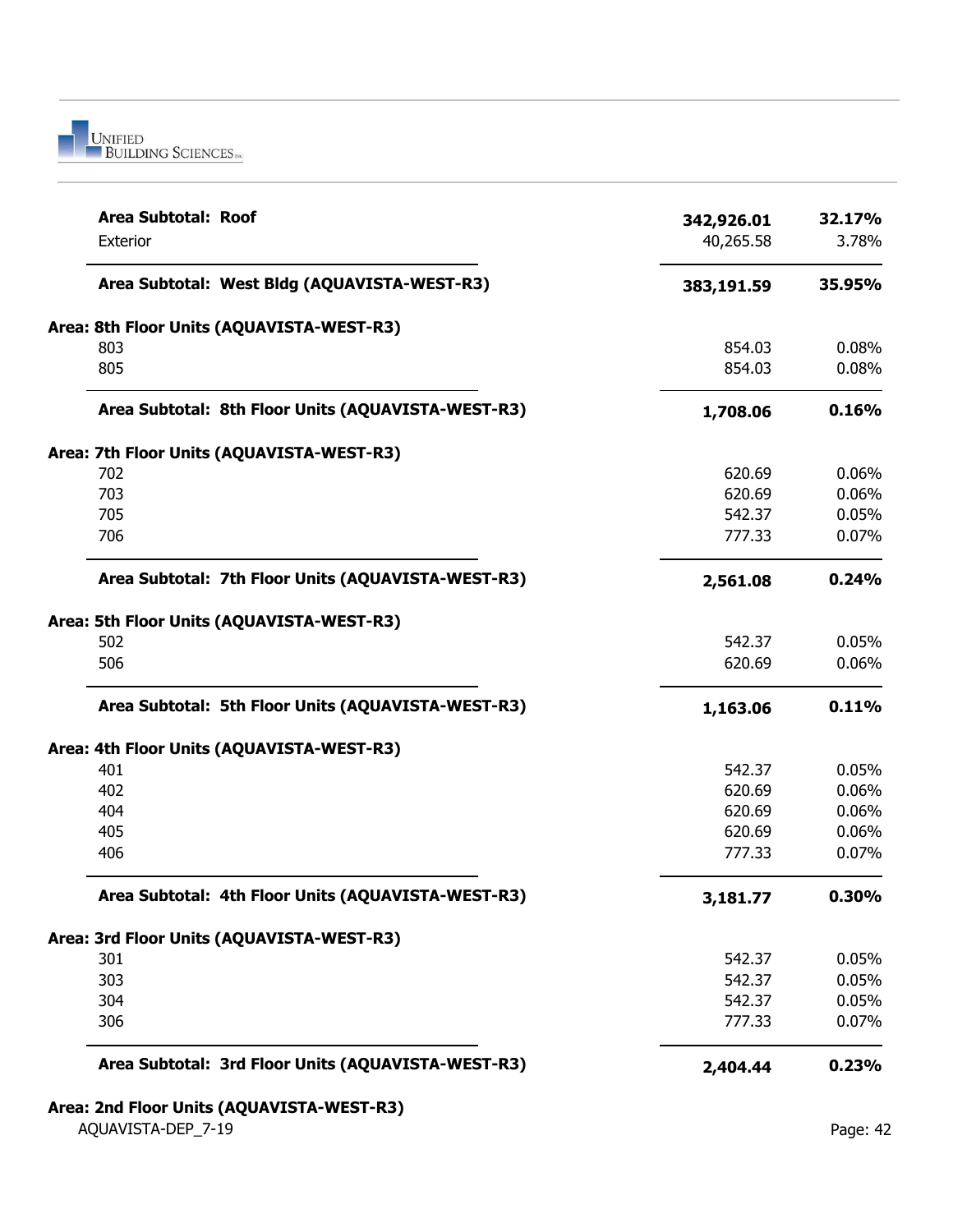

|              | 201                                                | 699.01       | 0.07%   |
|--------------|----------------------------------------------------|--------------|---------|
|              | 203                                                | 542.37       | 0.05%   |
|              | 205                                                | 620.69       | 0.06%   |
|              | Area Subtotal: 2nd Floor Units (AQUAVISTA-WEST-R3) | 1,862.07     | 0.17%   |
|              | Area Subtotal: AQUAVISTA-WEST-R3                   | 396,072.07   | 37.16%  |
|              | Area: AQUAVISTA-CLUB-R3                            |              |         |
|              | Area: Clubhouse (AQUAVISTA-CLUB-R3)                |              |         |
|              | <b>Area: Roof</b>                                  |              |         |
|              | Clubhouse Roof                                     | 33,831.50    | 3.17%   |
|              | Area Subtotal: Roof                                | 33,831.50    | 3.17%   |
|              | Exterior                                           | 40,265.58    | 3.78%   |
|              | Area Subtotal: Clubhouse (AQUAVISTA-CLUB-R3)       | 74,097.08    | 6.95%   |
|              | <b>BIDS</b>                                        | 44,195.92    | 4.15%   |
|              | <b>General Conditions</b>                          | 153,103.74   | 14.36%  |
|              | Area Subtotal: AQUAVISTA-CLUB-R3                   | 271,396.74   | 25.46%  |
|              | <b>Subtotal of Areas</b>                           | 1,065,878.39 | 100.00% |
| <b>Total</b> |                                                    | 1,065,878.39 | 100.00% |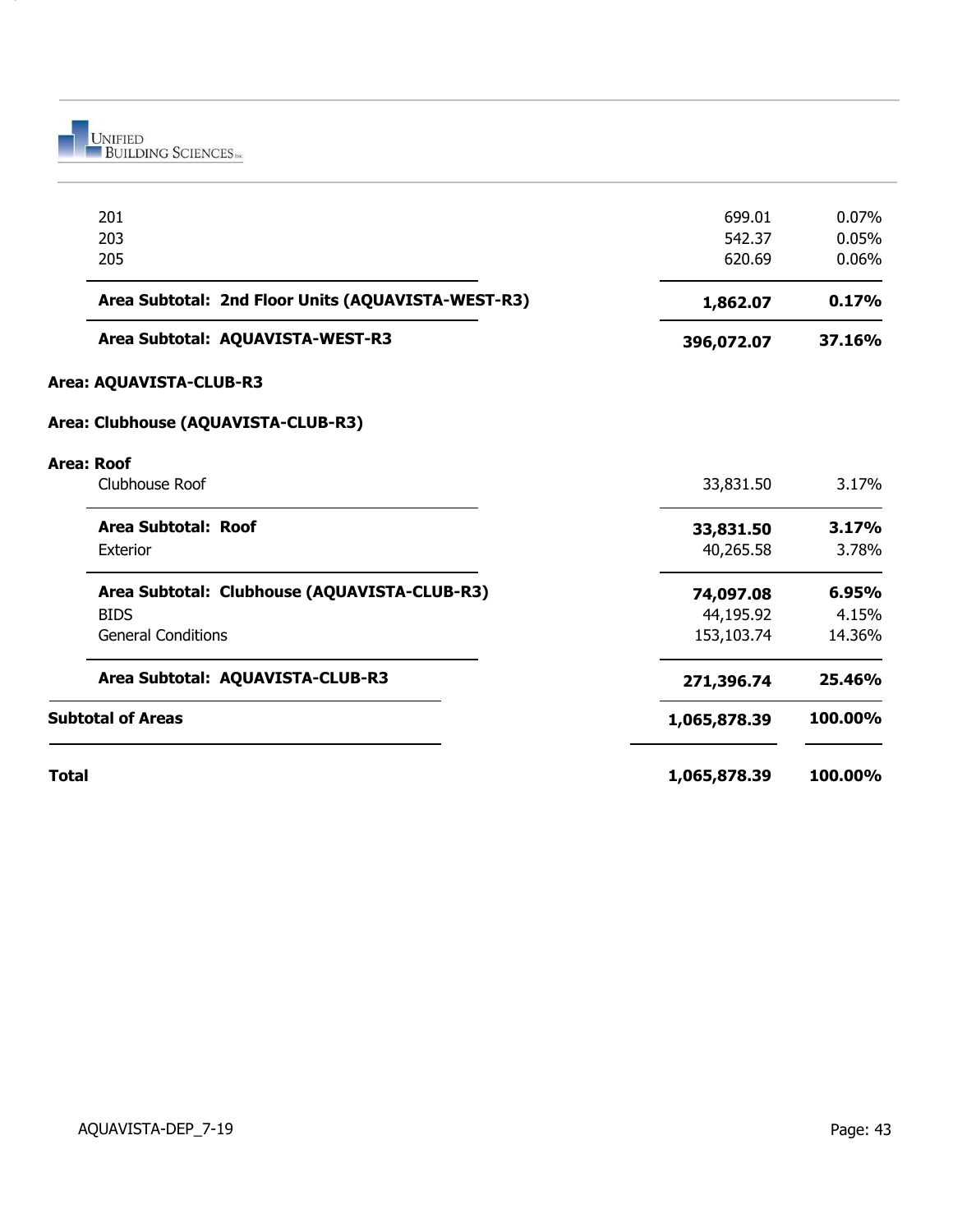

# **Recap by Category with Depreciation**

| <b>O&amp;P Items</b>                     |        | <b>RCV</b>   | Deprec.   | <b>ACV</b>             |
|------------------------------------------|--------|--------------|-----------|------------------------|
| <b>CONTENT MANIPULATION</b>              |        | 2,858.44     |           | 2,858.44               |
| CONT: PACKING, HANDLNG, STORAGE          |        | 450.00       |           | 450.00                 |
| <b>GENERAL DEMOLITION</b>                |        | 39,227.30    |           | 39,227.30              |
| <b>DRYWALL</b>                           |        | 23,899.48    | 444.38    | 23,455.10              |
| <b>ELECTRICAL</b>                        |        | 525.00       |           | 525.00                 |
| HEAVY EQUIPMENT                          |        | 101,829.92   |           | 101,829.92             |
| PERMITS AND FEES                         |        | 9,667.74     |           | 9,667.74               |
| HEAT, VENT & AIR CONDITIONING            |        | 1,110.00     |           | 1,110.00               |
| <b>LABOR ONLY</b>                        |        | 61,600.00    |           | 61,600.00              |
| <b>METAL STRUCTURES &amp; COMPONENTS</b> |        | 75,960.43    | 7,869.44  | 68,090.99              |
| <b>PLUMBING</b>                          |        | 4,708.08     | 799.06    | 3,909.02               |
| <b>PAINTING</b>                          |        | 30,384.00    |           | 30,384.00              |
| <b>ROOFING</b>                           |        | 394,681.90   | 35,811.39 | 358,870.51             |
| <b>SCAFFOLDING</b>                       |        | 42,497.22    |           | 42,497.22              |
| <b>STUCCO &amp; EXTERIOR PLASTER</b>     |        | 48,971.52    |           | 48,971.52              |
| <b>TEMPORARY REPAIRS</b>                 |        | 8,911.44     |           | 8,911.44               |
| <b>O&amp;P Items Subtotal</b>            |        | 847,282.47   | 44,924.27 | 802,358.20             |
| <b>Non-O&amp;P Items</b>                 |        | <b>RCV</b>   | Deprec.   | <b>ACV</b>             |
| <b>DOORS</b>                             |        | 3,030.00     |           | 3,030.00               |
| MISC. EQUIPMENT - COMMERCIAL             |        | 41,165.92    |           | 41,165.92              |
| <b>LABOR ONLY</b>                        |        | 174,400.00   |           | 174,400.00             |
| <b>Non-O&amp;P Items Subtotal</b>        |        | 218,595.92   | 0.00      | 218,595.92             |
| <b>O&amp;P Items Subtotal</b>            |        | 847,282.47   | 44,924.27 | 802,358.20             |
| <b>Material Sales Tax</b>                | 7.000% | 12,065.39    | 3,144.62  | 8,920.77               |
| Storage Rental Tax                       | 7.000% | 31.50        |           | 31.50                  |
| Overhead                                 | 10.0%  | 85,937.72    | 4,807.04  | 81,130.68              |
| Profit                                   | 10.0%  | 85,937.72    | 4,807.04  | 81,130.68              |
| <b>Total</b>                             |        | 1,249,850.72 |           | 57,682.97 1,192,167.75 |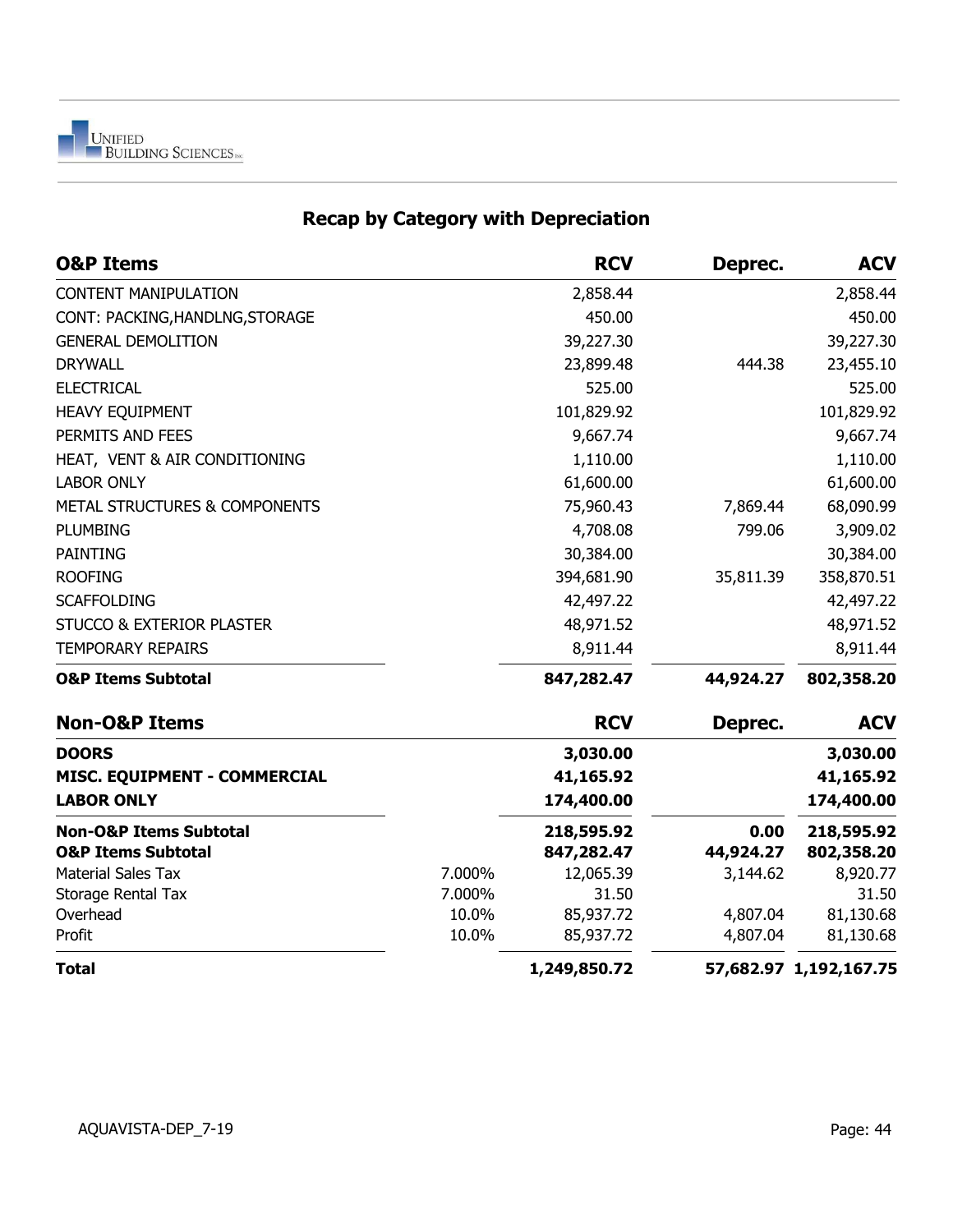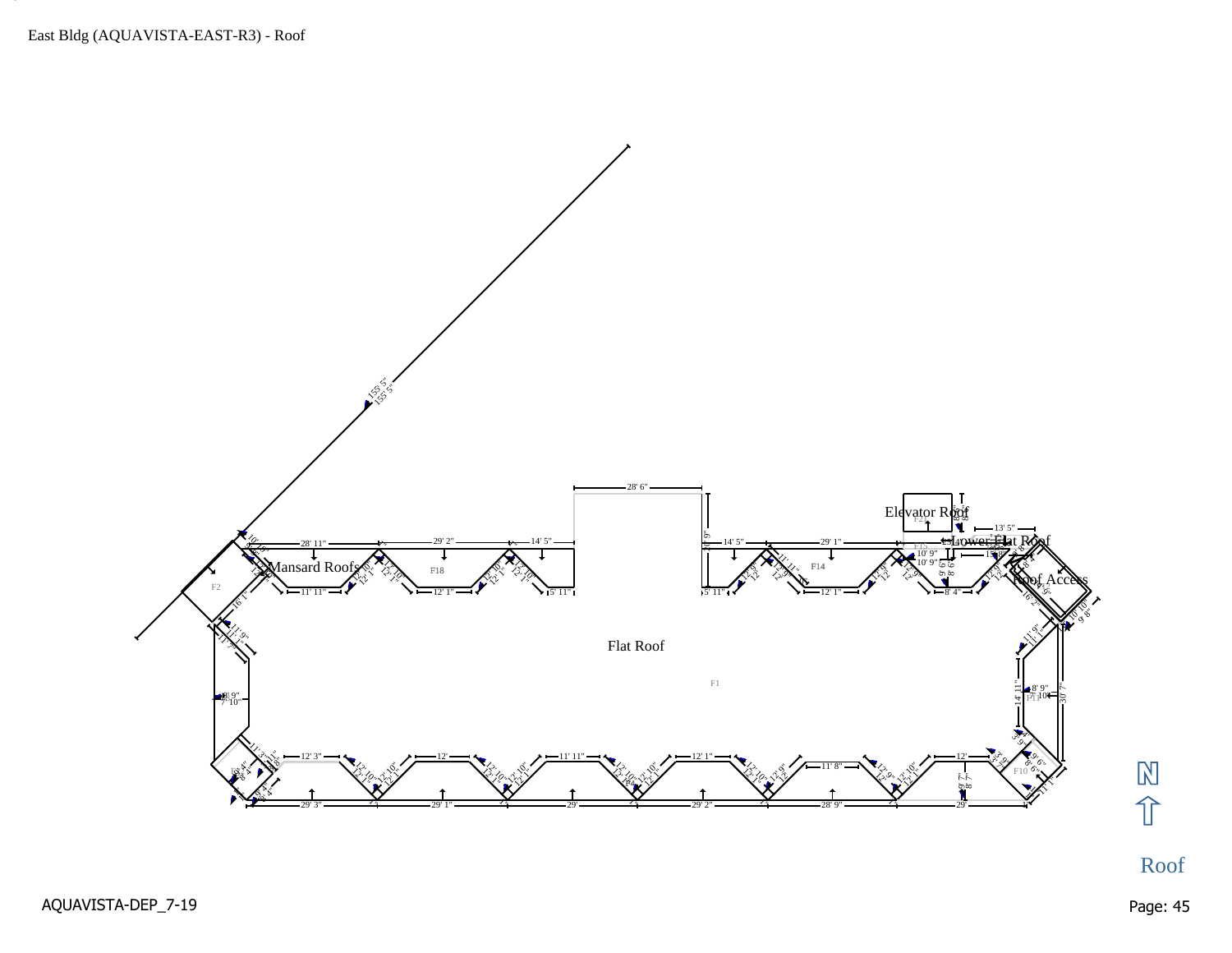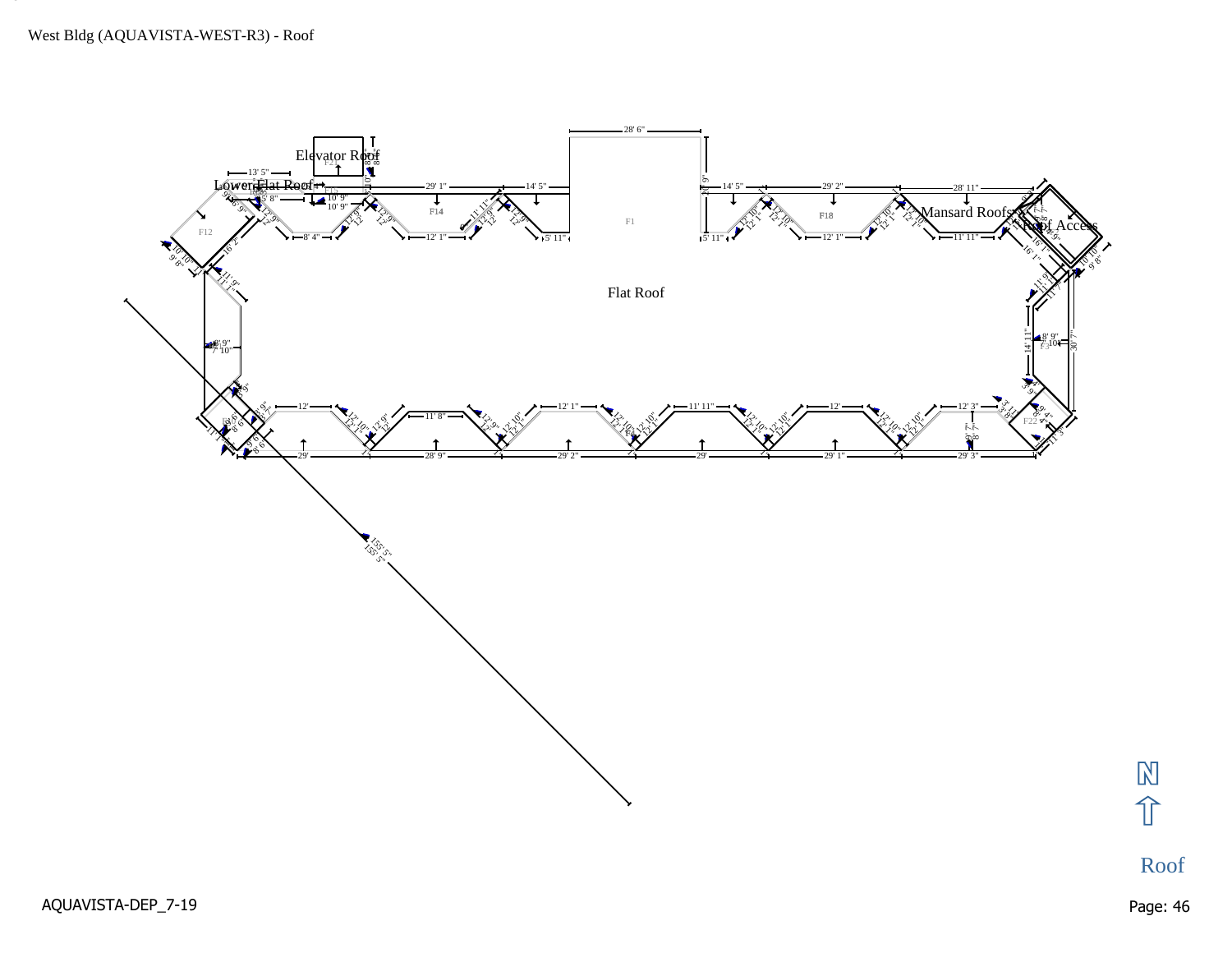

# 冈介

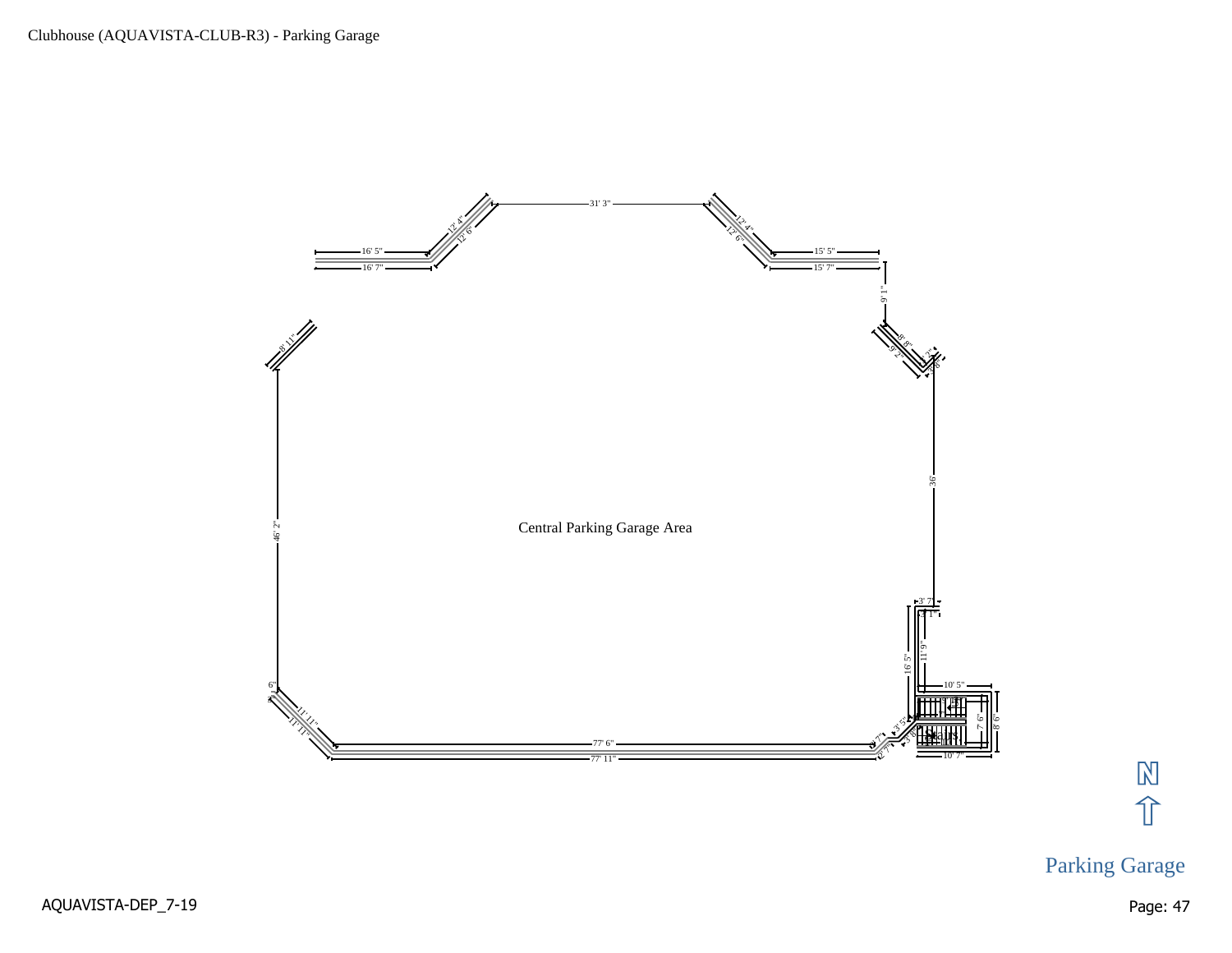

冈介

1st Floor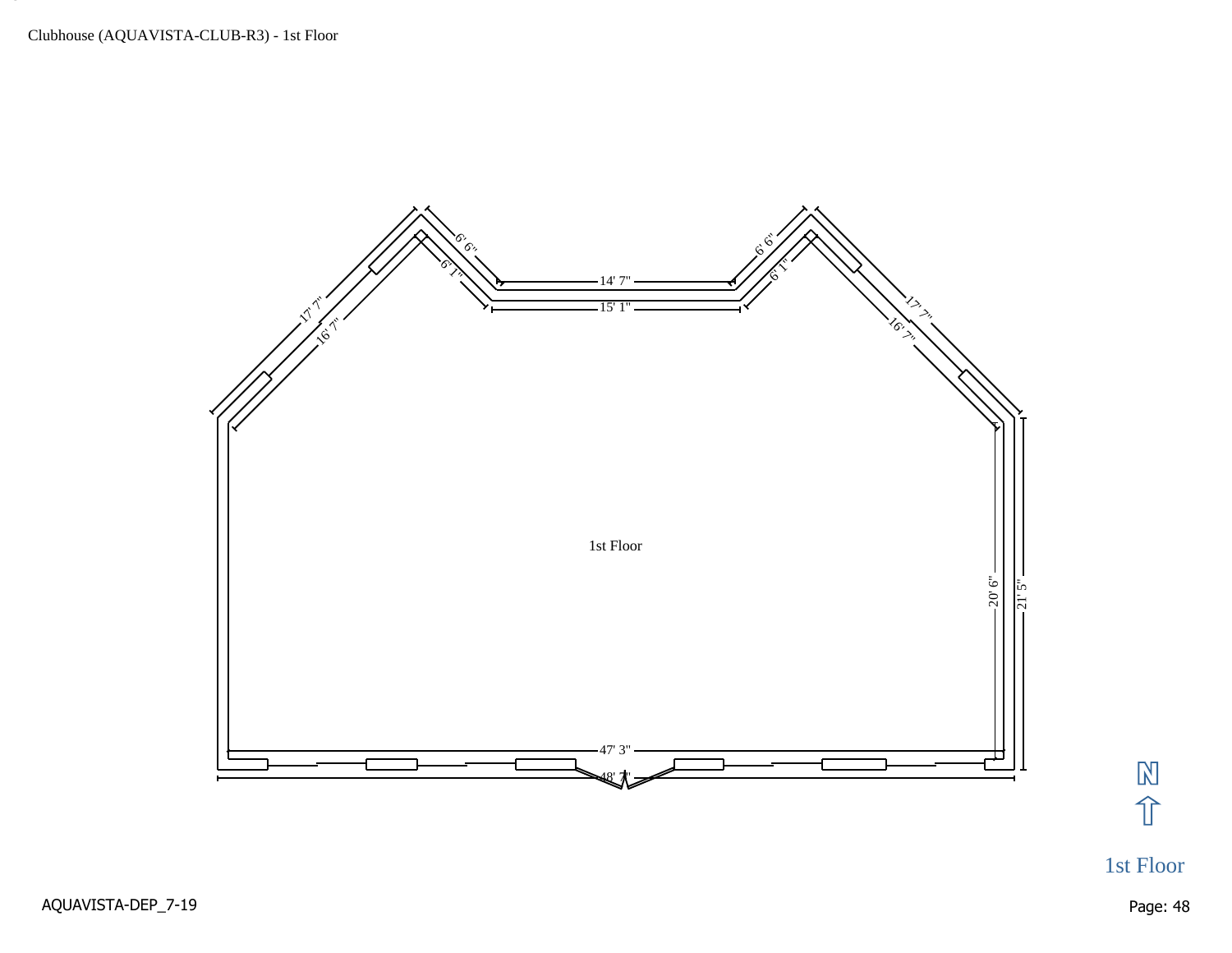

 $\mathbb{N}$ 介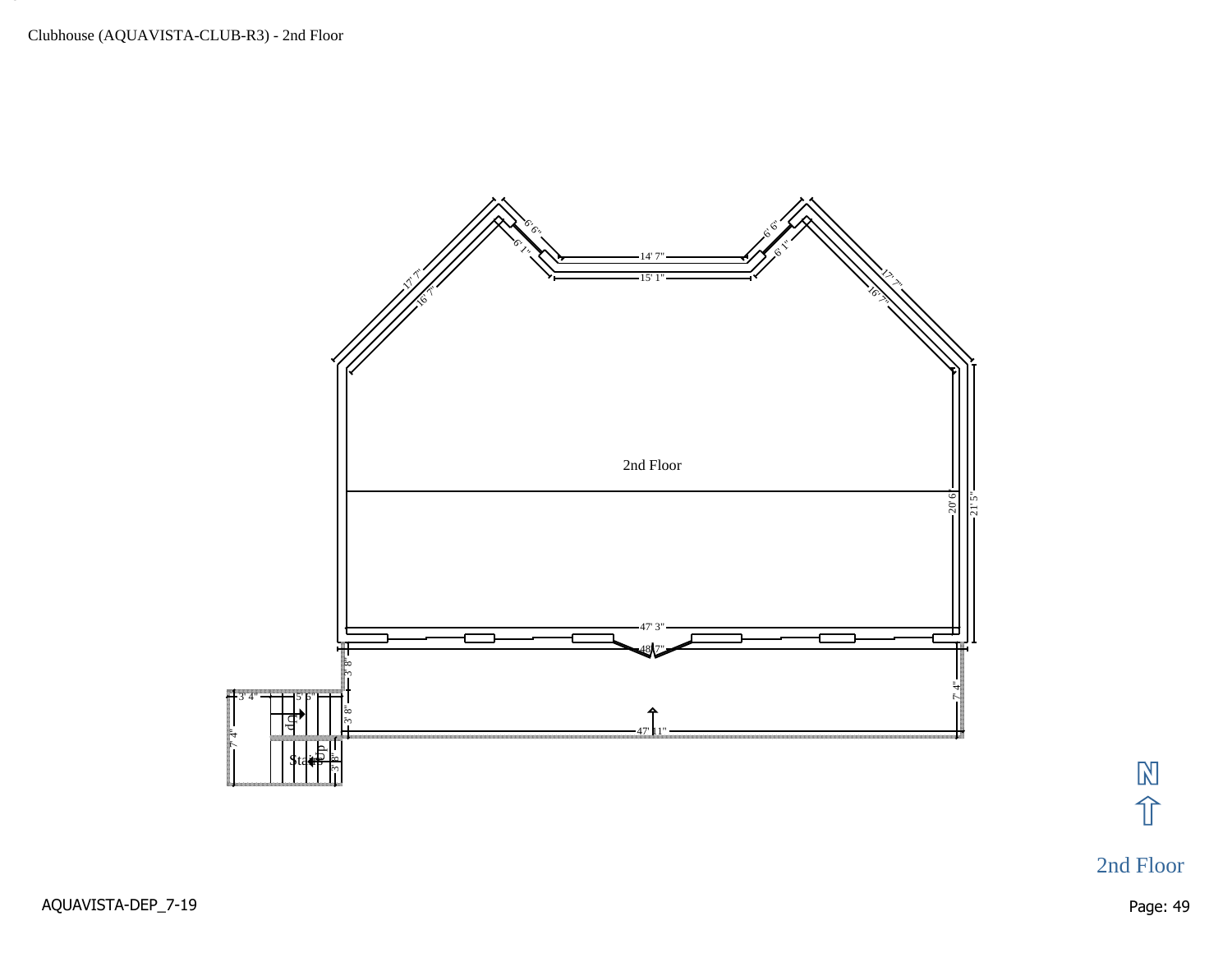

冈介

Roof